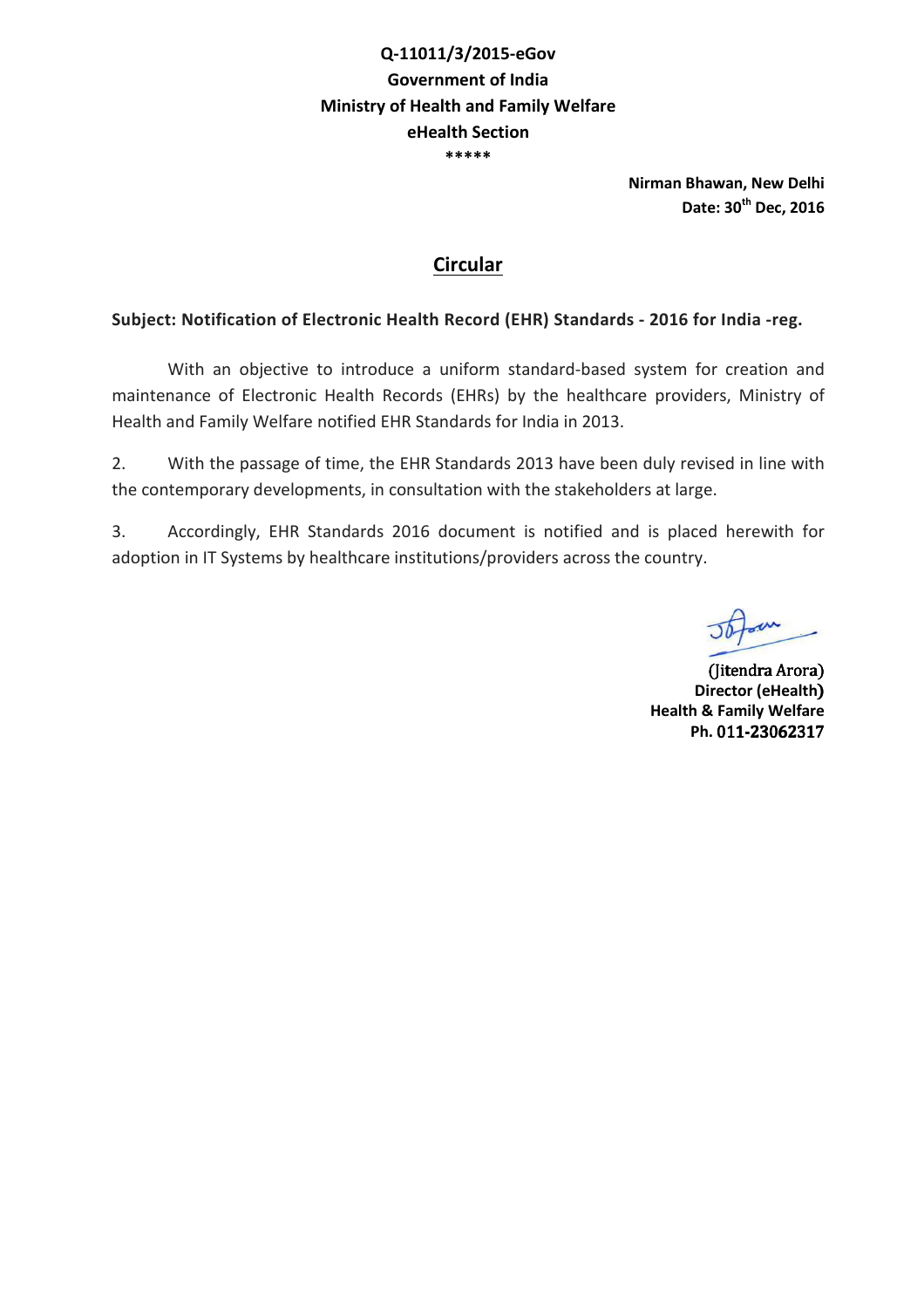e-Health Division Department of Health & Family Welfare **Ministry of Health & Family Welfare Government of India** mohfw.nic.in

# ELECTRONIC HEALTH RECORD (EHR) STANDARDS FOR INDIA

# 2016

*Standards Set Recommendations v2.0*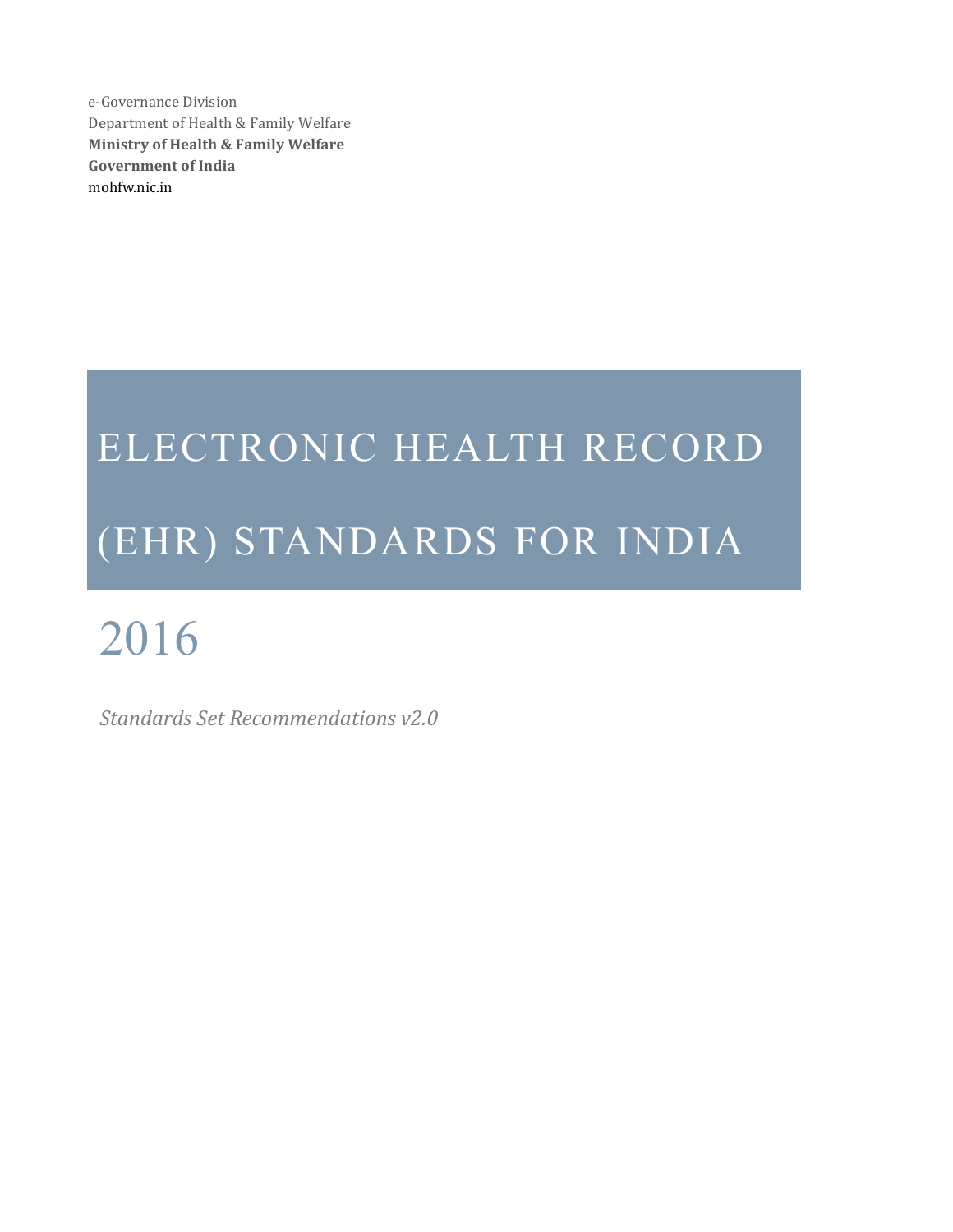# TABLE OF CONTENTS

### Contents

| Standards at a Glance 14 and 15 and 16 and 16 and 16 and 16 and 16 and 16 and 16 and 16 and 16 and 16 and 16 and 16 and 16 and 16 and 16 and 16 and 16 and 16 and 16 and 16 and 16 and 16 and 16 and 16 and 16 and 16 and 16 a |      |
|--------------------------------------------------------------------------------------------------------------------------------------------------------------------------------------------------------------------------------|------|
|                                                                                                                                                                                                                                | $-8$ |
|                                                                                                                                                                                                                                | 10   |
|                                                                                                                                                                                                                                | 17   |
|                                                                                                                                                                                                                                | 19   |
|                                                                                                                                                                                                                                | 24   |
|                                                                                                                                                                                                                                | 29   |
|                                                                                                                                                                                                                                | 45   |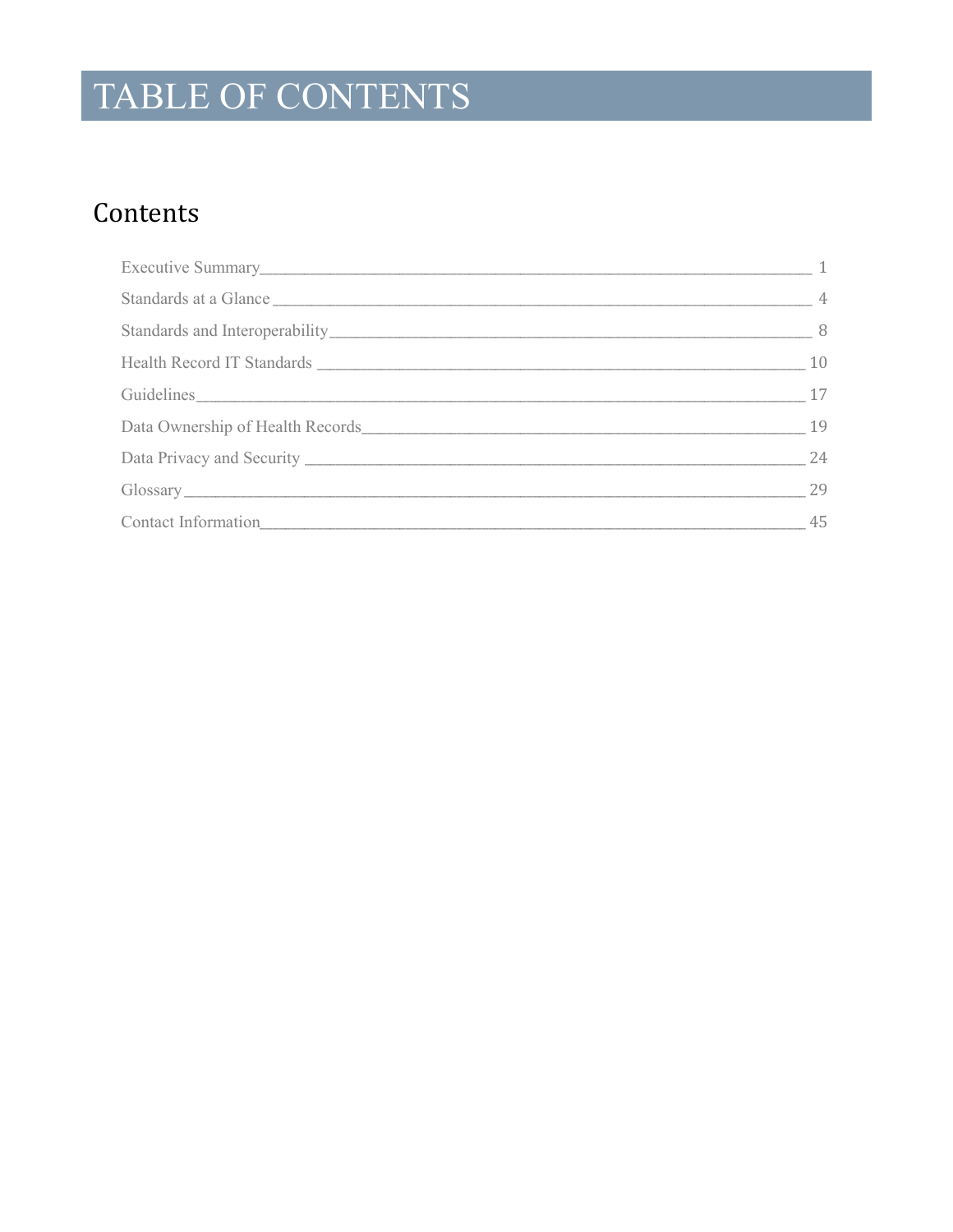### <span id="page-3-0"></span>Executive Summary

### INTRODUCTION

In September 2013 the Ministry of Health & Family Welfare (MoH&FW) notified the Electronic Health Record (EHR) Standards for India. The set of standards given therein were chosen from the best available and used standards applicable to Electronic Health Records from around the world keeping in view their suitability to and applicability in India. The Committee constituted to recommend the standards drew from experts, practitioners, government officials, technologists, and industry. The notified standards were not only supported by professional bodies, regulatory bodies, stakeholders, but various technical and social commentators as well, as being a step in the right direction. MoH&FW moved ahead with facilitating the adoption, as next steps, and in last two years the Ministry has made available standards like SNOMED CT free-for-use in the country as well as appoint interim National Release Center (NRC) to handle this clinical terminology standard that is fast gaining widespread acceptance amongst the various healthcare IT stakeholder communities worldwide.

At the time of notifying the standards in September 2013, it was understood that the standards themselves will continue to evolve over time. Consequently, it was accepted that this notification will require revision from time to time. This becomes all the more necessary as understanding of those standards, their implementation and the expectations from the healthcare systems improve. Hence, MoH&FW constituted an expert group to review the earlier notified set of standards based on the experience and with eyes firmly on the future. The set of standards provided herein represents the recommendations of the Expert Committee arrived at after deliberating on the various aspects of standardizations in healthcare record systems. The Committee also carefully examined the provisions of open standards and the guidelines as per the norms suggested by MeitY, Government of India and recommended the standards given later in the document.

### NEED FOR ELECTRONIC HEALTH RECORD

For a health record of an individual to be clinically meaningful it needs to be from conception or birth, at the very least. As one progresses through one's life, every record of every clinical encounter represents a healthrelated event in one's life. Each of these records may be insignificant or significant depending on the current problems that the person is suffering from. Thus, it becomes imperative that these records be available, longitudinally arranged as a time series, and be clinically relevant to provide a summary of the various healthcare events in the life of a person.

An Electronic Health Record (EHR) is a collection of various medical records that get generated during any clinical encounter or events. With rise of self-care and homecare devices and systems, nowadays meaningful healthcare data get generated 24x7 and also have long-term clinical relevance. The purpose of collecting medical records, as much as possible, are manifold – better and evidence based care, increasingly accurate and faster diagnosis that translates into better treatment at lower costs of care, avoid repeating unnecessary investigations, robust analytics including predictive analytics to support personalized care, improved health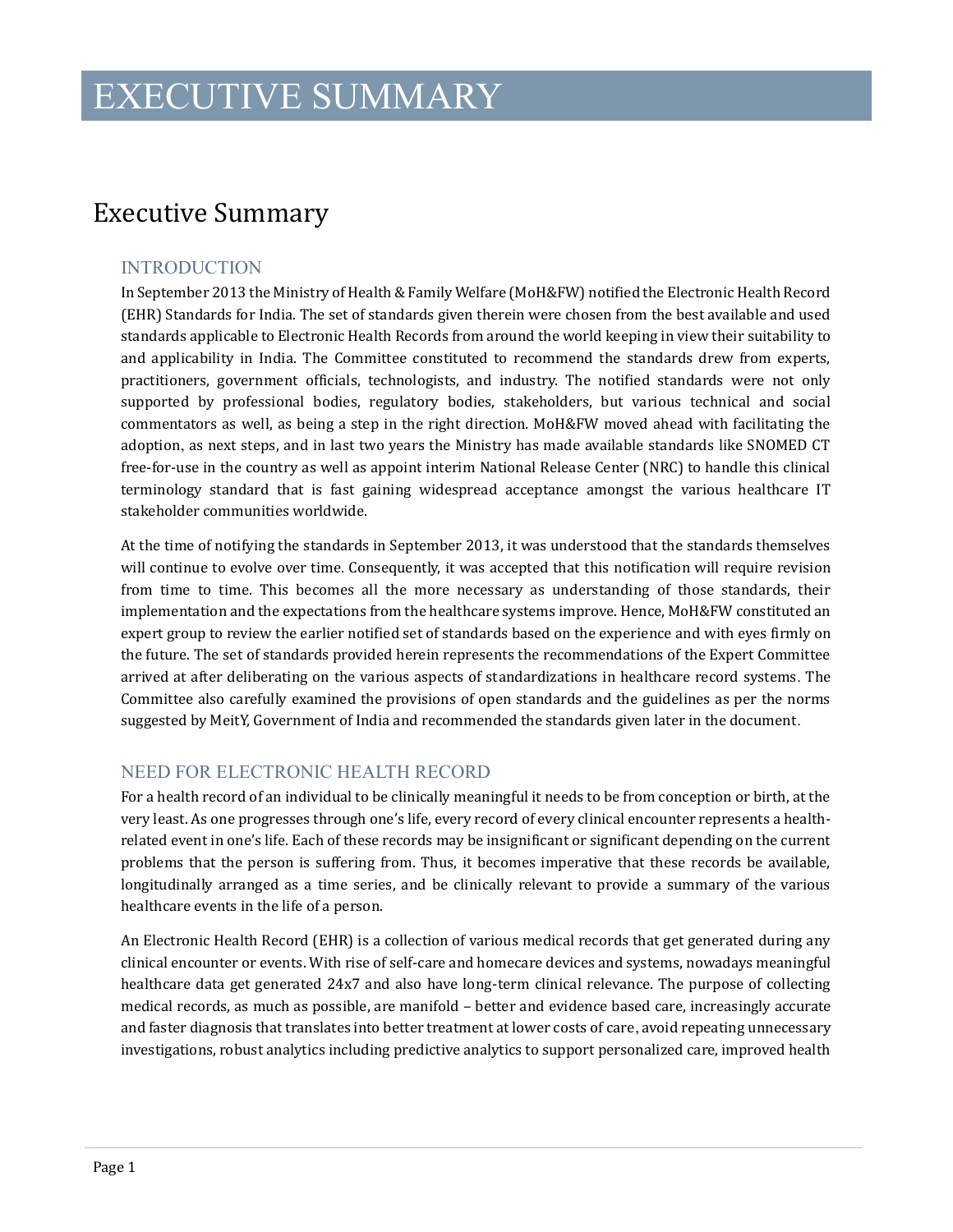policy decisions based on better understanding of the underlying issues, etc., all translating into improved personal and public health.

Without standards, a lifelong medical record is simply not possible, as different records from different sources spread across ~80+ years, potentially, needs to be brought meaningfully together. To achieve this, a set of pre-defined standards for information capture, storage, retrieval, exchange, and analytics that includes images, clinical codes and data is imperative.

### STRATEGIC HIGHLIGHTS

This document provides a structured overview of the key EHR standards with respect to Indian healthcare system. For every aspect of data/information that is part of any healthcare record system has been addressed with a short guideline regarding implementation specific to the item-in-context included. Various nonrelated recommendations from previous edition have been removed to better streamline the set of standards selected and achieve harmony among them. A detailed recommendation on the interoperability and standards, clinical informatics standards, data ownership, privacy and security aspects, and the various coding systems are also provided. The set of standards given in earlier edition has been updated with their latest versions as the country moves towards a better implementation. It would not be out of place to note that certain sections of the document have been removed to provide increased readability and consistency throughout while avoiding duplication, ambiguity and contradictions.

#### SCOPE

This document provides a set of recommendations relevant to adoption of electronic health informatics standards in EHR/EMR and other similar clinical information systems. The scope is limited to identifying the standards, their intended purposes in such systems, followed by a short guideline-for-implementation approach. It is understood that with adoption of these standards properly, the data capture, storage, view, presentation, and transmission will be standardized to levels that will achieve interoperability of both meaning and data contained in the records. This document does not cater to wider implementation scenarios such as of administrative, legal or regulatory nature. This document also does not cater to aspects of creation and operation of local, regional or national infrastructures, indexes, or repositories as they are dealt with by appropriate regulative/administrative bodies.

### LOOKING AHEAD

This document is a continuation of its earlier version, but in many ways reflects the growing confidence in the path correctly chosen earlier – providing a set of international and proven standards with focus towards achieving syntactic and semantic interoperability of health records. The idea that any person in India can go to any health service provider/practitioner, any diagnostic center or any pharmacy and yet be able to access and have fully integrated and always available health records in an electronic format is not only empowering but also the vision for efficient 21<sup>st</sup> century healthcare delivery.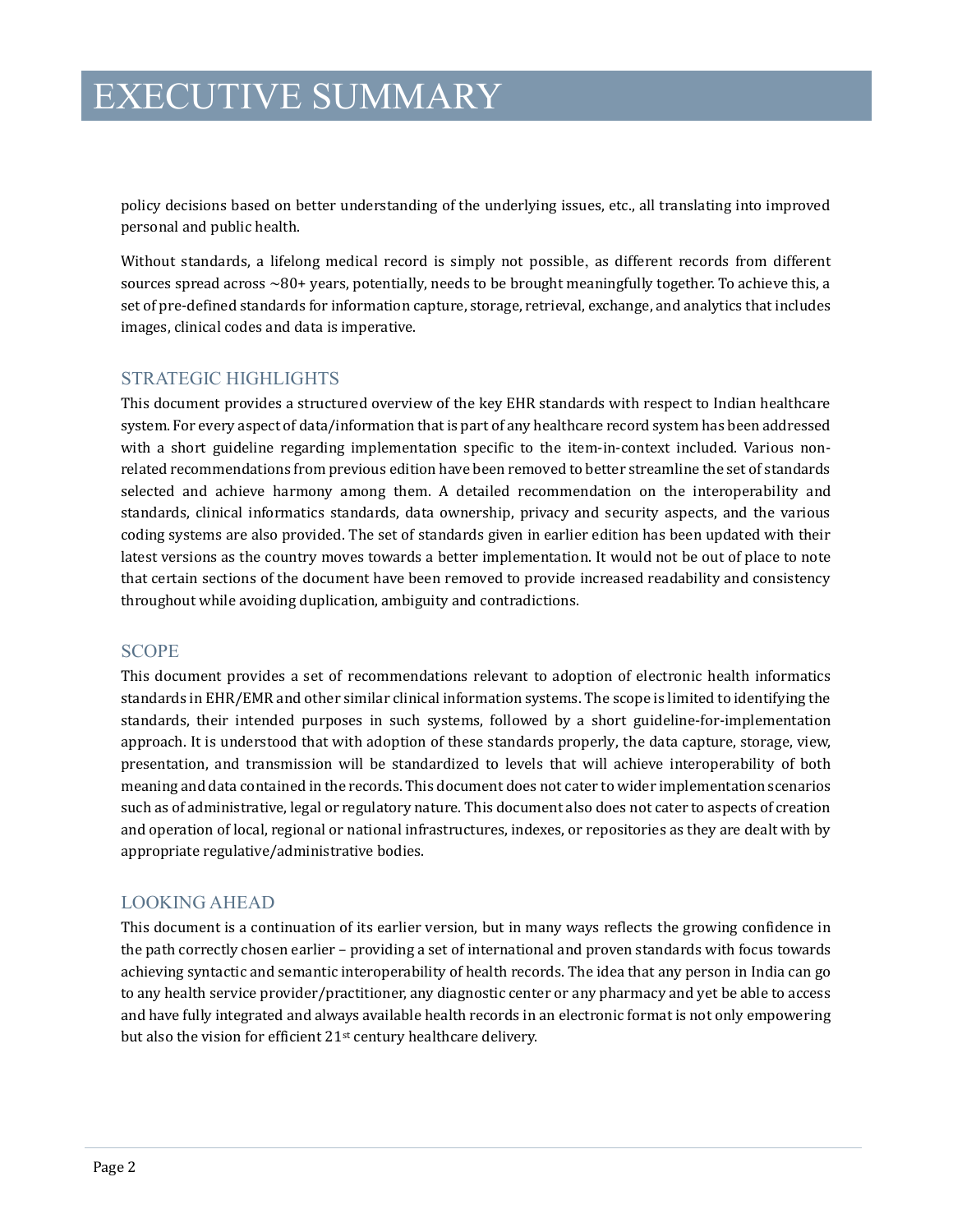# EXECUTIVE SUMMARY

In conclusion, it must be reiterated that these standards cannot be considered either in isolation or as "etched in stone for all eternity". These will need to undergo periodic review and update as necessary. Hence, it is imperative that this document be a "living document".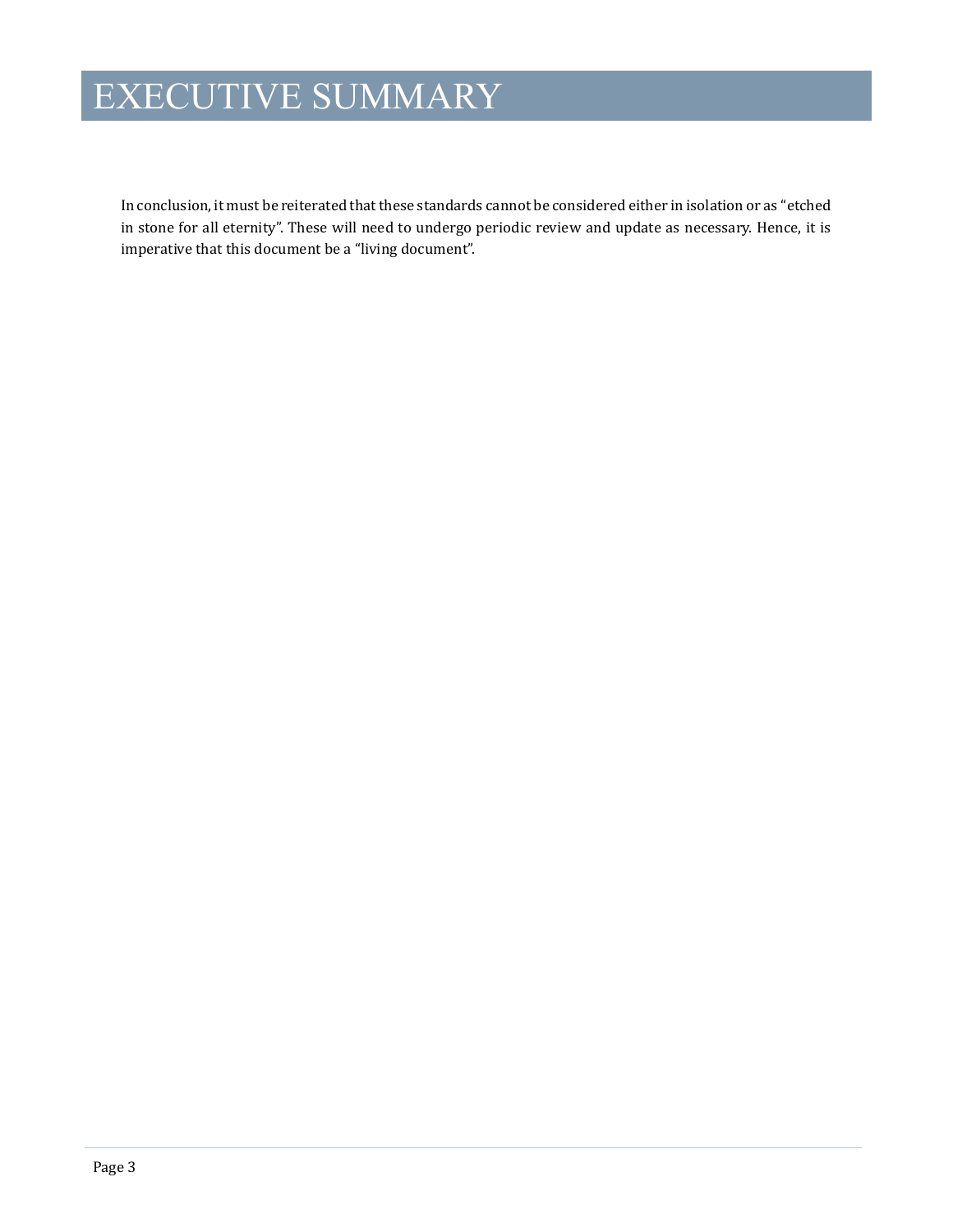# STANDARDS AT A GLANCE

### <span id="page-6-0"></span>Standards at a Glance

*This section is provided for quick reference. Details are provided in the subsequent sections. N.B., this is a tentative list only.*

| S.<br>No.      | <b>Type</b>                           | <b>Standard Name</b>                                                                                                   | <b>Intended Purpose</b>                                                      |
|----------------|---------------------------------------|------------------------------------------------------------------------------------------------------------------------|------------------------------------------------------------------------------|
| $\mathbf{1}$   | Identification &<br>Demographics      | ISO/TS 22220:2011 Health Informatics -<br>Identification of Subjects of Health Care                                    | Basic identity details<br>of patient                                         |
| $\overline{2}$ |                                       | MDDS - Demographic (Person Identification and<br>Land Region Codification) version 1.1                                 | Complete<br>demographic for<br>interoperability with<br>E-Governance systems |
| 3              | Patient<br>Identifiers                | <b>UIDAI</b> Aadhaar                                                                                                   | Preferable identifier<br>where available                                     |
| $\overline{4}$ |                                       | Local Identifier                                                                                                       | Identifier given within<br>institution / clinic /<br>lab                     |
| 5              |                                       | Government Issued Photo Identity Card Number                                                                           | Identifier used in<br>conjunction with local<br>in absence of Aadhaar        |
| 6              | Architecture<br>Requirements          | ISO 18308:2011 Health Informatics - Requirements<br>for an Electronic Health Record Architecture                       | System architectural<br>requirements                                         |
| $\overline{7}$ | Functional<br>Requirements            | ISO/HL7 10781:2015 Health Informatics - HL7<br>Electronic Health Records-System Functional Model<br>Release 2 (EHR FM) | System functional<br>requirements                                            |
| 8              | Reference<br>Model and<br>Composition | ISO 13940 Health informatics - System of Concepts to<br><b>Support Continuity of Care</b>                              | Concepts for care,<br>actors, activities,<br>processes, etc.                 |
| 9              |                                       | ISO 13606 Health informatics - Electronic Health<br>Record Communication (Part 1 through 3)                            | Information model<br>architecture and<br>communication                       |
| 10             |                                       | openEHR Foundation Models Release 1.0.2                                                                                | Structural definition<br>and composition                                     |
| 11             | Terminology                           | SNOMED Clinical Terms (SNOMED CT)                                                                                      | Primary terminology                                                          |
| 12             | <b>Coding System</b>                  | Logical Observation Identifiers Names and Codes<br>(LOINC)                                                             | Test, measurement,<br>observations                                           |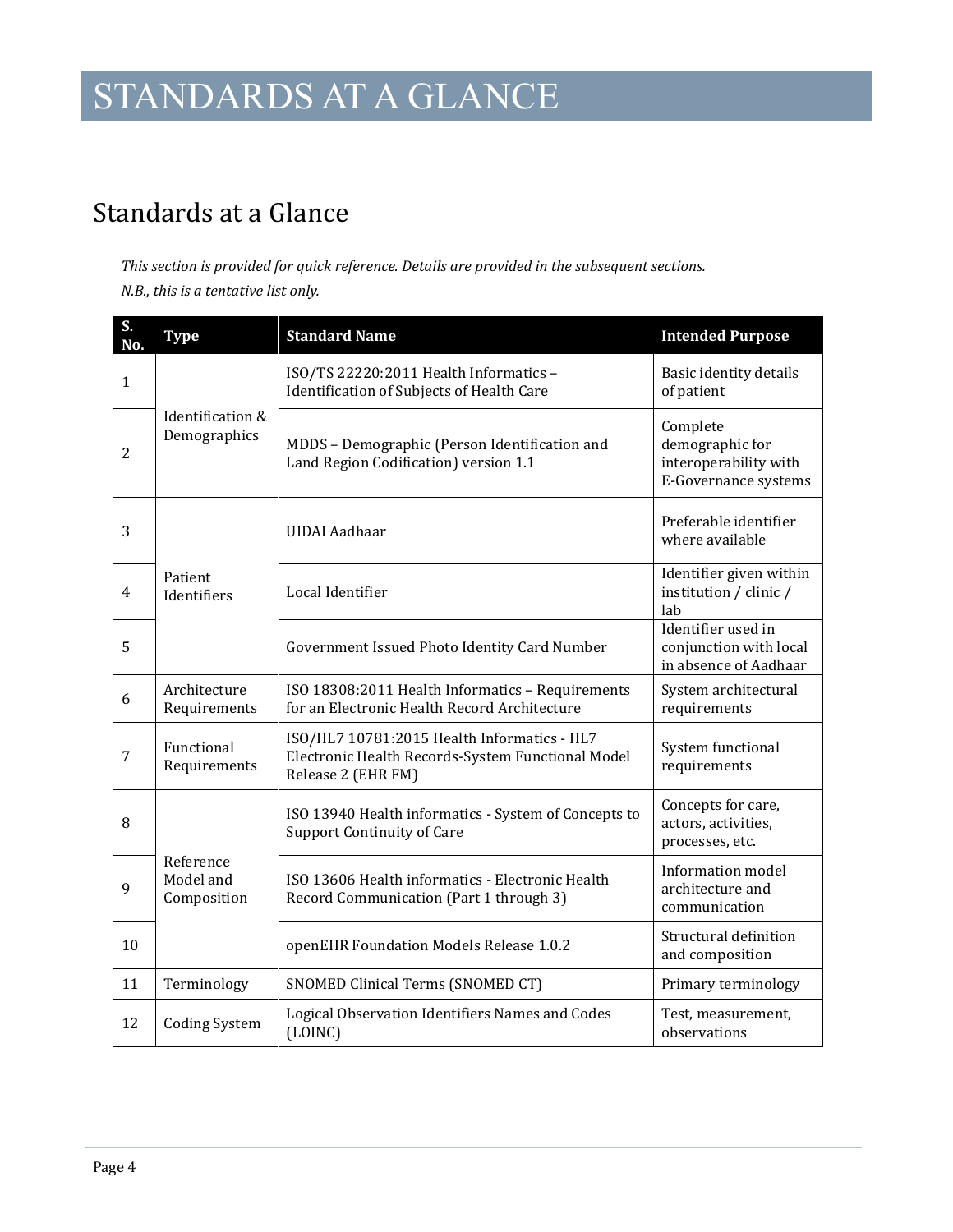# STANDARDS AT A GLANCE

| S.<br>No. | <b>Type</b>                                               | <b>Standard Name</b>                                                                                                                      | <b>Intended Purpose</b>                                                                      |
|-----------|-----------------------------------------------------------|-------------------------------------------------------------------------------------------------------------------------------------------|----------------------------------------------------------------------------------------------|
| 13        |                                                           | WHO Family of International Classifications (WHO-<br>FIC)<br>including ICD, ICF, ICHI, ICD-O                                              | Classification and<br>reporting                                                              |
| 14        | Imaging                                                   | Digital Imaging and Communications in Medicine<br>(DICOM) PS3.0-2015                                                                      | Image, waveform,<br>audio/video                                                              |
| 15        |                                                           | JPEG lossy (or lossless) with size and resolution not<br>less than 1024px x 768px at 300dpi                                               | Image capture format                                                                         |
| 16        | Scanned or<br>Captured                                    | ISO/IEC 14496 - Coding of Audio-Visual Objects                                                                                            | Audio/Video capture<br>format                                                                |
| 17        | Records                                                   | ISO 19005-2 Document Management - Electronic<br>Document File Format for Long-Term Preservation -<br>Part 2: Use of ISO 32000-1 (PDF/A-2) | Scanned documents<br>format                                                                  |
| 18        |                                                           | ANSI/HL7 V2.8.2-2015 HL7 Standard Version 2.8.2 -<br>An Application Protocol for Electronic Data Exchange<br>in Healthcare Environments   | Event/Message<br>exchange                                                                    |
| 19        |                                                           | ASTM/HL7 CCD Release 1 (basis standard ISO/HL7<br>27932:2009)                                                                             | <b>Summary Records</b><br>exchange                                                           |
| 20        | Data Exchange                                             | ISO 13606-5:2010 Health informatics - Electronic<br>Health Record Communication - Part 5: Interface<br>Specification                      | <b>EHR</b> archetypes<br>exchange [Also, refer<br>to openEHR Service<br>Model specification] |
| 21        |                                                           | DICOM PS3.0-2015 (using DIMSE services & Part-10<br>media/files)                                                                          | Imaging/Waveform<br>Exchange                                                                 |
| 22        |                                                           | Bureau of Indian Standards and its MHD-17<br>Committee                                                                                    |                                                                                              |
| 23        | Other Relevant<br>Standards                               | ISO TC 215 set of standards                                                                                                               | Standards<br>Development                                                                     |
| 24        |                                                           | IEEE/NEMA/CE standards for physical systems and<br>interfaces                                                                             | Organizations (SDOs)                                                                         |
| 25        | Discharge/<br>Treatment<br>Summary                        | Medical Council of India (MCI) under regulation 3.1 of<br>Ethics                                                                          | Composition as<br>prescribed                                                                 |
| 26        | E-Prescription                                            | Pharmacy Practice Regulations, 2015 Notification No.<br>14-148/2012- PCI as specified by Pharmacy Council<br>of India                     | Composition as<br>prescribed                                                                 |
| 27        | Personal<br>Healthcare and<br>medical Device<br>Interface | IEEE 11073 health informatics standards and related<br>ISO standards for medical devices                                                  | Device interfacing                                                                           |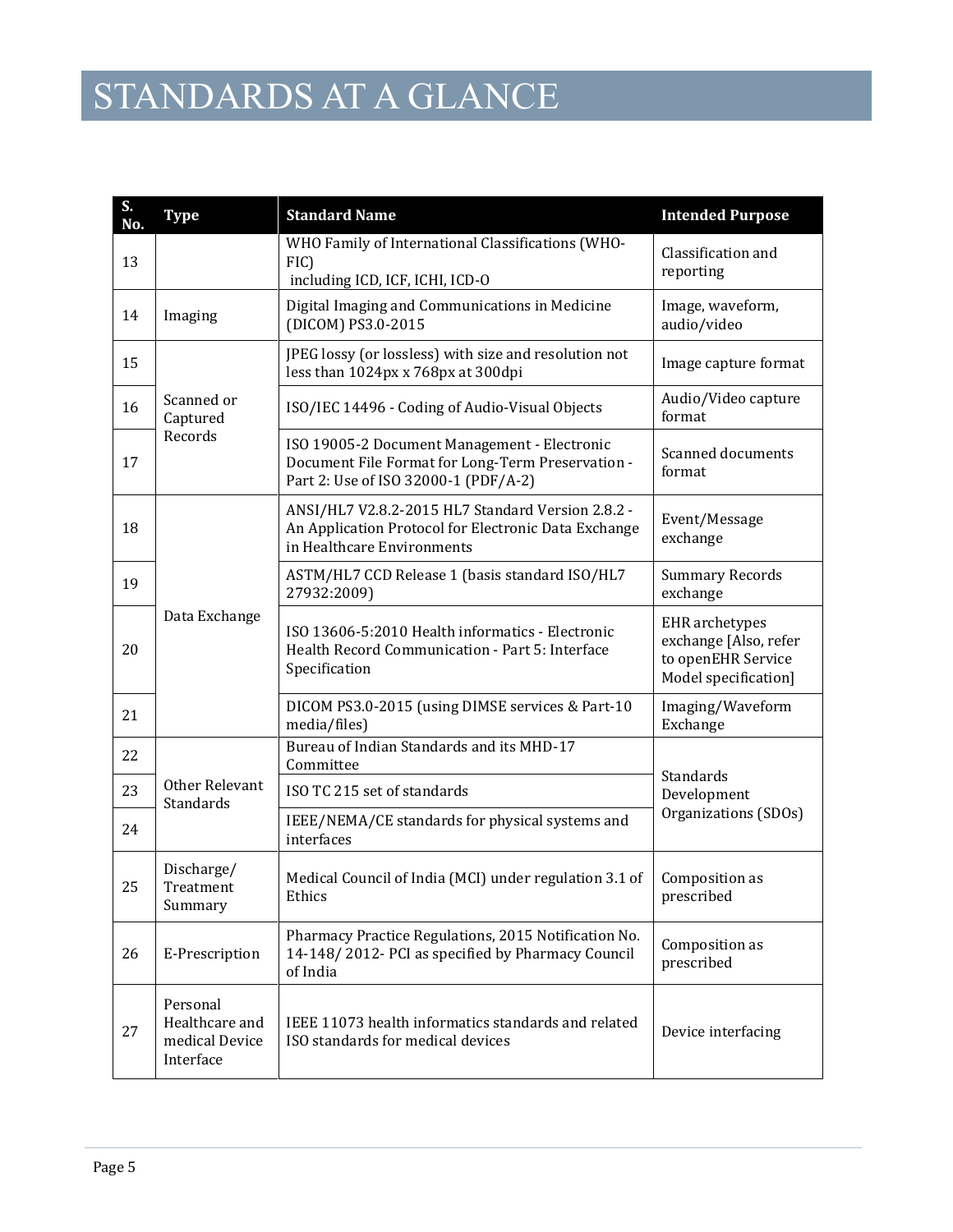# STANDARDS AT A GLANCE

| S.<br>No. | Type                                             | <b>Standard Name</b>                                                                                                                | <b>Intended Purpose</b>                    |
|-----------|--------------------------------------------------|-------------------------------------------------------------------------------------------------------------------------------------|--------------------------------------------|
| 28        | Data Privacy<br>and Security                     | ISO/TS 14441:2013 Health Informatics - Security &<br>Privacy Requirements of EHR Systems for Use in<br><b>Conformity Assessment</b> | Basis security and<br>privacy requirements |
| 29        | Information<br>Security<br>Management            | ISO/DIS 27799 Health informatics - Information<br>Security Management in Health using ISO/IEC 27002                                 | Overall information<br>security management |
| 30        | Privilege<br>Management<br>and Access<br>Control | ISO 22600:2014 Health informatics - Privilege<br>Management and Access Control (Part 1 through 3)                                   | Access control                             |
| 31        | Audit Trail and<br>Logs                          | ISO 27789:2013 Health informatics - Audit trails for<br>Electronic Health Records                                                   | Audit trail                                |
| 32        | Data Integrity                                   | Secure Hash Algorithm (SHA) used must be SHA-256<br>or higher                                                                       | Data Hashing                               |
| 33        | Data<br>Encryption                               | Minimum 256-bits key length                                                                                                         | Encryption key                             |
| 34        |                                                  | HTTPS, SSL v3.0, and TLS v1.2                                                                                                       | Encrypted connection                       |
| 35        | Digital<br>Certificate                           | ISO 17090 Health informatics - Public Key<br>Infrastructure (Part 1 through 5)                                                      | Digital certificates use<br>and management |

*Note: Where year of publication or version of standard (or its parts) is not provided explicitly, the latest published version of standard (or its parts) available from standard body as on the date of notification / circulation of this recommendation is to be used.*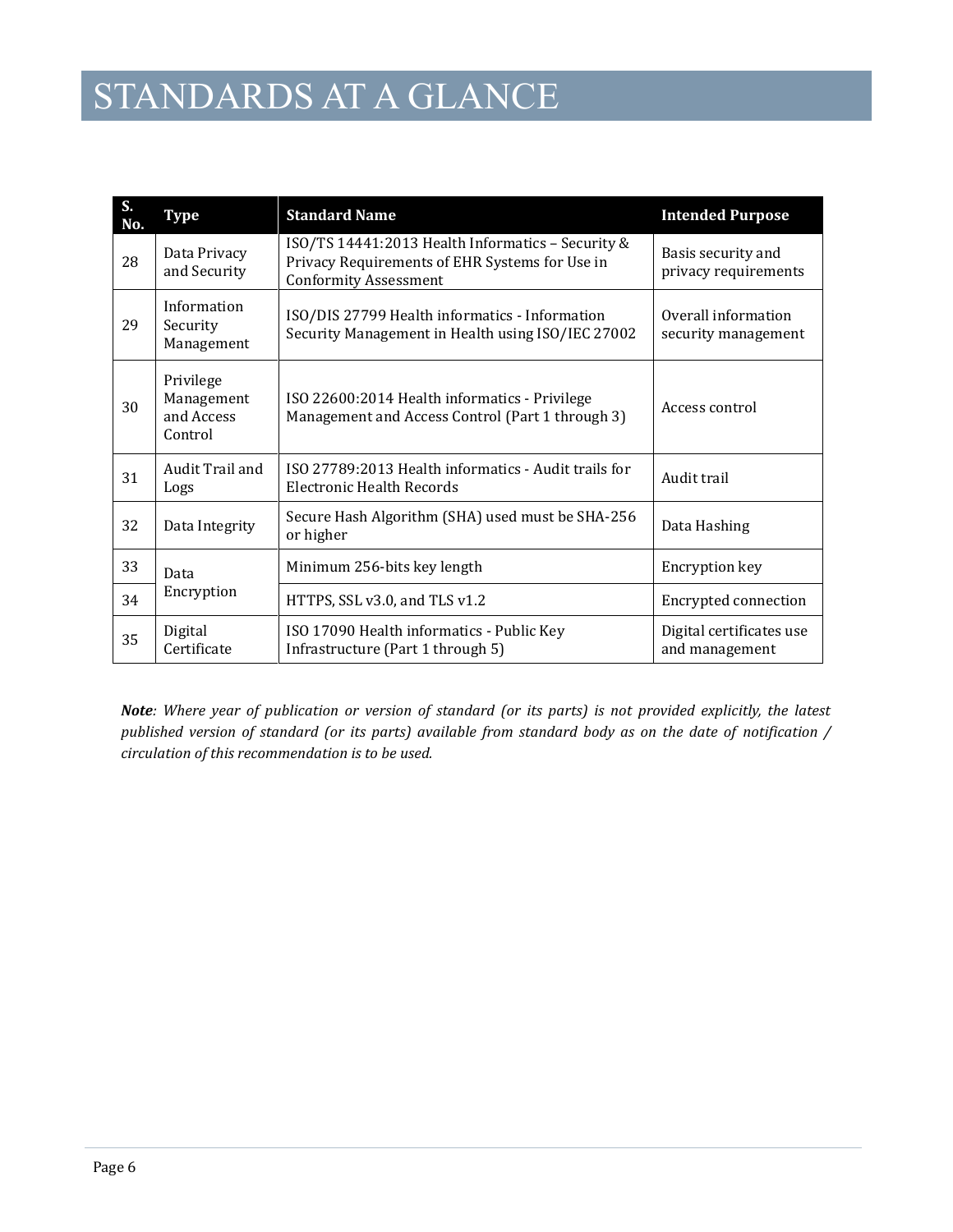#### **List of Supporting / Complimenting Standards**

*The following list is indicative and representative and not comprehensive or definitive. These standards are advised to be used where applicable and as required.*

| S. No. | <b>Standard</b>   | <b>Description</b>                                                                                              |
|--------|-------------------|-----------------------------------------------------------------------------------------------------------------|
| 1      | ISO 12967:2009    | Health Informatics - Service Architecture (Parts 1 - 3)                                                         |
| 2      | ISO 13972:2015    | Health Informatics - Detailed Clinical Models, Characteristics and<br>Processes                                 |
| 3      | ISO 20301:2014    | Health Informatics - Health Cards - General Characteristics                                                     |
| 4      | ISO 21090:2011    | Health Informatics - Harmonized Data Types for Information<br>Interchange                                       |
| 5      | ISO 8601:2004     | Data elements and Interchange Formats - Information Interchange -<br>Representation of Dates and Times          |
| 6      | ISO 13119:2012    | Health Informatics - Clinical Knowledge Resources - Metadata                                                    |
| 7      | ISO 22857:2013    | Health Informatics – Guidelines on Data Protection to Facilitate Trans-<br>Border Flows of Personal Health Data |
| 8      | ISO 21549-1:2013  | Health Informatics - Patient Healthcard Data - Part 1: General<br>Structure                                     |
| 9      | ISO TS 14265:2011 | Classification of Purposes for Processing Personal Health Information                                           |
| 10     | ISO TS 27527:2010 | Health Informatics - Provider Identification                                                                    |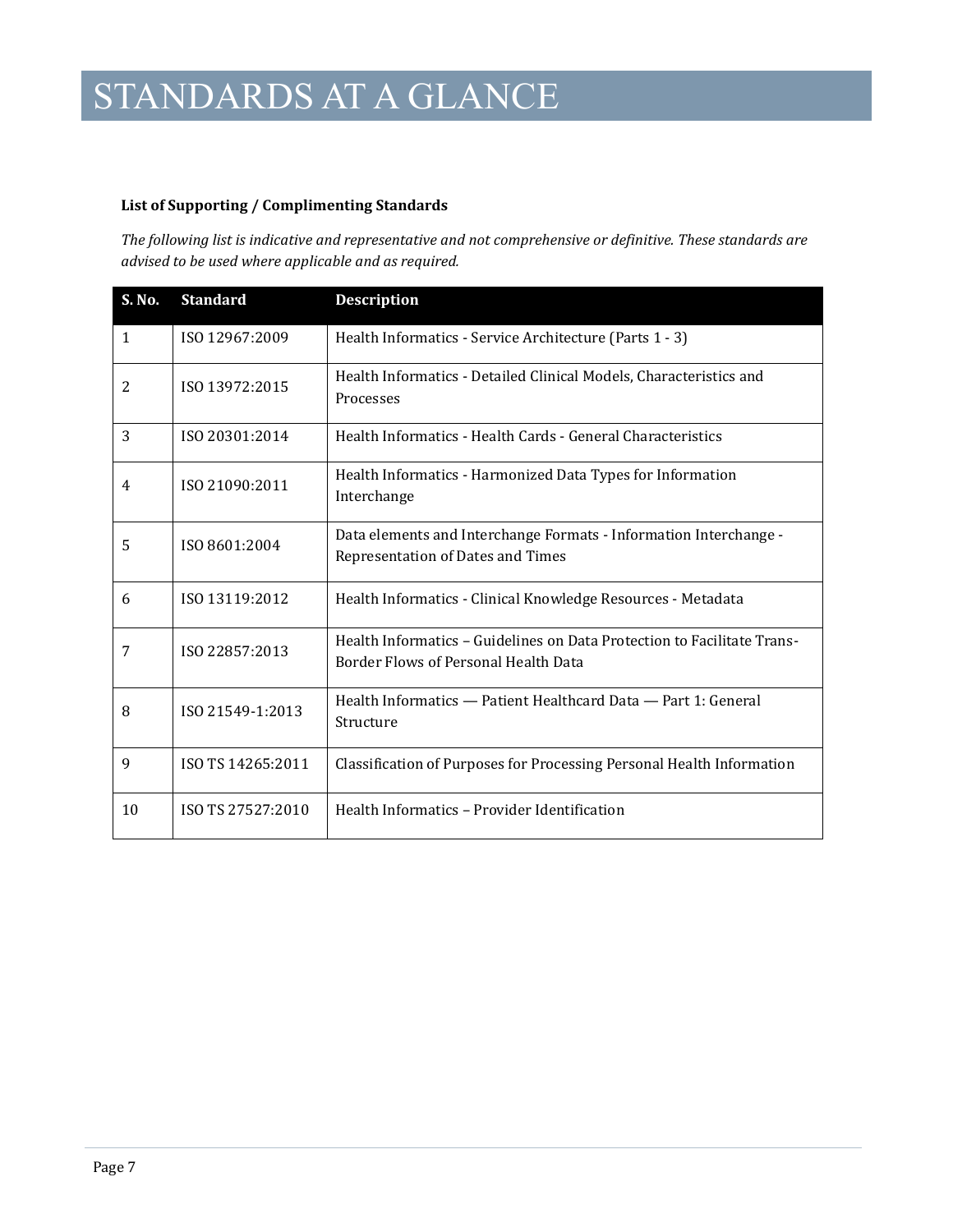### STANDARDS AND INTEROPERABILITY

### <span id="page-10-0"></span>Standards and Interoperability

### INTEROPERABILITY STANDARDS

The primary aim of interoperability standards is to ensure syntactic (structural) and semantic (inherent meaning) interoperability of data amongst systems at all times. The need for that cannot be overstated, more so within healthcare information systems whose primary aim is to deliver life-long clinical care at all times so that the person being cared for is able to maintain his/her health at optimal levels.

The set of standards outlined in this document represents an incremental approach to adopting standards, implementation specifications; criteria to enhance the interoperability, functionality, utility, and security of health information technology; and to support its widespread adoption. It is to be kept in mind that these standards need to be flexible and modifiable to adapt to the demographic and resource variance observed in a country like India with its large population and diverse culture that is spread across a large region of varied geographical landscapes – hilly regions, river basins, desert, coast, etc. – many of which are remote and accessible only with difficulty.

It is important to recognize that interoperability and standardization can occur at many different levels. To achieve interoperability, information models would need to be harmonized into a consistent representation.

In other cases, organizations may use the same information model, but use different vocabularies or code sets (for example, SNOMED CT or ICD10) within those information models. To achieve interoperability at this level, standardizing vocabularies, or mapping between different vocabularies may be necessary. For some levels, (such as the network transport protocol), an industry standard that is widely used (e.g. TCP/IP – Transmission Control Protocol and Internet Protocol) will likely be the most appropriate. Ultimately, to achieve true interoperability, it is anticipated that multiple layers – network transportation protocols, data and services descriptions, information models, and vocabularies and code sets – will need to be standardized and/or harmonized to produce an inclusive, consistent representation of the interoperability requirements.

It is further anticipated that using a harmonization process will integrate different representations of health care information into a consistent representation and maintain and update that consistent representation over time. For an information model, this process could include merging related concepts, adding new concepts, and mapping concepts from one representation of health care information to another. The need to support standardization of data and services descriptions and vocabularies and codes sets is appropriately addressed.

It is also recognized that a sustainable and incremental approach to the adoption of standards will require processes for harmonizing both current and future standards. This will allow the incremental updating of the initial set of standards, implementation specifications, and certification criteria and provide a framework to maintain them. The decision to adopt such updates will be informed and guided by recommendations from an appropriate authority such as the proposed National eHealth Authority (NeHA), Ministry of Health & Family Welfare or expert groups.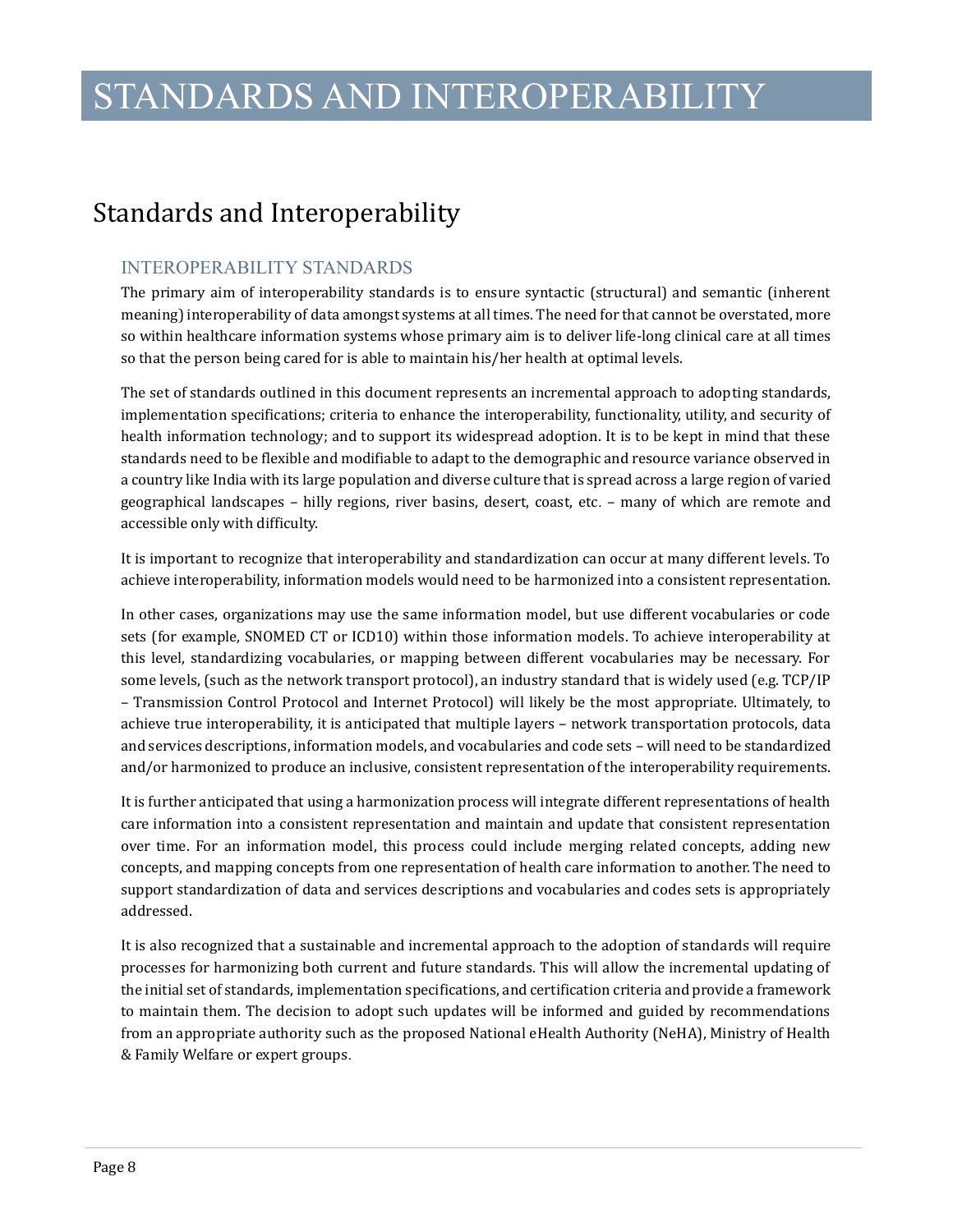# STANDARDS AND INTEROPERABILITY

### GOALS

The goals of standards in electronic health record systems are:

- Promote interoperability and where necessary be specific about certain content exchange and vocabulary standards to establish a path forward toward semantic interoperability
- Support the evolution and timely maintenance of adopted standards
- Promote technical innovation using adopted standards
- Encourage participation and adoption by all vendors and stakeholders
- Keep implementation costs as low as reasonably possible
- Consider best practices, experiences, policies and frameworks
- To the extent possible, adopt standards that are modular and not interdependent.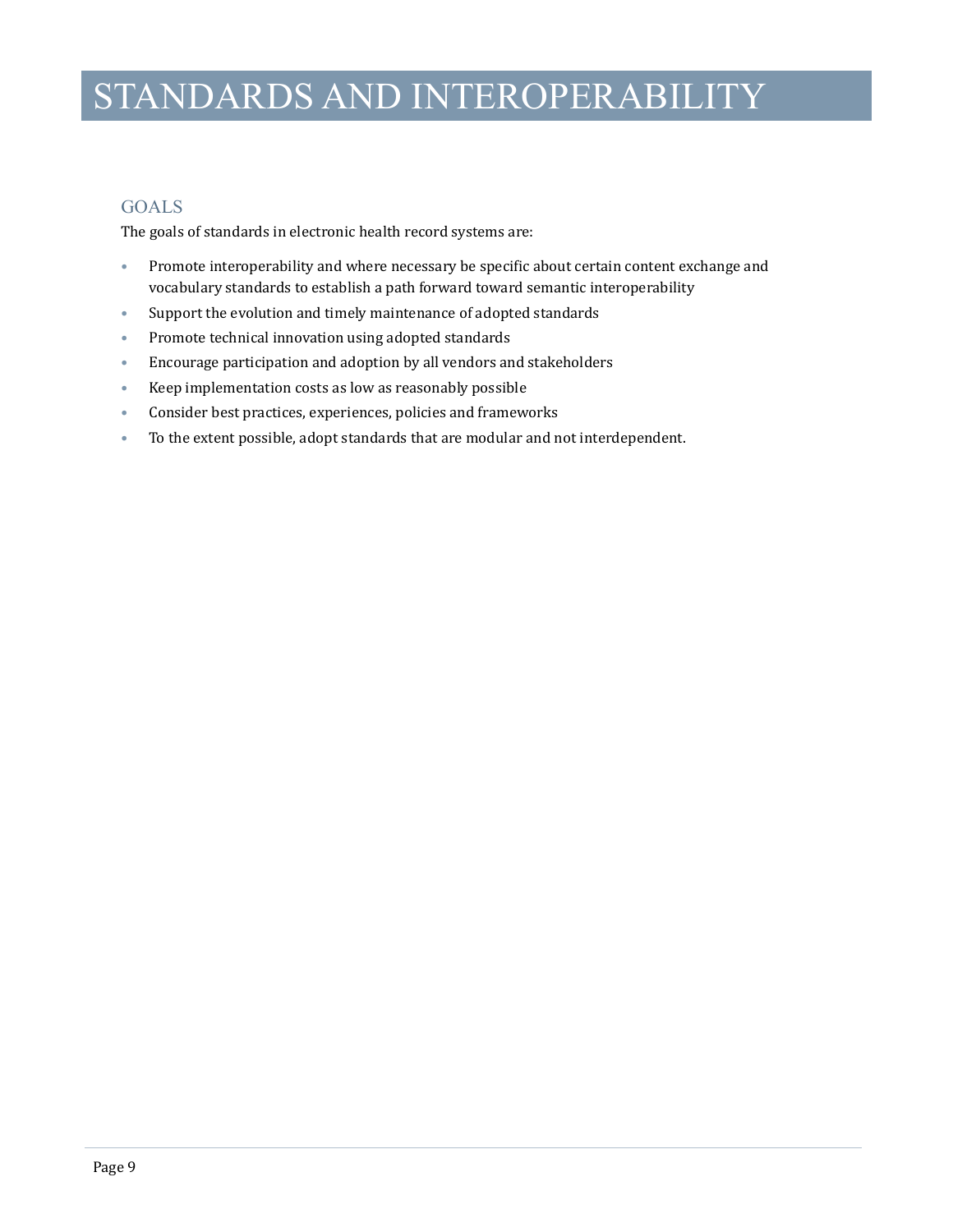### HEALTH RECORD IT STANDARDS

### <span id="page-12-0"></span>Health Record IT Standards

### IDENTIFICATION AND DEMOGRAPHIC INFORMATION OF PATIENT

Demographic information including a unique identifier is necessary in a health record system in order to capture identifying information as well as identifiers for linking other medical artifacts logically as well as physically. All health record systems must therefore adhere to the following standards for capturing information related to patient demography and identifiers:

- 1. ISO/TS 22220:2011 Health Informatics Identification of Subjects of Health Care
- 2. MDDS Demographic (Person Identification and Land Region Codification) version 1.1 from E-Governance Standards, Government of India

*Implementation Guideline:* Implementers must insure that health record application is able to capture all data fields as provided in the above two standards for completeness. It should also ensure that the system is able to interoperate (receive/import/send/export) all demographics information as provided in above two standards as per demand, i.e. when requested for demographics data in MDDS compliant format it should generate artefacts (file, message, etc.) as per that standard. Where codes related to location, authority, type of organization etc. are required, they should be taken from the MDDS-Demographic Standard.

A health record system must have provision to include patient identifiers of following types:

- 1. UIDAI Aadhaar Number (preferred where available)
- 2. Both of the following in case Aadhaar is not available:
	- 2.1 Local Identifier (as per scheme used by HSP)
	- 2.2 Any Central or State Government issued Photo Identity Card Number

#### *Implementation Guidelines:*

- 1. Implementers must ensure that the Aadhaar number, where that is available, be used as the preferred identifier to serve as the unique health identifier. In case the Aadhaar number is not available, the system should allow a user to insert more than one (minimum of two) identifiers for each patient along with its scope and provider (as given in above mentioned patient demography standards) in the system. In situations where identity of patient cannot be obtained or ascertained, temporary identifiers may be used (as per scheme used by HSP) and later confirmed identifiers may be inserted (while making earlier ones as inactive).
- 2. *Identification of Patient across EHR systems*: Due to lack of mandate for use of Aadhaar or any such alternative(s) national unique identifier, it is difficult to match patient records when exchanging them between two EHR systems. This may lead to situations where different combinations of local identifier and photo identity card numbers of the same person are used at different locations and/or in solutions.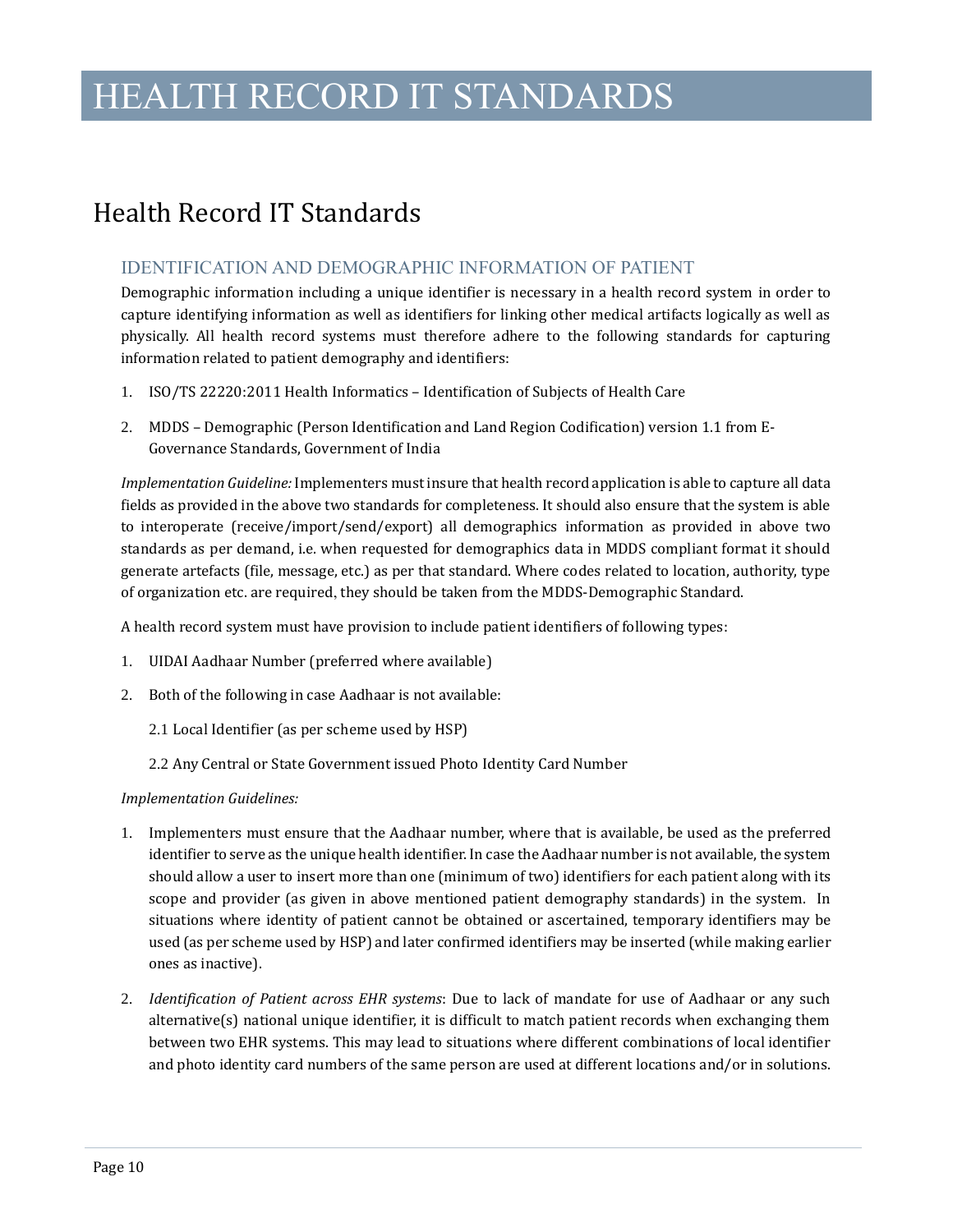Thus, a single person may get to have different identities under which his/her records are captured. A conflict resolution process may be required to help resolve such cases. At this time, there is no direct solution available other than to use smart (possibly heuristic) algorithms to attempt to match records without or with intervention/confirmation of a human supervisor. Such an algorithm may use name (phonetic or spelling), address (full or parts), date of birth / age, gender, or other such matching details to mark incoming or searched records as possible or exact match before amalgamation or subsequent use. ISV may additionally need to provide the ability to merge/demerge patients to support this process within their solutions.

### ARCHITECTURE REQUIREMENTS AND FUNCTIONAL SPECIFICATIONS

A health record system must meet architectural requirements and functional specifications to remain faithful to the needs of service delivery, be clinically valid and reliable, meet legal and ethical requirements, and support good medical practices. Therefore, a health record system must conform to the following standards:

- 1. ISO 18308:2011 Health Informatics Requirements for an Electronic Health Record Architecture
- 2. ISO/HL7 10781:2015 Health Informatics HL7 Electronic Health Records-System Functional Model Release 2 (EHR FM)

*Implementation Guideline:* Above two standards, despite being extensive, do not represent the full set of specifications and requirements that need to be met by a health record system or its many variants (PHR, etc.) or all possible use cases. The above mentioned standards are to be used as minimum set to be used within the scope of implementation as per relevance to the system being developed / deployed.

### LOGICAL INFORMATION REFERENCE MODEL AND STRUCTURAL COMPOSITION

A health record system must accumulate observable data and information for all clinically relevant events and encounters. For this purpose, it is important to have common semantic and syntactic logical information model and structural composition for captured artefacts. Unless the data being captured is standardized, its communication and understanding may not be same across systems. Therefore, a health record system must conform to the following standards:

- 1. ISO 13940 Health Informatics System of Concepts to Support Continuity of Care
- 2. ISO 13606 Health Informatics Electronic Health Record Communication (Part 1 through 3)
- 3. openEHR Foundation Models Release 1.0.2
	- 3.1 Required Model Specifications: Base Model, Reference Model, Archetype Model
	- 3.2 Optional Model Specifications: Service Model, Querying, Clinical Decision Support

*Implementation Guideline:* The ISO 13940 (also known as CEN ContSys) is to be generally used for purpose of modelling and describing concept system and organize information objects. While ISO 13606 set of standards are basic reference model and related specifications, openEHR provides ISO 18308 conformant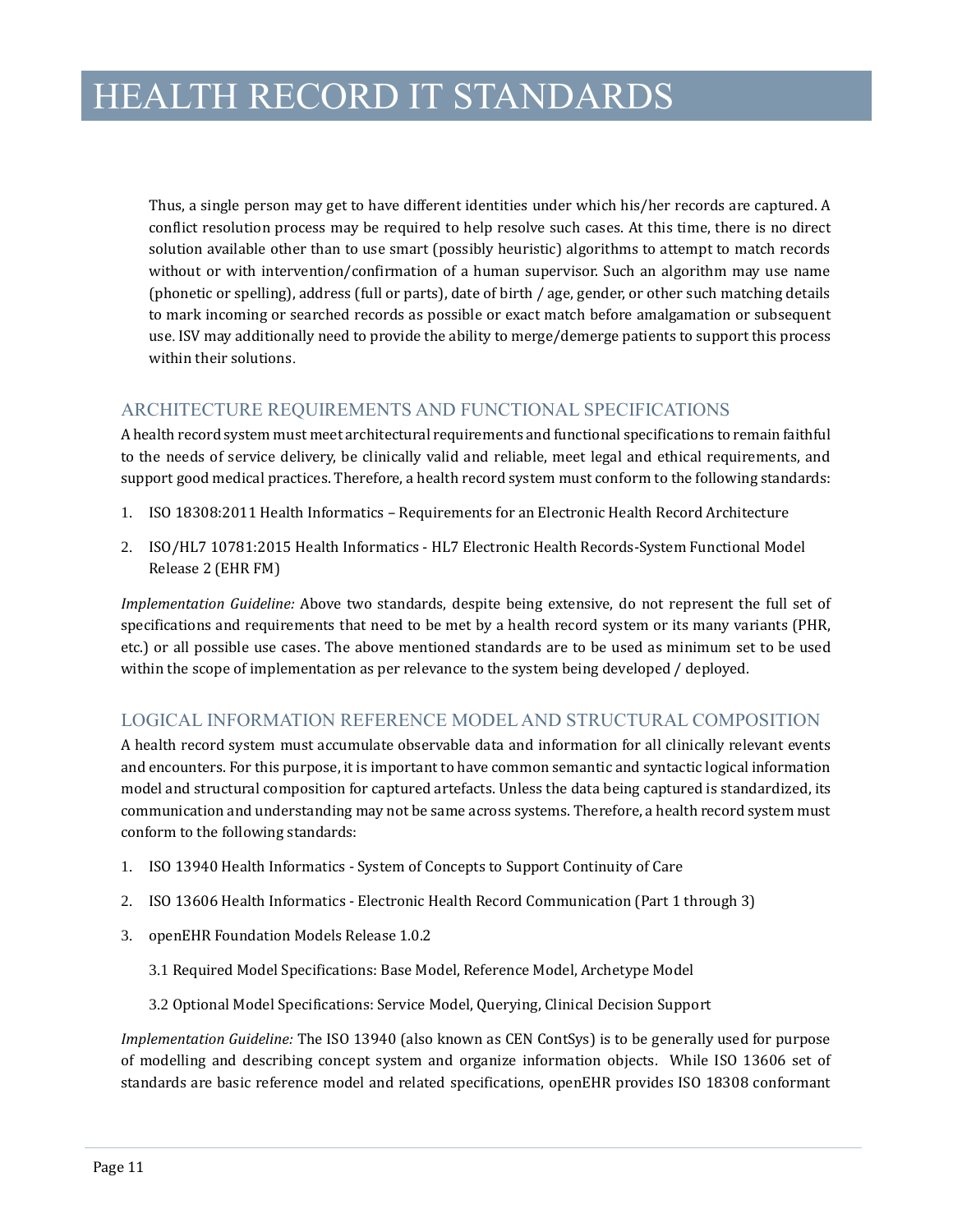platform-independent implementation harmonized with ISO 13606 standard. Implementers are free to design internal structures, databases, and user interfaces as per their requirements and preferred technology platforms but structural composition for clinical data/information artefact must be logically similar to Reference Model given in above standards. openEHR Operational Templates (OPT) adopted by an implementation, are to be public and free in required format for other implementers to ensure interoperability among them.

#### MEDICAL TERMINOLOGY AND CODING STANDARDS

In order to have semantic interoperability between different health record systems, it is necessary to follow a common terminology and coding system standards to express unambiguous meaning of data captured, stored, transmitted, and analyzed. It is also important to have these terminologies and codes in computer process-able format to aid automation and ensure that data is in an analyzable state at all times. Therefore, a health record system must conform to the following standards:

1. Primary Terminology: IHTSDO - SNOMED Clinical Terms (SNOMED CT)

*Implementation Guideline:* A health record system must use SNOMED CT as the primary internal encoding system for all clinically relevant, including dental, nursing, substance/drugs related information. IHTSDO SNOMED CT code shall also be used while communicating clinical information to other health record systems. SNOMED CT concept codes (as pre-coordinated or as post-coordinated expressions) are to be used for all hierarchies covered under the standard unless otherwise provided in this document. It shall also be the coding system that must be used internally in other information storage and communication standards such as openEHR archetypes, HL7, DICOM, etc. IHTSDO releases SNOMED CT twice annually.

2. Test, Measurement and Observation Codes: Regenstrief Institute - Logical Observation Identifiers Names and Codes (LOINC)

*Implementation Guideline:* LOINC coding is to be used for processing results and reports with Laboratory and Imaging Information Systems. N.B.: SNOMED CT to LOINC coding interchange map is available from IHTSDO and Regenstrief Institute.

- 3. Classification Codes: WHO Family of International Classifications (WHO-FIC)
	- 3.1 WHO ICD-10: International Classification of Diseases (ICD) and its derivative classifications
	- 3.2 WHO ICF: International Classification of Functioning, Disability and Health (ICF)
	- 3.3 International Classification of Health Interventions (ICHI)
	- 3.4 International Classification of Diseases for Oncology (ICD-O)

*Implementation Guideline:* WHO FIC codes are primarily used for aggregated information and statistical/epidemiological analysis for public health purposes derived from health records that contain patient care related information as well as information that is crucial for management, health financing and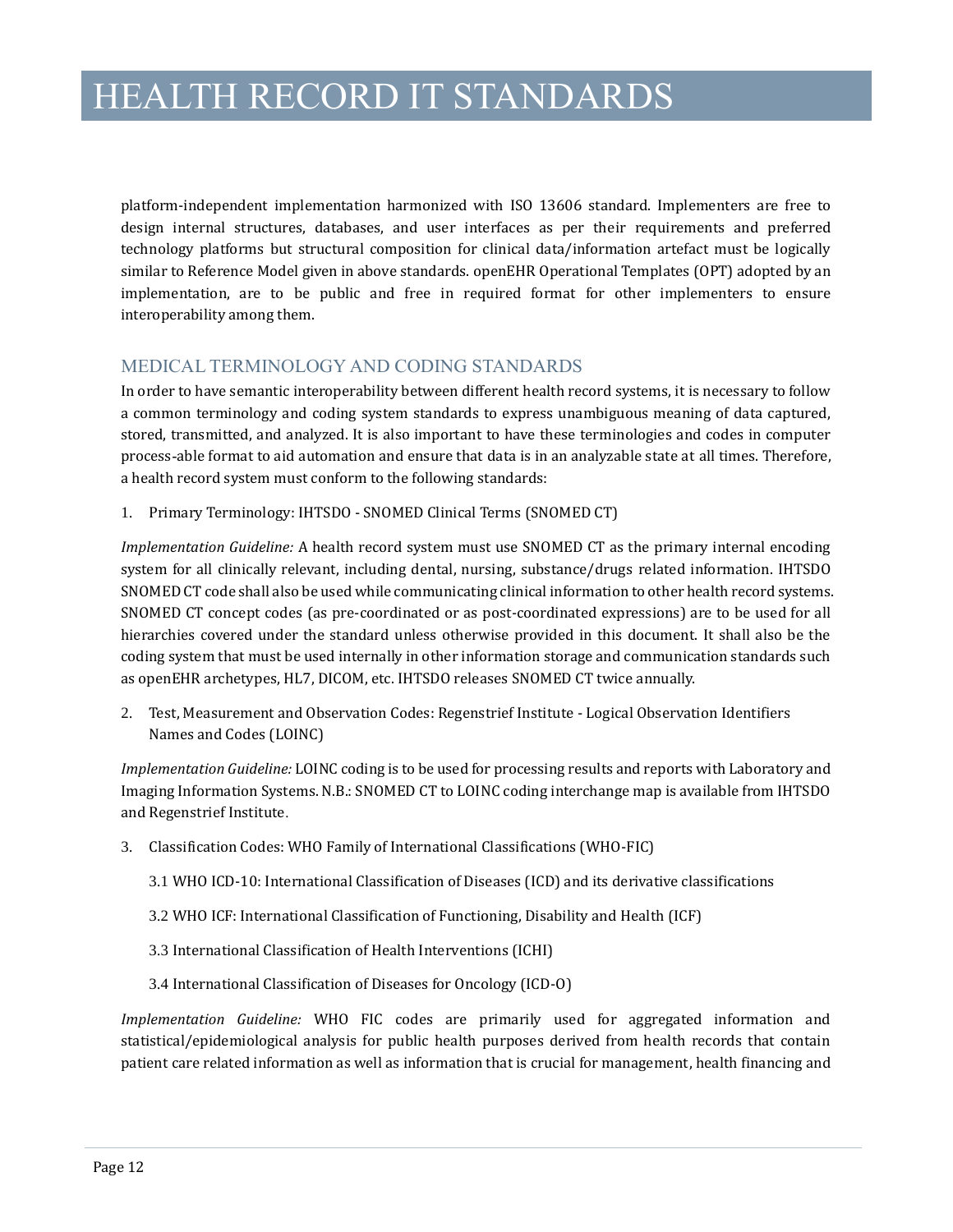general health system administration. While SNOMED CT is to be used by health record systems for terminology, generated classification-based reports may require the use of WHO FIC codes. Classification based reporting, for statistical or regulatory purposes, may continue to use WHO FIC codes as mandated by the health regulatory, intelligence, and various research bodies. N.B.: SNOMED CT to ICD-10 coding interchange map is available from IHTSDO and WHO.

### DATA STANDARDS FOR IMAGE, MULTIMEDIA, WAVEFORM, DOCUMENT

A health record system stores data records and files of various types in support of clinical functions. These data elements serve the purpose of documentary records of various diagnostic and prescriptive data or information generated. Therefore, a health record system must conform to the following standards for such data:

1. NEMA Digital Imaging and Communications in Medicine (DICOM) PS3.0-2015

*Implementation Guideline:* NEMA DICOM PS3.0-2015 is a comprehensive standard for handling and managing image (series or single), waveforms (such as those in ECG/EEG), audio (such as those in digitalstethoscope) and video (such as those in endoscope, ultrasound, etc.) data in medicine. A health record implementation is required to implement relevant DICOM Information Object Definitions (IODs) for supported data types in Part-10 compliant files. Where required and relevant, other features of standard such as services, display, print, and workflow may be implemented.

- 2. Scanned or Captured Records:
	- 2.1 Image: JPEG lossy (or lossless) with size and resolution not less than 1024px x 768px at 300dpi
	- 2.2 Audio/Video: ISO/IEC 14496 Coding of Audio-Visual Objects
	- 2.3 Scanned Documents: ISO 19005-2 Document Management Electronic Document File Format for Long-Term Preservation - Part 2: Use of ISO 32000-1 (PDF/A-2) (ref: Best Practices and Guidelines for Production of Preservable e-Records Ver1.0 from MeitY, Govt. of India)

*Implementation Guideline:* The above mentioned standards are to be used for documentary data (scan for prescription, summaries, etc.) and data captured through traditionally non-DICOM compliant sources like picto-micrographs, pathological photographs, photographs of intramural and extramural lesions, etc. All data formats that can be converted into relevant DICOM format should be, as relevant, converted and communicated as secondary captured DICOM format. It may be noted that while no maximum image resolution has been prescribed, a sufficiently acceptable limit may be used to avoid unnecessarily large file that do not aid in correspondingly better interpretation or analysis.

### DATA EXCHANGE STANDARDS

A health record system has to operate in a larger ecosystem of other components with which it must share or communicate data in order to capture and provide as comprehensible medical information as is practical. A health record system must therefore conform to the following standards: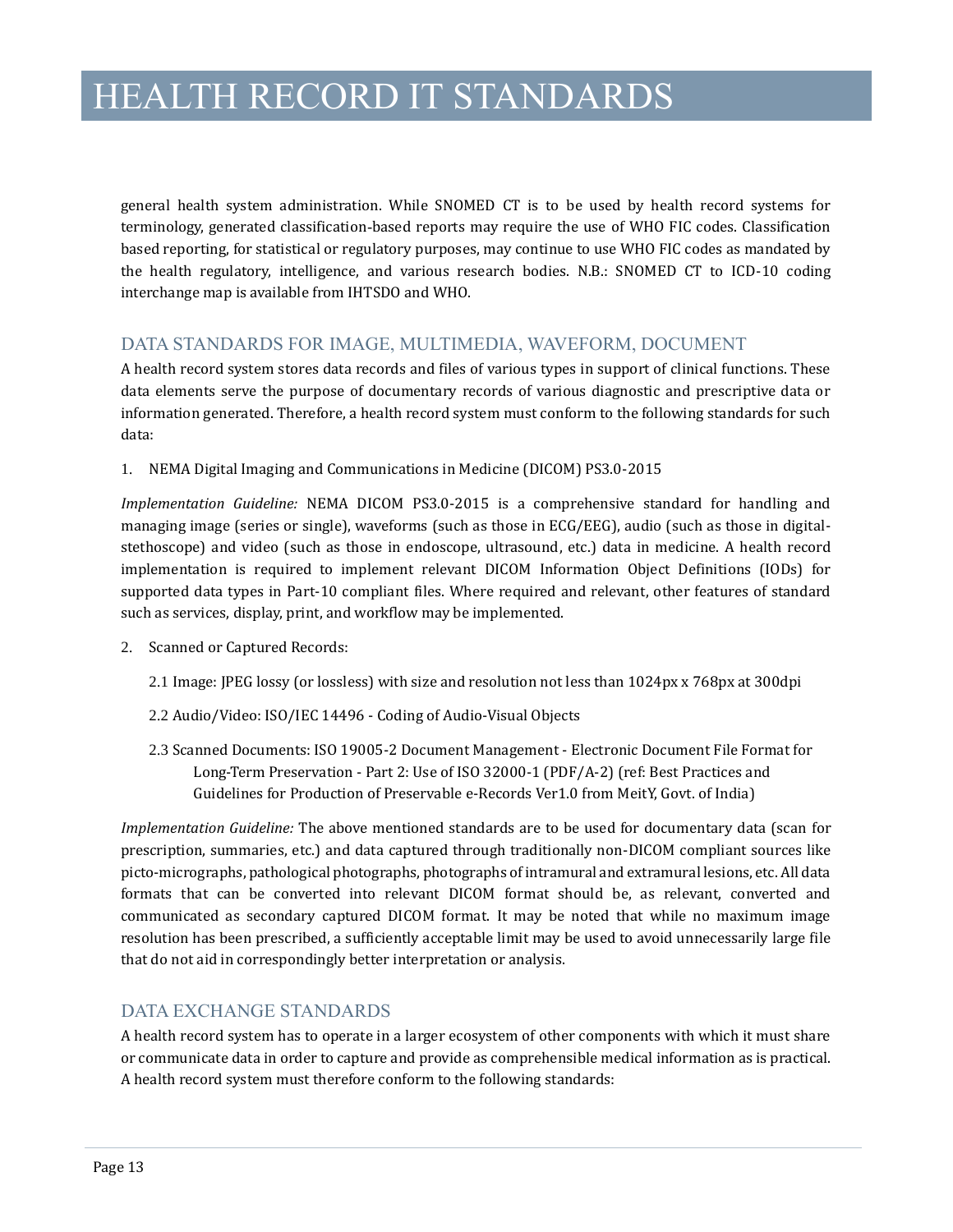### HEALTH RECORD IT STANDARDS

- 1. Event/Message Exchange: ANSI/HL7 V2.8.2-2015 HL7 Standard Version 2.8.2 An Application Protocol for Electronic Data Exchange in Healthcare Environments
- 2. Summary Records Exchange: ASTM/HL7 CCD Release 1 (basis standard ISO/HL7 27932:2009)
- 3. EHR Archetypes: ISO 13606-5:2010 Health informatics Electronic Health Record Communication Part 5: Interface Specification [Also, refer to openEHR Service Model specification]
- 4. Imaging/Waveform Exchange: NEMA DICOM PS3.0-2015 (using DIMSE services& Part-10 media/files)

*Implementation Guideline:* Implementation of exchange standards is expected to be at least for the scope of data captured or retained by the health record system. To explain further, full implementation of ANSI/HL7 V2.8.2 for each event and message is not required in health record systems but minimum implementation supporting the types of events and messages relevant to the system is required. Similarly, implementation/support of DICOM DIMSE C-Store and/or C-FIND/C-GET service is expected for IODs supported by health record system whereas implementation of WADO could be optional.

### OTHER STANDARDS RELEVANT TO HEALTHCARE SYSTEMS

Healthcare record systems need to co-exist within a larger ecosystem with various other systems. It is important for all systems within a healthcare setup to adhere to relevant standards. While standards related to such systems are not within the scope of this document, as a general rule, standards created or ratified by following Standard Development Organizations (SDOs) should be used:

- 1. Bureau of Indian Standards and its MHD-17 Committee
- 2. ISO TC 215 set of standards
- 3. IEEE/NEMA/CE standards for physical systems and interfaces

*Implementation Guideline:* To help the implementers, an indicative list of such standards is provided in the "Standards at a Glance" section above. Wherever applicable, BIS-approved standards shall be preferred for implementation.

#### DISCHARGE/TREATMENT SUMMARY FORMAT

Implementers must ensure that the logical information model includes data elements to satisfy requirements of the format for Medical Records as specified by Appendix-3 of Medical Council of India (MCI) Code of Ethics Regulation 2002 (amended up to Feb-2016). The printed reports should meet MCI prescribed formats whenever any discharge or treatment summary is prepared.

### E-PRESCRIPTION

Pharmacy Council of India (PCI) has, in its recent regulation (Pharmacy Practice Regulations, 2015 Notification No. 14-148/ 2012- PCI), provided the definition of the term under Section 2(j) that the term 'Prescription' includes the term 'electronic direction'. Implementers must therefore ensure that the logical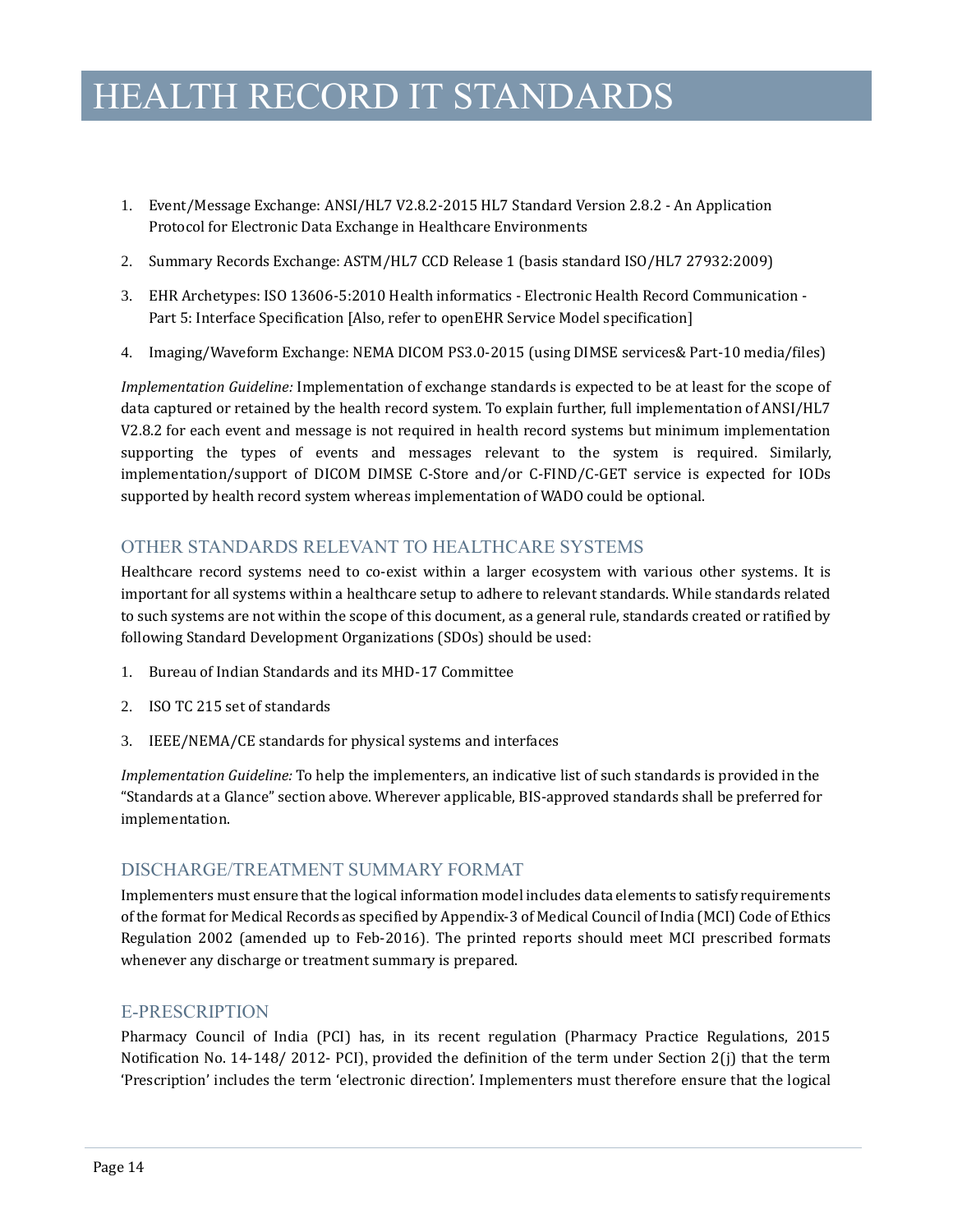information model includes data elements to satisfy requirements of the format for Medical Prescription as specified by the Pharmacy Council of India. The printed prescription will need to be in the PCI prescribed format whenever any medical prescription meant for drug dispensing is prepared. For the purpose of e-Prescription, implementers must ensure that the electronic version is digitally signed by a registered medical practitioner, and its non-repudiation is ensured at all times. The pharmacists shall be able to print a copy of e-Prescription in the required format along with other relevant digital authentication details.

### PERSONAL HEALTHCARE AND MEDICAL DEVICES INTERFACING

Where not covered under relevant data exchange standards, it is recommended that IEEE 11073 health informatics standards and related ISO standards for medical devices be followed as appropriate whenever any personal healthcare/medical device is interfaced with the EMR system for the purpose of clinical data exchange, retrieval, storage, etc.

### PRINCIPLES OF DATA CHANGE

The data once entered into a health record system must become immutable. The healthcare provider may have the option to re-insert/append any record in relation to the medical care of the patient as necessary with a complete audit trail of such change maintained by the system. Alteration of the previously saved data is not permitted. No *update* or *update like* command shall be accessible to user or administrator to store a medical record or part thereof. Any record requiring revision should create a new medical record containing the changed/appended/modified data of earlier record. This record shall then be stored and marked as ACTIVE while rendering the previous version(s) of the same record being marked INACTIVE. The data will thus in essence become immutable. A strict audit trail shall be maintained of all activities at all times that may be reviewed by an appropriate authority like auditor, legal representatives of the patient, the patient, healthcare provider, privacy officer, court appointed/authorized person, etc. as deemed necessary.

#### **As-Is Principal:**

The data captured through the devices is usually in a certain format whereas the data provided by the doctor as file may be in some different format. These data provided / included in the system are to be treated as sacrosanct. The "As-Is Principal" requires that the data captured in the first instance should be retrievable at any given point of time later in the same format, clarity, size and detail as it was provided during the time of record creation.

It effectively means that the system is not allowed to make any changes either to the data or its format or its nature at any point other than the creation time for any reason. However, if it is required that the data needs to be altered either to carry some additional information at some later point, like annotation on images, or correction of errors of omission or commission, etc., it must be done on a copy of the original data, keeping the original data intact, and marking the updated version as active while marking the previous version inactive. The modified data will then become part of the EHR/EMR.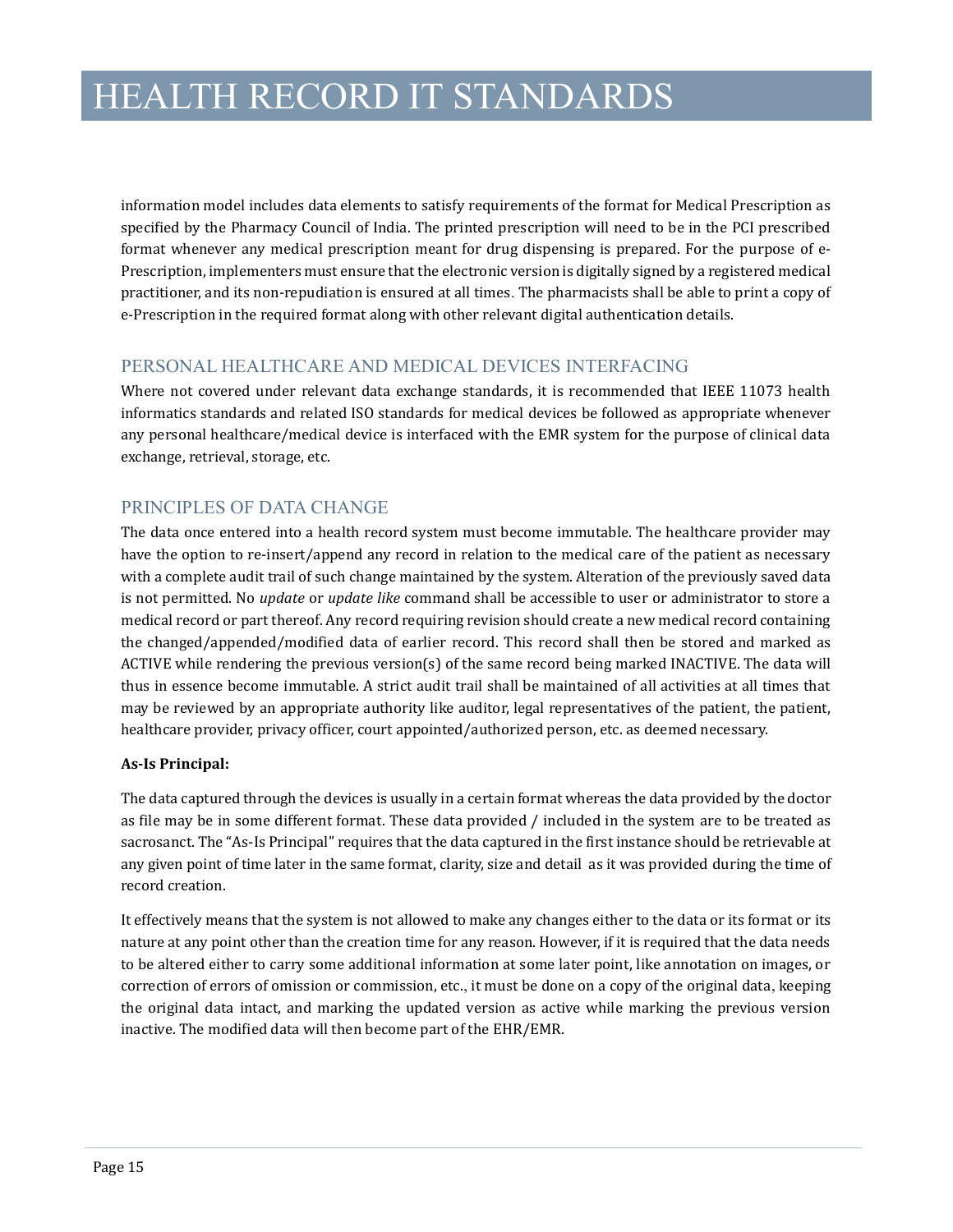#### **Informed Format Change:**

Whenever, the data, its format or its nature needs to be changed within the system, it must be done with the explicit consent of the doctor / technician / person that is entering or managing the data. This explicit consent can also be taken from a set of preferences already set by the user or the administrator / root of the system. In such preference based consent, there is no need to prompt the user for permission at each insertion point.

Also, in case the system is set to change format or nature of data automatically by setting of preferences, it must be made sure that the rule of conversion is declared in the Standard Operating Procedure (SOP) of site/application.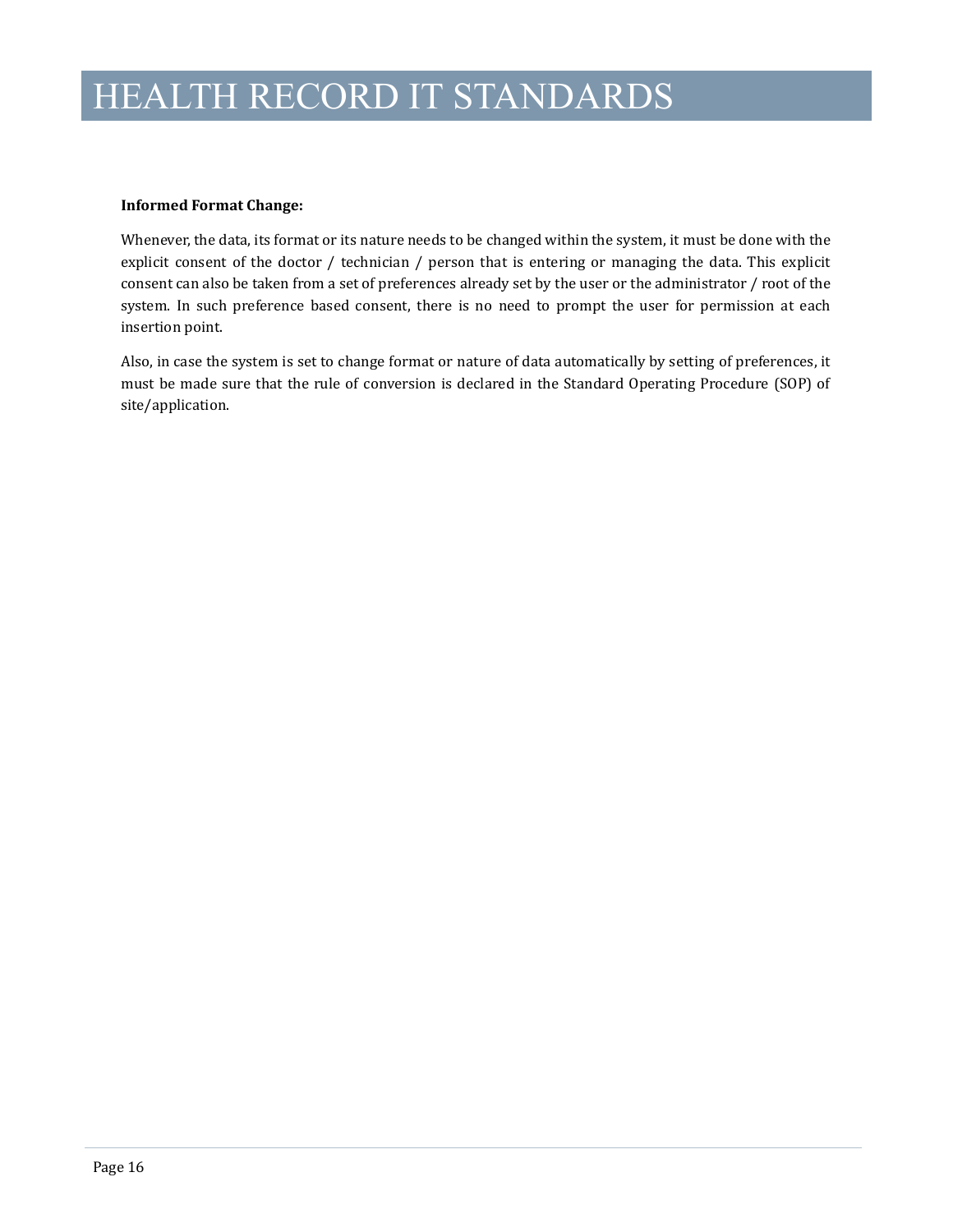### GUIDELINES

### <span id="page-19-0"></span>Guidelines

### HARDWARE

- The IT hardware used should meet (and preferably be better than) the optimal requirements specified by the software (to be) used.
- The medical and IT hardware used must meet the relevant applicable specifications from BIS, NEMA, IEEE, ISO, CE, RoHS, EnergyStar, apart from Medical and IT standards for the equipment.
- A backup or data preservation mechanism should be put in place. Data capacity should be planned to meet the storage requirement as per the mandated rules / laws.
- System redundancy at various levels (disk, power, network, etc.) should be planned to meet the organizational system availability requirement.
- Network and data security should be planned, implemented, and periodically audited. *Please see section on Security and Privacy for the various requirements and functions that need to be supported and implemented*.
- Hardware should be checked periodically for correctness and completeness of operation expected from them. An appropriate maintenance cycle should be planned and rigorously followed.
- Planned and expected Capacity and Quality requirement of the organization should be met by the hardware used. Periodic updates and upgrades should be carried out to meet these requirements.

### NETWORKING AND CONNECTIVITY

- Should be able to harness any telecommunications-related connectivity like the Internet, LAN, WAN, WAP, CDMA, GSM or even Cloud Computing that will permit the various EMRs of an individual to be integrated into a single lifelong electronic health record
- As far as is practical and affordable, the connectivity medium chosen should be reliable and fast enough to sustain a secure data exchange for the period expected for transaction of records and data. The speed of the connectivity medium should be chosen from among available options so as to provide an acceptable user experience and not cause software/system fault due to delays/noise/failure.
- Should be able to ensure that data exchange is performed in a secure manner to ensure data validity and non-repudiability
- The data exchange must further ensure that data integrity is maintained at all times

### SOFTWARE STANDARDS

The software for capturing, storing, retrieving, viewing, and analyzing healthcare records should:

- Conform to the specified standards
- Satisfy specified requirements
- Be Interoperable, especially in terms of syntax and semantics of the information being exchanged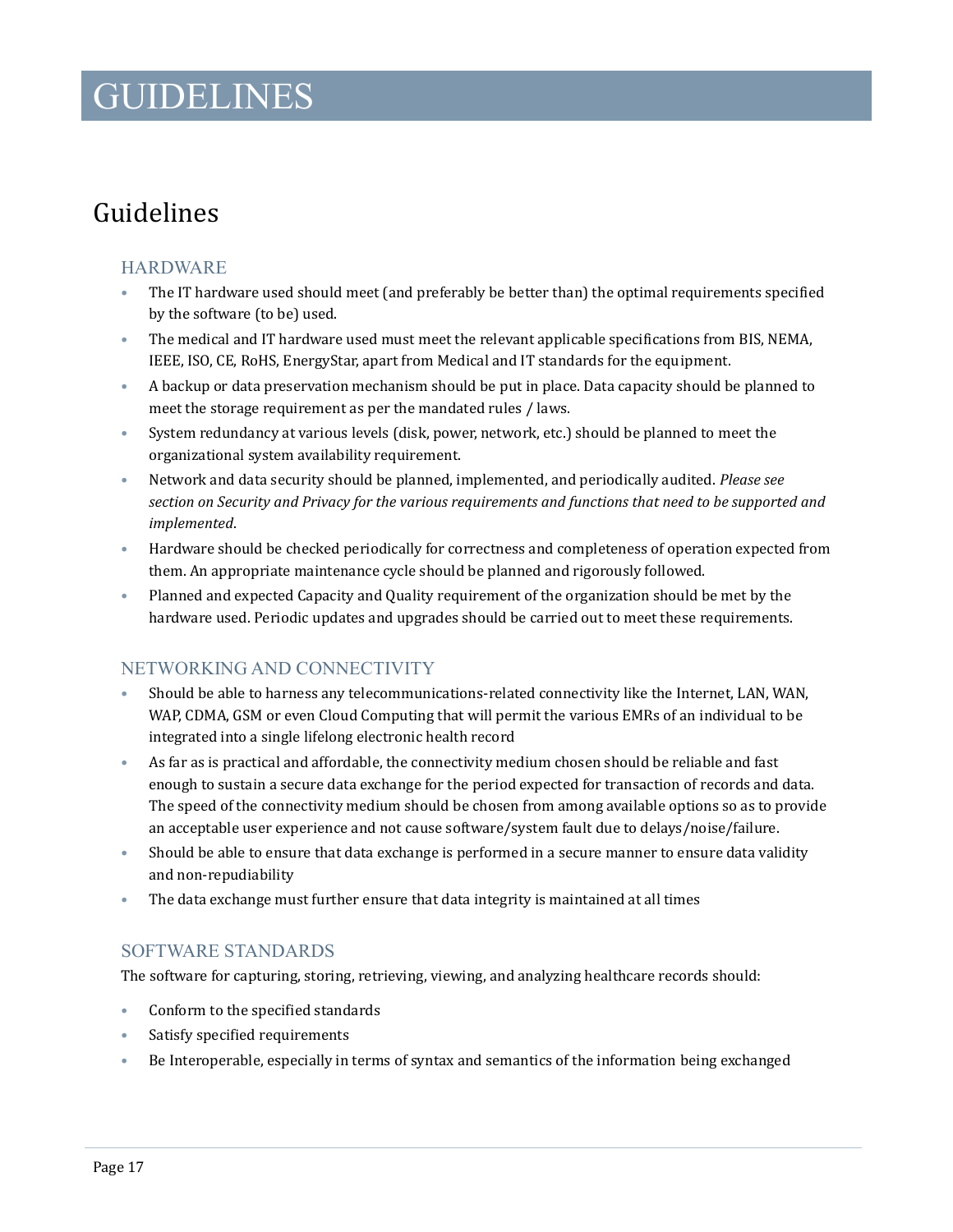### GUIDELINES

- Should be able to ensure user authentication and authorization
- Should be able to support privacy, secrecy and audit trail
- Possess advanced search, merge, and demerge functionality to ensure that duplicates are robustly resolved
- Should be able to support conception-to-current/most recent medical records of a person (as relevant to scope of application)
- Should be able to support digital archiving and retrieval of medical records after the death of a person for the total duration as specified by Government of India from time to time
- Should be able to construct a medical/clinical summary based on available records from the very first visit to current/most recent
- Preferably be able to support rapid data capture-storage-retrieval-display of data

### HEALTH RECORD IN MOBILE DEVICES

As people become more mobile and travel becomes more accessible, patients will increasingly expect the healthcare record system to provide essential health information over mobile devices, which will give their treating clinician basic information like, medical condition, drug/allergy information etc. Demographics, insurance info, medications, allergy and alerts, and vital signs are some of the records that are recommended to be provided in at least read-only manner and to the extent relevant for emergency care and quick reference. It is also possible that certain clinical (BP, temperature, glucose count) and lifestyle (steps walked, distance run, sleep duration and quality) related information will additionally be provided by the patient thereby providing vital clues and information on the overall wellbeing of patient.

In the specific regard of design and usability of such applications, "Framework for Mobile Governance 2012" of DeitY, Ministry of Communication & Information Technology, Government of India shall be applicable.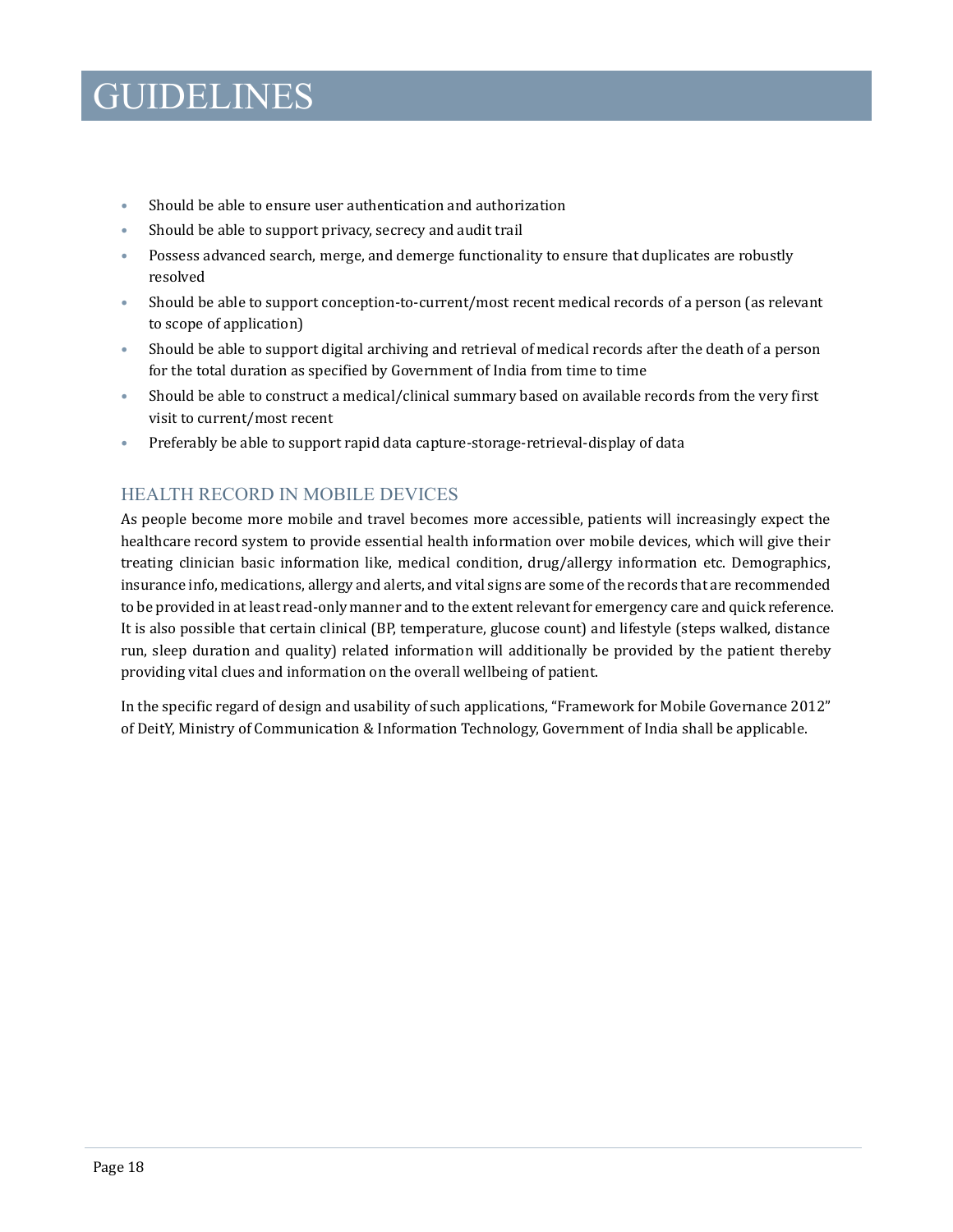### <span id="page-21-0"></span>Data Ownership of Health Records

#### THE ETHICAL, LEGAL, SOCIAL ISSUES (ELSI) GUIDELINES

For the purposes of these recommendations, the term "privacy" shall mean that only those person or person(s) including organizations duly authorized by the patient may view the recorded data or part thereof. The term "security" shall mean that all recorded personally identifiable data will at all times be protected from any unauthorized access, particularly during transport (e.g. from healthcare provider to provider, healthcare provider to patient, etc.). The term "trust" shall mean that person, persons or organizations (doctors, hospitals, and patients) are those who they claim they are.

The following approaches are to be adopted wherever applicable to address the aspects that the terms mentioned above refer to:

- Privacy would refer to authorization by the owner of the data (the patient)
- Security would have as components both public and private key encryption; the encryption techniques used in transit and at rest need to be through different methodologies.
- Trust would be accepted whenever a trusted third party confirms identity

### PROTECTED HEALTH INFORMATION

Protected Health Information (PHI) would refer to any individually identifiable information whether oral or recorded in any form or medium that (1) is created, or received by a stakeholder; and (2) relates to past, present, or future physical or mental health conditions of an individual; the provision of health care to the individual; or past, present, or future payment for health care to an individual.

Electronic Protected Health Information (ePHI) would refer to any protected health information (PHI) that is created, stored, transmitted, or received electronically. Electronic protected health information includes any medium used to store, transmit, or receive PHI electronically.

As per the Information Technology Act 2000, Data Privacy Rules, refers to 'sensitive personal data or information' (SPI) as the subject of protection, but also refers, with respect to certain obligations, to 'personal information' (PI). Sensitive personal information is defined as a subset of personal information. Followings are Sensitive personal information that relates to:

- 1. Passwords
- 2. Financial information such as bank account or credit card or debit card or other payment instrument details
- 3. Physical, psychological and mental health condition
- 4. Sexual orientation
- 5. Medical records and history
- 6. Biometric information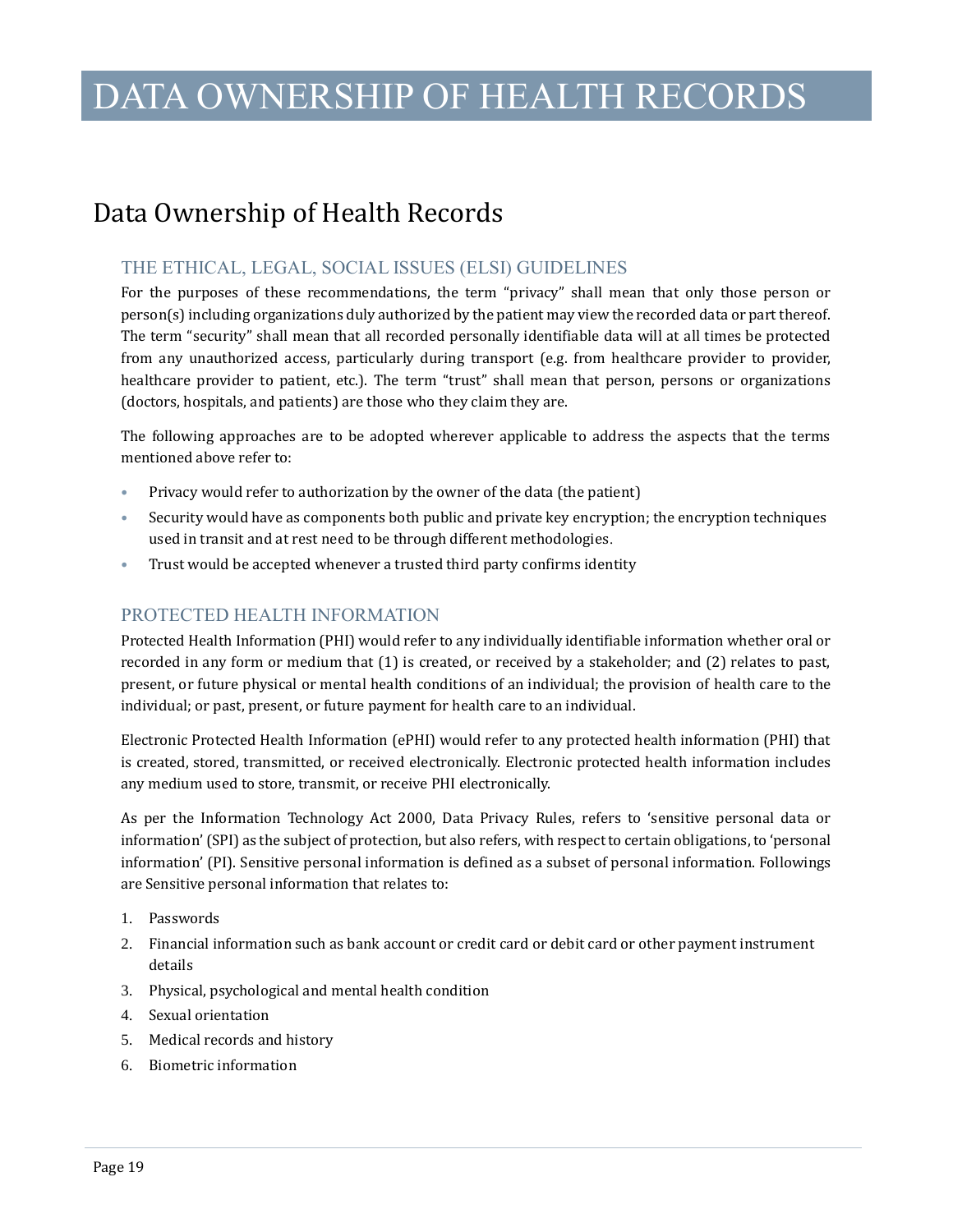- 7. Any detail relating to (1) (6) above received by the body corporate for provision of services
- 8. Any information relating to  $(1) (7)$  that is received, stored or processed by the body corporate under a lawful contract or otherwise

### DATA OWNERSHIP

- The physical or electronic records, which are generated by the healthcare provider, are held in trust by them on behalf of the patient
- The contained data in record which are the protected health information of the patient is owned by the patient himself / herself.
- The medium of storage or transmission of such electronic medical record will be owned by the healthcare provider.
- The "sensitive personal information (SPI) and personal information (PI)" of the patient is owned by the patient herself. Refer to IT Act 2000 for the definition of SPI and PI.

### DATA ACCESS AND CONFIDENTIALITY

- Regulations are to be enforced to ensure confidentiality of the recorded patient/medical data and the patient should have a control over this.
- Patients will have the sufficient privileges to inspect and view their medical records without any time limit. Patient's privileges to amend data shall be limited to correction of errors in the recorded patient/medical details. This shall need to be performed through a recorded request made to the healthcare provider within a period of 30 days from the date of discharge in all inpatient care settings or 30 days from the date of clinical encounter in outpatient care settings. An audit of all such changes shall be strictly maintained. Both the request and audit trail records shall be maintained within the system.
- Patients will have the privileges to restrict access to and disclosure of individually identifiable health information and need to provide explicit consent, which will be audited, to allow access and/or disclosures.
- All recorded data will be available to care providers on an 'as required on demand' basis

### DISCLOSURE OF PROTECTED / SENSITIVE INFORMATION

- For use in treatment, payments and other healthcare operations: In all such cases, a general consent must be taken from the patient or next of kin, etc. as defined by the MCI.
- Fair use for non-routine and most non-health care purposes: A specific consent must be taken from the patient; format as defined by MCI.
- For certain specified national priority activities, including notifiable/communicable diseases, the health information may be disclosed to appropriate authority as mandated by law without the patient's prior authorization
- Instances where use and disclosure without individual authorization will be possible are as follows: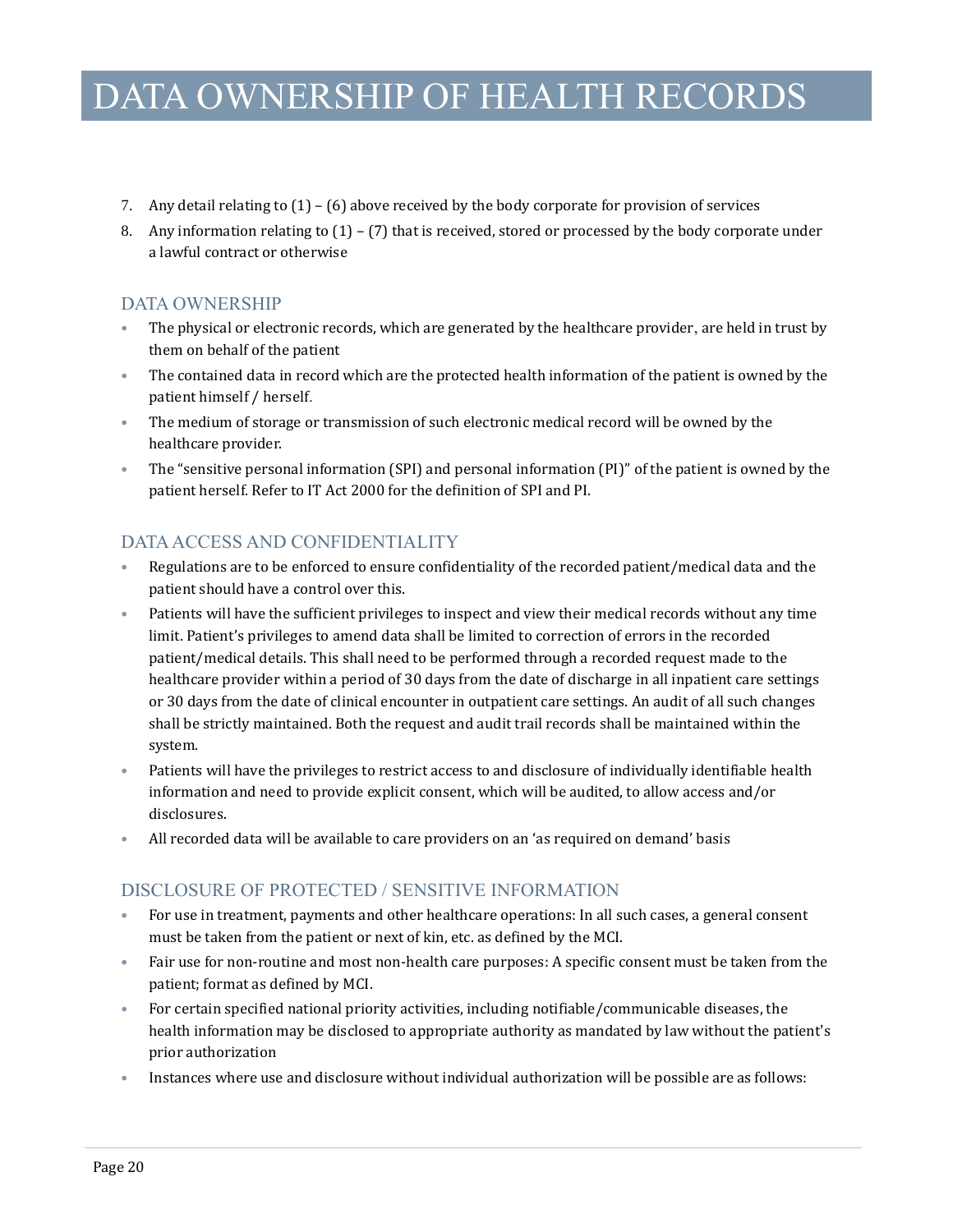- Complete record with all identifiers in an "as-is" state, on production of court order
- Totally anonymized data, where the anonymization process involves the complete removal of all information that allows the identification of the patient. (List of such personally identifiable information is provided below)

### RESPONSIBILITIES OF A HEALTHCARE PROVIDER

- Protect and secure the stored health information, as per the guidelines specified in this document
- While providing patient information, remove patient identifying information (as provided in the list below), if it is not necessary to be provided
- Will ensure that there are appropriate means of informing the patient of policies relating to her/his rights to health record privacy
- Document all its privacy policies and ensure that they are implemented and followed. This will include:
	- Develop internal privacy policies
	- Ensure implementation of privacy policies, audit and quality assurance
	- Provide privacy training to all its staff

### PRIVILEGES OF PATIENT OR PERSONAL REPRESENTATIVE

Patient will have the privilege to carry out the activities detailed below, personally, or through their appointed representative.

- Patients can demand from a healthcare provider a copy of their medical records held by that healthcare provider, which should be provided within 30 days of receipt of communication of request.
- Patients can demand from a healthcare provider that stores/maintains his/her medical records, to withhold, temporarily or permanently, specific information that he/she does not want disclosed to other organizations or individuals.
- Patient can demand information from a healthcare provider on the details of disclosures performed on the patient's medical records for any reason whatsoever. When demanded, following details are to be provided for each instance of disclosure:
	- Date of the disclosure
	- Name and address of the entity or person who received the information
	- Brief description of the medical information disclosed
	- Brief summary of the purpose of the disclosure

### DENIAL OF INFORMATION

Healthcare provider will be able to deny information to a patient or representative or third party, in contravention of normal regulations, if in the opinion of a licensed healthcare professional the release of information would endanger the life or safety of the patients and others. This will include but not be limited to as follows: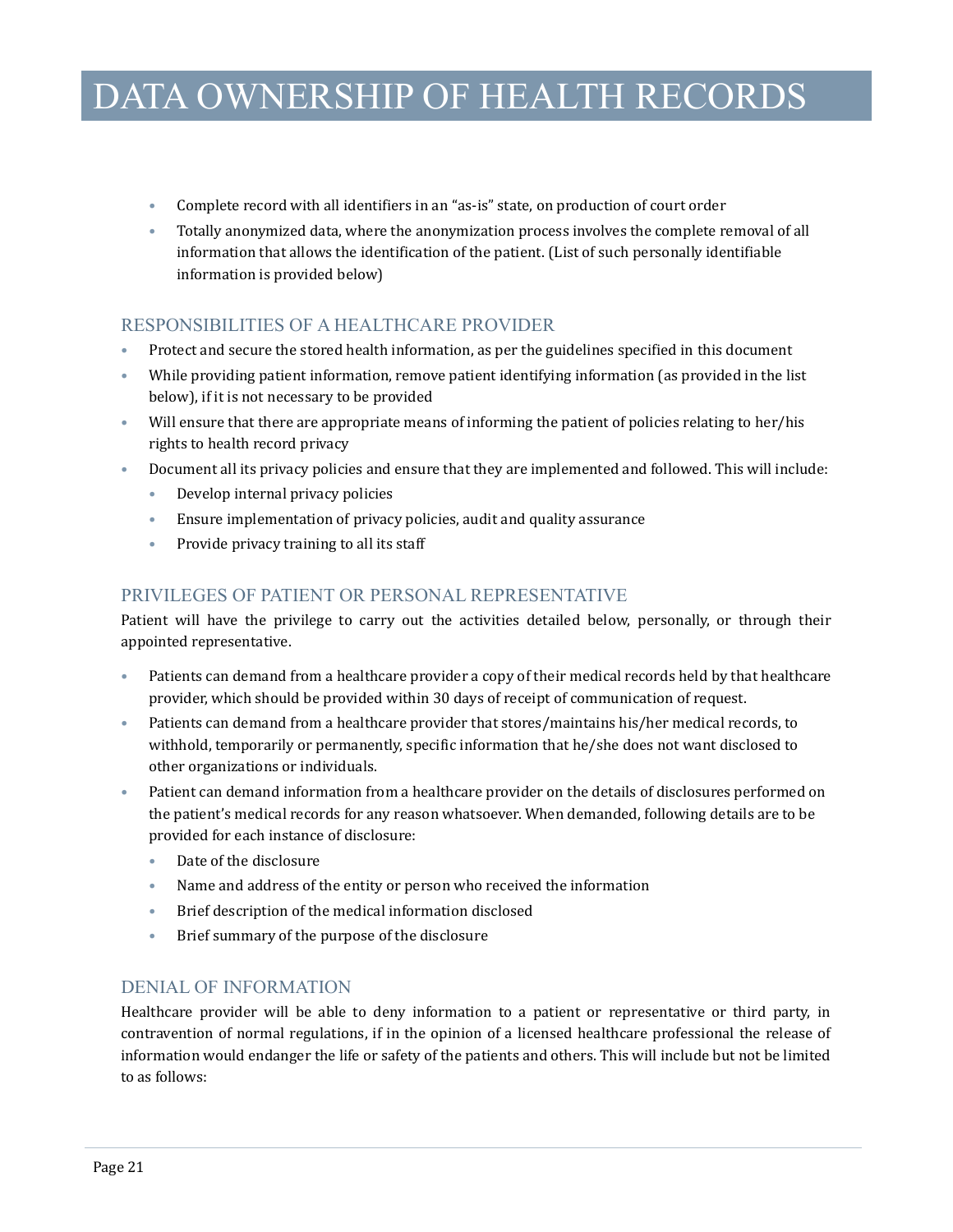- Information obtained from an anonymous source under a promise of confidentiality.
- Psychotherapy notes.
- Information compiled for civil, criminal or administrative action.

### ELECTRONIC MEDICAL RECORDS PRESERVATION

Preservation of medical records assume significant importance in view of the fact that an electronic health record of a person is an aggregation of all electronic medical records of the person from the very first entry to the most recent one. Hence, all records must compulsorily be preserved and not destroyed during the lifetime of the person, ever.

Upon the demise of the patient where there are no court cases pending, the records can be removed from active status and turned to inactive status. HSPs are free to decide when to make a record inactive, however, it is preferable to follow the "three (3) year rule" where all records of a deceased are made inactive three (3) years after death.

It is however preferred, and the HSPs are strongly encouraged to ensure, that the records are never be destroyed or removed permanently. The health of the blood relatives and natural descendants of the person can be strongly influenced by the health of the person and on-demand access to these may prove to be hugely useful in the maintenance of the health of the relations.

Furthermore, analysis of health data of all persons is expected to greatly benefit in the understanding of health, disease processes and the amelioration thereof.

With rapid decline in costs of data archiving coupled with the ability to store increasing amounts of data that may be readily accessible, continued maintenance of such data is not expected to lead to any major impact on the overall system maintenance and use.

### PATIENT IDENTIFYING INFORMATION

Data are "individually identifiable" if they include any of the under mentioned identifiers for an individual or for the individual's employer or family member, or if the provider or researcher is aware that the information could be used, either alone or in combination with other information, to identify an individual. These identifiers are as follows:

- Name
- Address (all geographic subdivisions smaller than street address, and PIN code)
- All elements (except years) of dates related to an individual (including date of birth, date of death, etc.)
- Telephone, cell (mobile) phone and/or Fax numbers
- Email address
- Bank Account and/or Credit Card Number
- Medical record number
- Health plan beneficiary number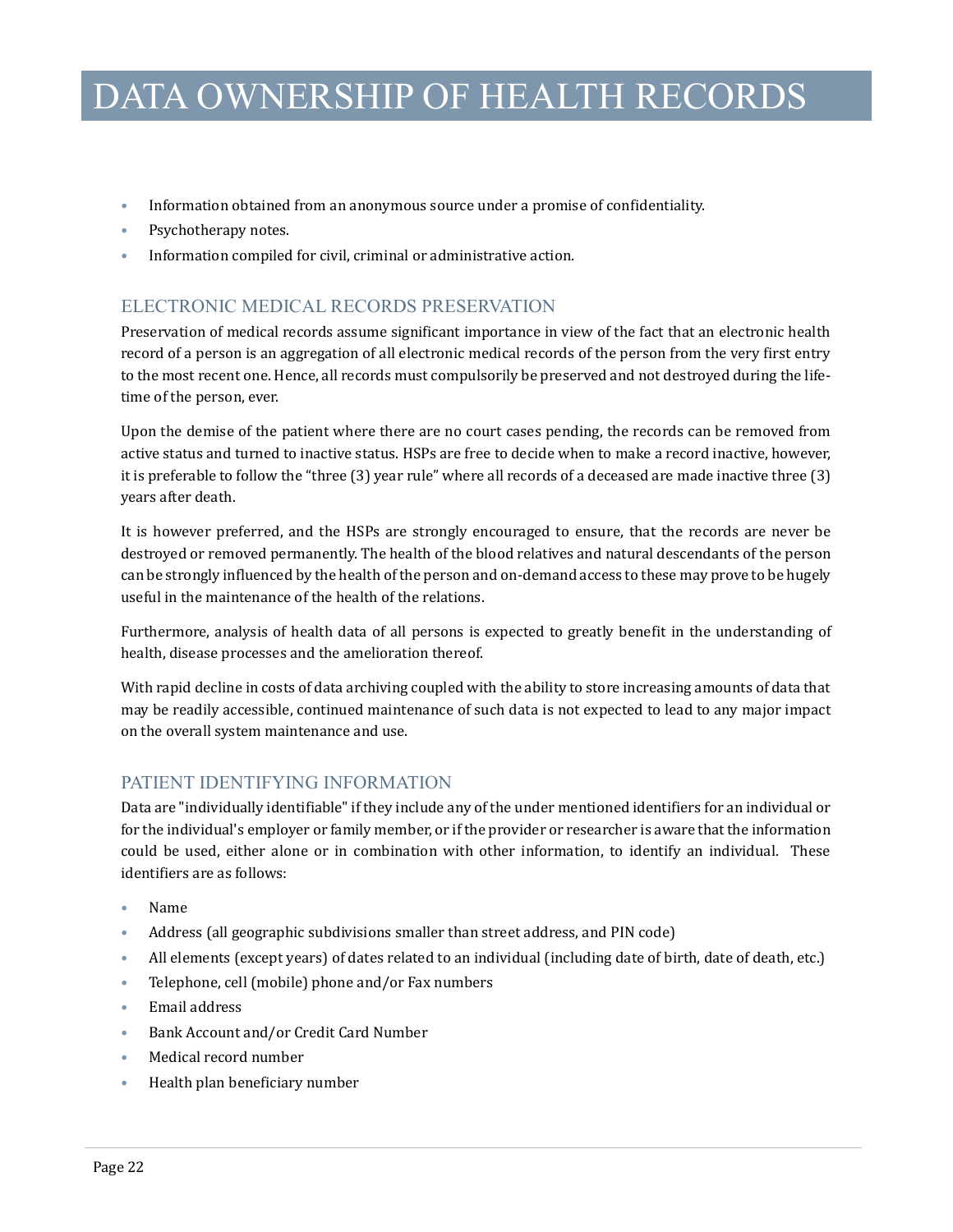- Certificate/license number
- Any vehicle or other any other device identifier or serial numbers
- PAN number
- Passport number
- AADHAAR card
- Voter ID card
- Fingerprints/Biometrics
- Voice recordings that are non-clinical in nature
- Photographic images and that possibly can individually identify the person
- Any other unique identifying number, characteristic, or code

### APPLICABLE LEGISLATION

The existing Indian laws including IT Act 2000 and their amendments from time to time would prevail. [\(http://deity.gov.in/content/information-technology-act-2000\)](http://deity.gov.in/content/information-technology-act-2000).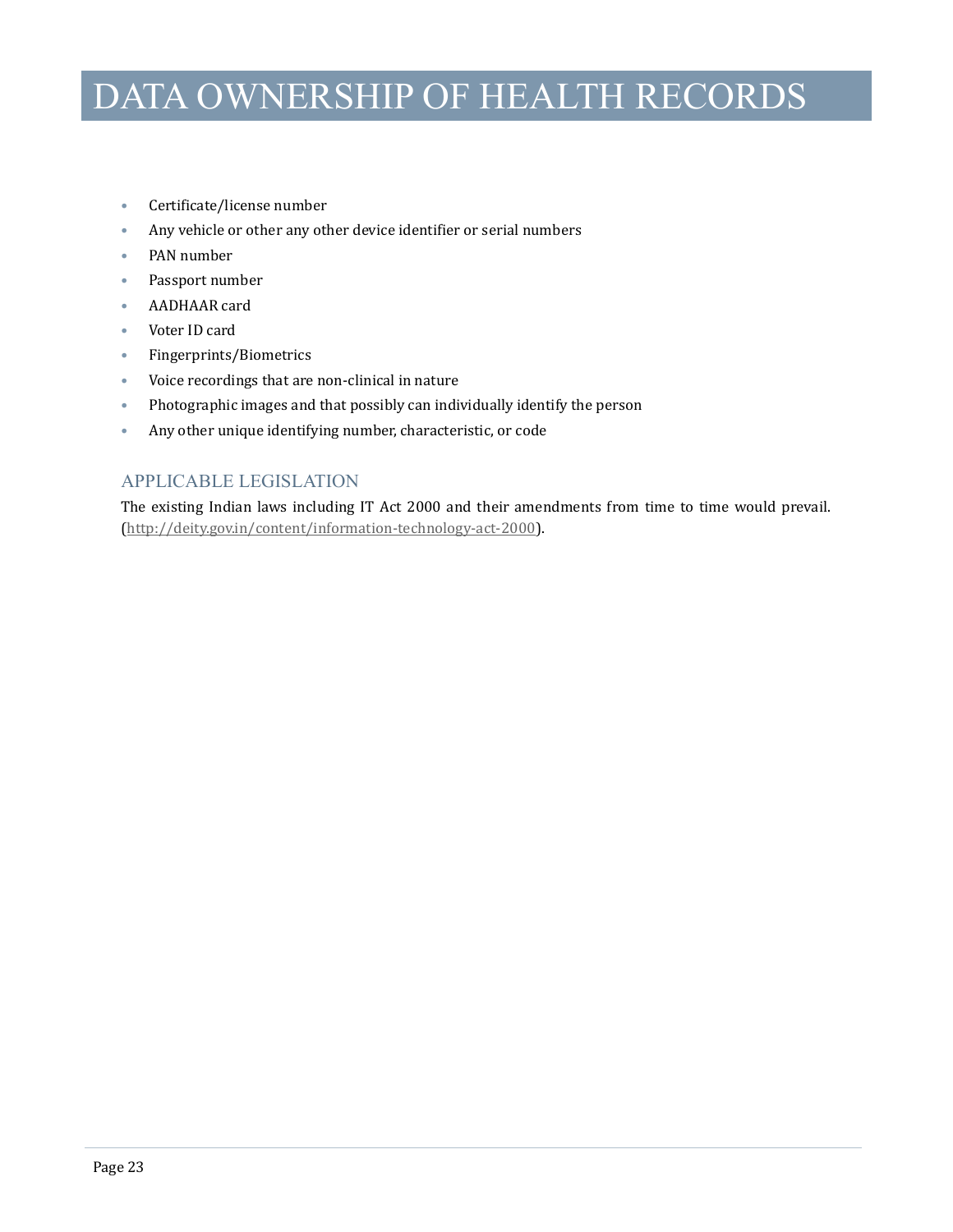### <span id="page-26-0"></span>Data Privacy and Security

#### SECURITY OF ELECTRONIC HEALTH INFORMATION:

The Privacy Standards and the Security Standards are necessarily linked. Any health record system requires safeguards to ensure that the data is available when needed and that the information is not used, disclosed, accessed, altered, or deleted inappropriately while being stored or retrieved or transmitted. The Security Standards work together with the Privacy Standards to establish appropriate controls and protections. Health sector entities that are required to comply with the Privacy Standards must also comply with the Security Standards.

Organizations must consider several factors when adopting security measures. How a healthcare provider satisfies the security requirements and which technology it decides to use are business decisions left to the individual organizations. In deciding what security measures to adopt, an organization must consider its size, complexity, and capabilities; it's technical infrastructure, hardware, and software security capabilities; the cost of particular security measures; and the probability and degree of the potential risks to the ePHI it stores, retrieves and transmits.

#### PURPOSE OF THE SECURITY STANDARDS

The security standards require healthcare providers to implement reasonable and appropriate *administrative*, *physical*, and *technical* safeguards to:

- ensure the confidentiality, integrity, and availability of all the e-PHI they create, transmit, receive, or maintain
- protect against reasonably anticipated threats or hazards to the security or integrity of their e-PHI
- protect against uses or disclosures of the e-PHI that are not required or permitted under the Privacy Standards
- ensure their workforce will comply with their security policies and procedures

### SECURUTY TECHNICAL STANDARDS

To protect the ePHI handles by a healthcare provider, the provider must implement technical safeguards as part of its security plan. Technical safeguards refer to using technology to protect ePHI by controlling access to it. Therefore, they must address the following standards, focusing on the functionalities thereof. It is worth noting that they will need to use an EHR/EMR solution that is able to successfully and robustly demonstrate the possession and working of these functionalities.

The basic requirements for security and privacy are provided in following standard:

1. ISO/TS 14441:2013 Health Informatics – Security & Privacy Requirements of EHR Systems for Use in Conformity Assessment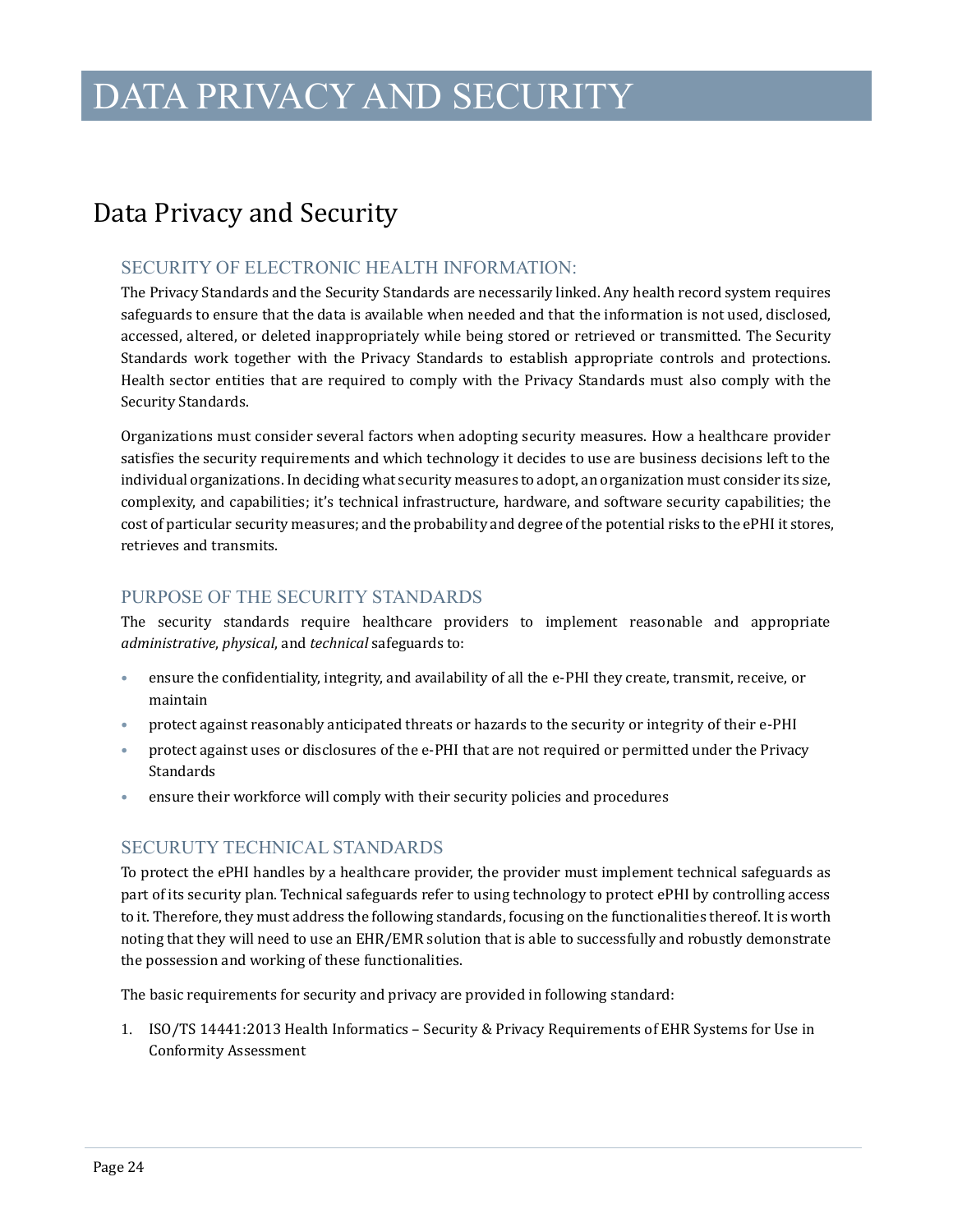#### **Authentication**:

- Locally within the system the fact that a person or entity seeking access to electronic health information is indeed the one as claimed and is also authorized to access such information must be verifiable.
- Across the network, however extensive it might be, the fact that a person or entity seeking access to electronic health information across a network is the one claimed and is authorized to access such information in accordance with the standard specified in this document must be verifiable.

**Automatic log-off**: An electronic session after a predetermined time of inactivity must be forcibly terminated. To log in back, the user will have to initiate a new log in session. However, for the sake of ergonomics, it is recommended that the unsaved state of the system at the time of automatic log-off be saved and presented back to the user for further action. This should be a user-specific feature.

The advisory standard for overall information security management in health is:

2. ISO 27799 Health informatics - Information Security Management in Health using ISO/IEC 27002

*Implementation Guideline:* The ISO 27799 is provided as a basic advisory standard for security management. Other security management and standard / practices / guidelines given by Law (such as IT Act 2000 and amendments) or regulatory / statutory / certification bodies (such as National Accreditation Board for Hospitals & Health care Providers (NABH)) should be taken in consideration when designing and/or implementing health record system.

**Access control**: The solution must assign a unique name and/or number for identifying and tracking user identity and establish controls that permit only authorized users to access electronic health information. In cases of emergency where access controls need to be suspended in order to save a life, authorized users (who are authorized for emergency situations) will be permitted to have unfettered access electronic health information for the duration of the emergency with the access remaining in force during the validity of the emergency situation.

**Access Privileges**: Ideally only clinical care providers should have access rights to a person's clinical records. However, different institutional care providers have widely varying access privileges specified that are institution-specific. No country-wide standards can be specified for this at least at this point in time.

For privilege management and access control, following standards may be used:

3. ISO 22600:2014 Health informatics - Privilege Management and Access Control (Part 1 through 3)

*Implementation Guideline:* The ISO 22600 set of standards is provided as an advisory standard for policy based access control. For the purpose of privilege management, rule / policy based access is expected to give better control and flexibility in defining and enforcing access control. Access control mechanisms such as Role Based, Policy Based, or singular user (applicable in case of mobile based PHR) are acceptable as long as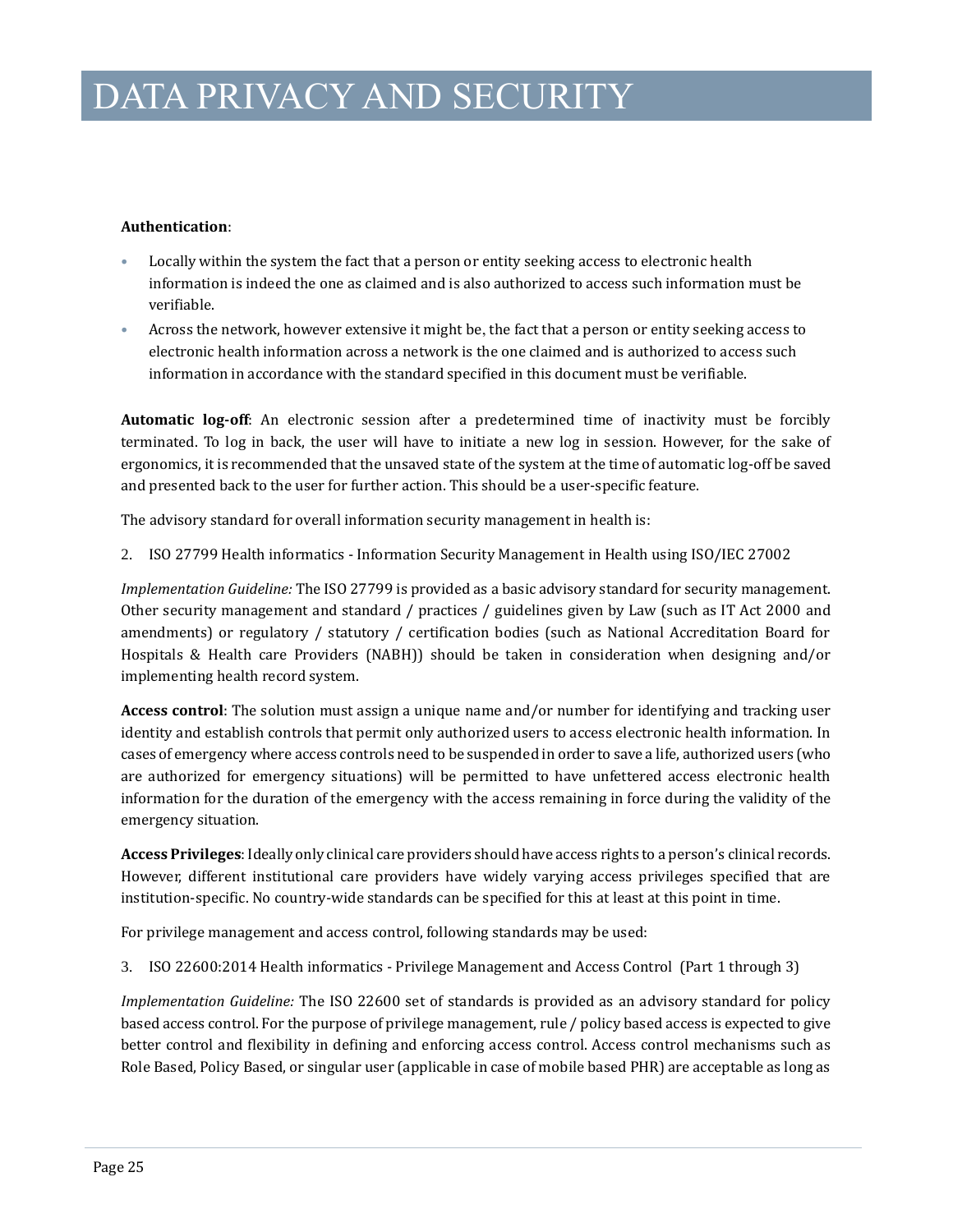conformant to applicable data security law(s) and rules as well as policy of the organization where implemented.

#### **Audit log**:

- All actions related to electronic health information in accordance with the standard specified in this document including viewing should be recorded.
- All actions based on user-defined events must be recorded.
- All or a specified set of recorded audit information, upon request or at a set period of time, must be electronically displayed or printed for user/administrative review.
- All actions related to electronic health information must be recorded with the date, time, record identification, and user identification whenever any electronic health information is created, modified (non-clinical data only), deleted (stale and non-clinical data only), or printed; and an indication of which action(s) took place must also be recorded.
- A cross-enterprise secure transaction that contains sufficient identity information such that the receiver can make access control decisions and produce detailed and accurate security audit trails should be preferably used within the system.

The advisory standard for audit trail / log in health record system is:

4. ISO 27789:2013 Health informatics - Audit Trails for Electronic Health Records

#### **Integrity**:

- During data transit the fact that the electronic health information has not been altered in transit in accordance with the standard specified in this document must be verifiable.
- Detection of events all alterations and deletions of electronic health information and audit logs, in accordance with the standard specified in this document must be detected.
- Appropriate verification that electronic health information has not been altered in transit shall be possible at any point in time. A secure hashing algorithm must be used to verify that electronic health information has not been altered in transit and it is recommended that the Secure Hash Algorithm (SHA) used must be SHA-256 or higher.

#### **Encryption**:

• Generally, all electronic health information must be encrypted and decrypted as necessary according to organization defined preferences in accordance with the best available encryption key strength (minimum 256-bits key).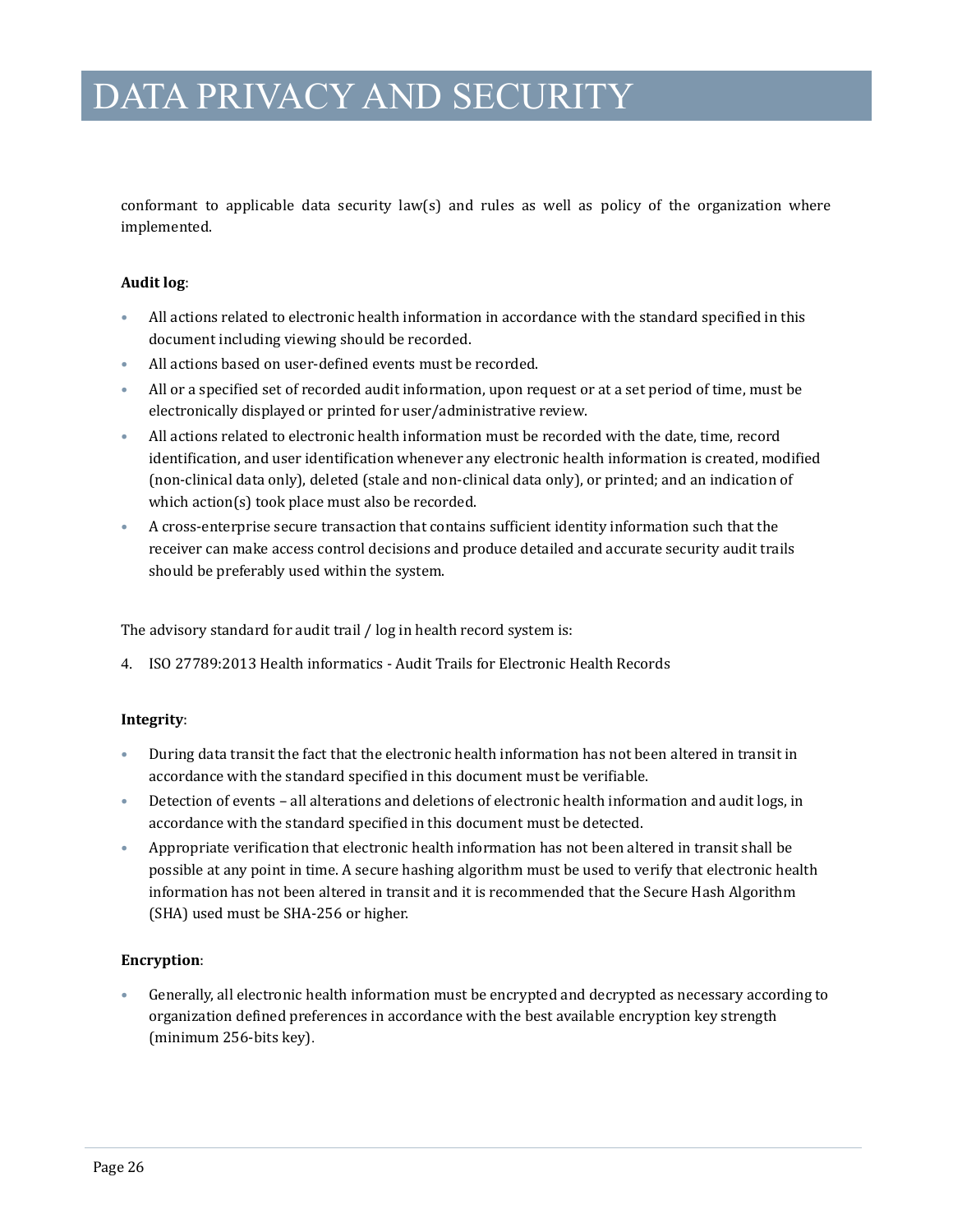- During data exchange all electronic health information must be suitably encrypted and decrypted when exchanged in accordance with an encrypted and integrity protected link.
- Secure Transmission standards and mechanisms must be used to allow access to health information as well as transmit data from one application / site to another. For this purpose HTTPS, SSL v3.0, and TLS v1.2 standards should be used. Please refer to relevant IETF, IEEE, ISO, and FIPS standards for same.

#### **Digital Certificates**:

Use of Digital Certificates for identification and digital signing is recommended in health record system. Health record system must use following standard where digital certificates are used:

5. ISO 17090 Health informatics - Public Key Infrastructure (Part 1 through 5)

### ADMINISTRATIVE SAFEGUARDS STANDARDS

The Administrative Safeguards require healthcare providers to develop and implement a security management process that includes policies and procedures that address the full range of their security vulnerabilities. Being administrative in nature, these need to be internally designed and developed as standard operating procedure (SOP) that must be published for all users to see and adhere to. Conformance to adherence may be delegated to the Privacy Officer detailed in the Data Ownership chapter above. To comply with the Administrative Safeguards, a healthcare provider must implement the following standards.

- The security management process standard, to prevent security violations;
- Assigned security responsibility, to identify a security officer;
- Workforce security, to determine e-PHI user access privileges;
- Information access management, to authorize access to e-PHI;
- Security awareness training, to train staff members in security awareness;
- Security incident procedures, to handle security incidents;
- Contingency plan, to protect e-PHI during an unexpected event; and
- Evaluation, to evaluate an organization's security safeguards.

### PHYSICAL SAFEGUARDS STANDARDS

Physical safeguards are security measures to protect a healthcare provider's electronic information systems, related equipment, and the buildings housing the systems from natural and environmental hazards, and unauthorized intrusion. Healthcare providers must fulfill the following standards. However, since most of the implementation specifications in this category are addressable, healthcare providers have the flexibility in determining how to comply with the requirements as long as these are internally designed and developed as per the relevant SOP and published for all users to see and adhere to. Conformance to adherence may be delegated to the Privacy Officer detailed in the Data Ownership chapter above.

The required physical standards are: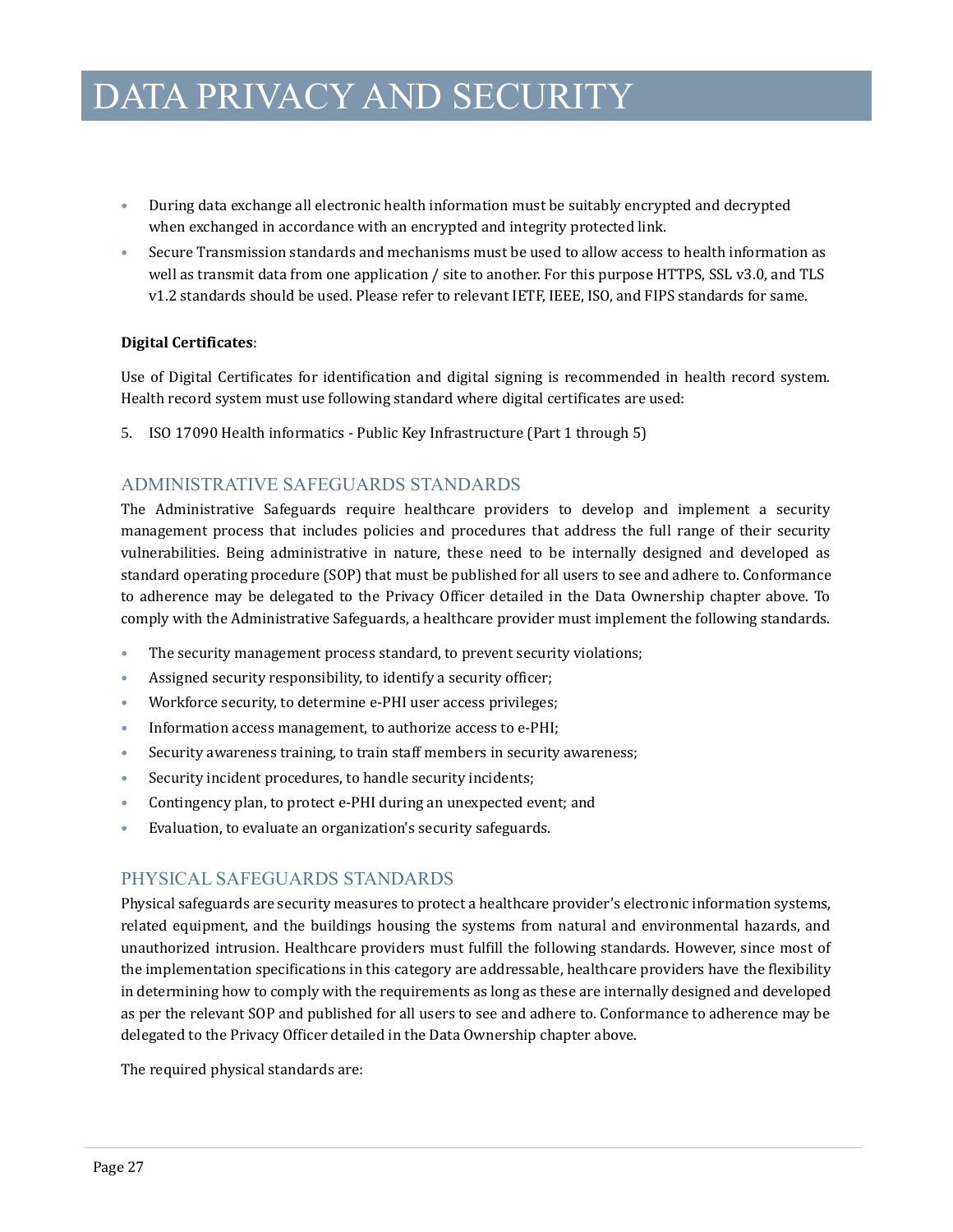- The facility access control standard, to limit actual physical access to electronic information systems and the facilities where they're located;
- The workstation use standard, to control the physical attributes of a specific workstation or group of workstations, to maximize security;
- The workstation security standard, to implement physical safeguards to deter the unauthorized access of a workstation; and
- The device and media controls standard, to control the movement of any electronic media containing ePHI from, to or within the facility.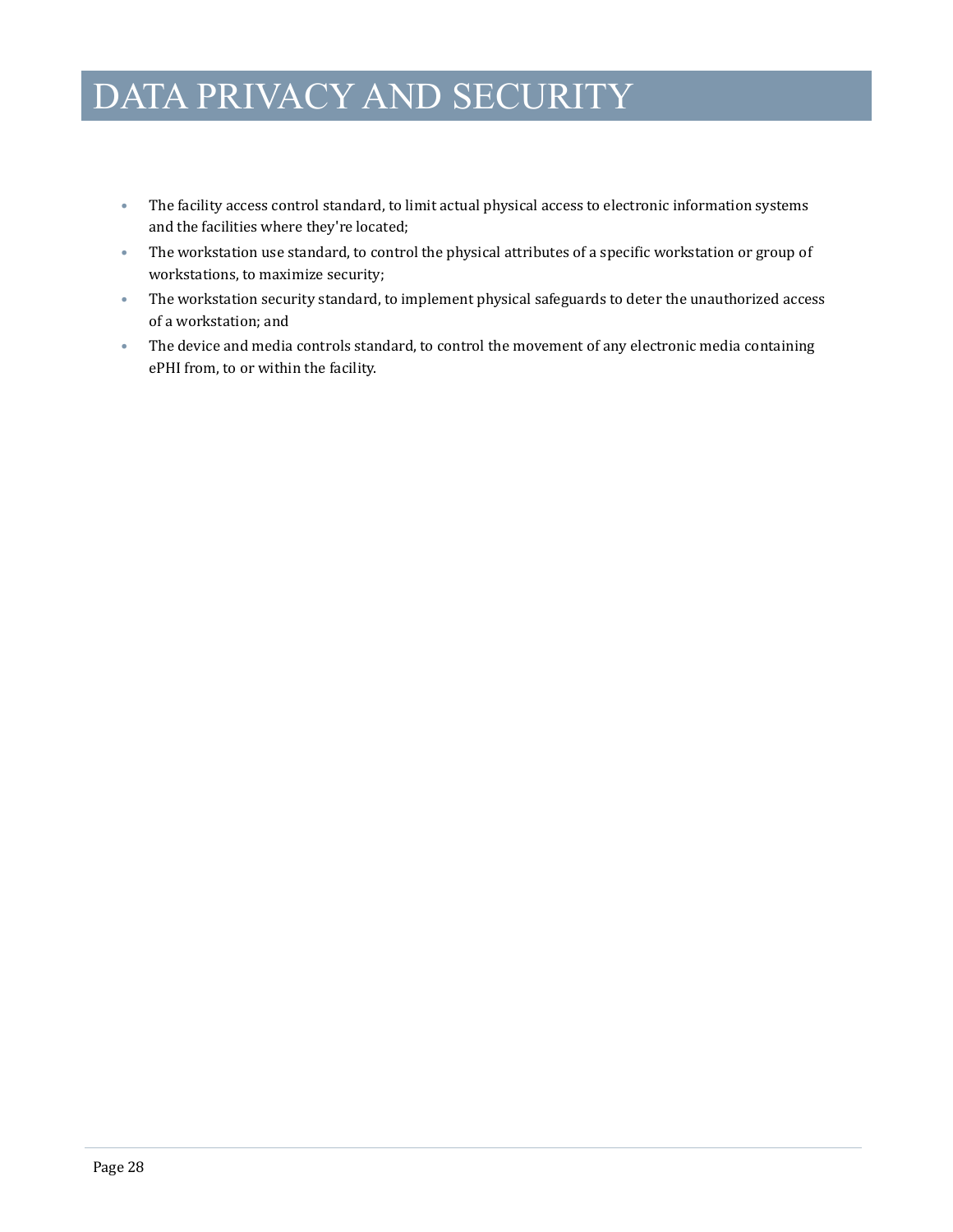### <span id="page-31-0"></span>Glossary

*The various terms, including acronyms, are explained from a conceptual point and may not be the formal definitions.*

ADSL (Asymmetric Digital Subscriber Line): A type of DSL that uses copper telephone lines to transmit data faster than a traditional modem. ADSL only works within short distances because it uses high frequencies with short signals.

Allergy List: This is a list of all the patient's allergies.

Allopathic, Allopathy: Defined as relating to or being a system of medicine that aims to combat disease by using remedies (as drugs or surgery) which produce effects that are different from or incompatible with those of the disease being treated

Ambulatory care: Any medical care delivered on an outpatient basis.

#### ANM: Auxiliary Nurse Midwife

Archetype: Basically an information model, it is a computable expression of a domain content model in the form of structured constraint statements, based on a reference (information) model. Within the openEHR paradigm, archetypes are based on the openEHR reference model. Archetypes are all expressed in the same formalism. In general, they are defined for wide re-use, however, they can be specialized to include local particularities. They can accommodate any number of natural languages and terminologies.

Artefact: An object made by a human being, typically one of cultural or historical interest. In healthcare IT context, an artefact is any item such as a document, file or drawing, etc. that is generated for use as a reference material or inside a system.

ASHA: Accredited Social Health Activist is usually a literate 25 – 45 year old married/ widowed/ divorced lady selected from the village itself and accountable to it and trained to work as an interface between the community and the public health system. This is position is one of the key components of the National Rural Health Mission aimed at providing every village in the country with a trained female community health activist

ATC: Anatomical Therapeutic Chemical Classification System, controlled by the WHO Collaborating Centre for Drug Statistics Methodology (WHOCC), is used for drug classification.

Authentication: The verification of the identity of a person or process.

Authorization: Any document designating any permission. Authorization or waiver of authorization for the use or disclosure of identifiable health information for research (among other activities) is required. The authorization must indicate if the health information used or disclosed is existing information and/or new information that will be created. The authorization form may be combined with the informed consent form, so that a patient need sign only one form. An authorization must include the following specific elements: a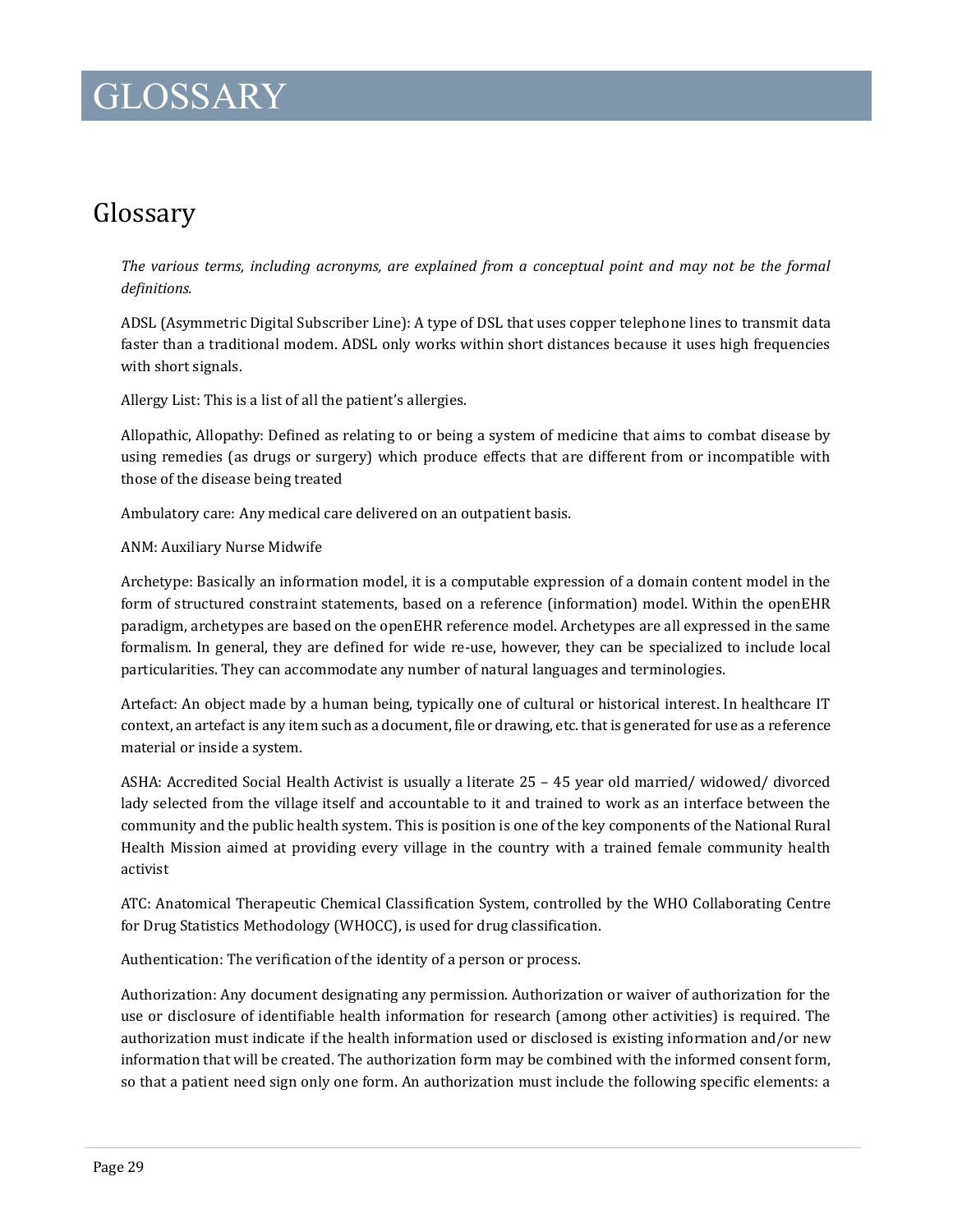description of what information will be used and disclosed and for what purposes; a description of any information that will not be disclosed, if applicable; a list of who will disclose the information and to whom it will be disclosed; an expiration date for the disclosure; a statement that the authorization can be revoked; a statement that disclosed information may be re-disclosed and no longer protected; a statement that if the individual does not provide an authorization, she/he may not be able to receive the intended treatment; the subject's signature and date.

AYUSH: Ayurveda, Yoga, Unani, Siddha and Homeopathy. Falls under the broad category of Indian Systems of Medicines and Homoeopathy (ISM&H) governed by Ministry of Health and Family Welfare, Government of India

#### [ C ]

CCD (Continuity of Care Document): A joint effort of HL7 International and ASTM. CCD fosters interoperability of clinical data by allowing physicians to send electronic medical information to other providers without loss of meaning and enabling improvement of patient care. CCD is an implementation guide for sharing Continuity of Care Record (CCR) patient summary data using the HL7 Version 3 Clinical Document Architecture (CDA), Release 2. It establishes a rich set of templates representing the typical sections of a summary record, and these same templates for vital signs, family history, plan of care, and so on can then be used for establishing interoperability across a wide range of clinical use cases.

#### CDT: Common Dental Terminology

Chain of Trust Agreement: A contract needed to extend the responsibility to protect health care data across a series of sub-contractual relationships.

Chief Complaint (CC), Reason for Consultation (RFC), Reason of Visit (ROV): for recording a patient's disease symptoms.

Client/Server Architecture: An information-transmission arrangement, in which a client program sends a request to a server. When the server receives the request, it disconnects from the client and processes the request. When the request is processed, the server reconnects to the client program and the information is transferred to the client. This usually implies that the server is located on site as opposed to the ASP (Application Server Provider) architecture.

Clinical Care Provider: Personnel or entities directly related to providing clinical care to patient.

Clinical Data Repository (CDR): A real-time database that consolidates data from a variety of clinical sources to present a unified view of a single patient. It is optimized to allow clinicians to retrieve data for a single patient rather than to identify a population of patients with common characteristics or to facilitate the management of a specific clinical department.

Clinical Decision Support System (CDSS): A clinical decision support system (CDSS) is software designed to aid clinicians in decision making by matching individual patient characteristics to computerized knowledge bases for the purpose of generating patient-specific assessments or recommendations.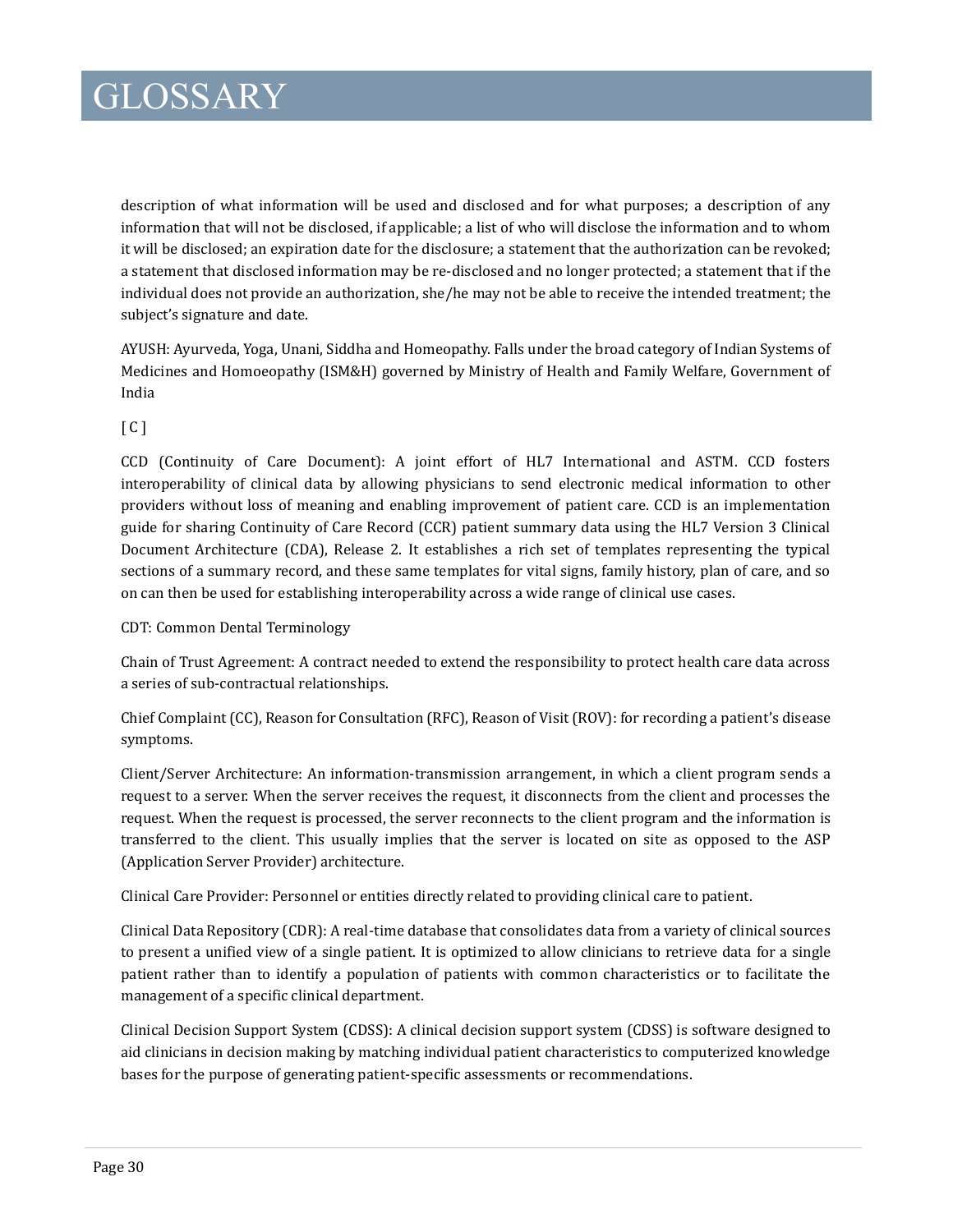Clinical Establishment: Clinical establishment means (1) a hospital, maternity home, nursing home, dispensary, clinic, sanatorium or an institution by whatever name called that offers services, facilities requiring diagnosis, treatment or care for illness, injury, deformity, abnormality or pregnancy in any recognized system of medicine established and administered or maintained by any person or body of persons, whether incorporated or not; or (2) a place established as an independent entity or part of an establishment referred to above, in connection with the diagnosis or treatment of diseases where pathological, bacteriological, genetic, radiological, chemical, biological investigations or other diagnostic or investigative services with the aid of laboratory or other medical equipment, are usually carried on, established and administered or maintained by any person or body of persons, whether incorporated or not. (Clinical Establishment Act – CEA 2010)

Clinical Guidelines (Protocols): Clinical guidelines are recommendations based on the latest available evidence for the appropriate treatment and care of a patient's condition.

Clinical Messaging: Communication of clinical information within the electronic medical record to other healthcare personnel.

Coded Data: Data are separated from personal identifiers through use of a code. As long as a link exists, data are considered indirectly identifiable and not anonymous or anonymized.

Code Set: Any set of codes used to encode data elements, such as tables of terms, medical concepts, medical diagnostic codes, or medical procedure codes. This includes both the codes and their descriptions.

Coding: A mechanism for identifying and defining physicians' and hospitals' services. Coding provides universal definition and recognition of diagnoses, procedures and level of care. Coders usually work in medical records departments and coding is a function of billing. Medicare fraud investigators look closely at the medical record documentation, which supports codes and looks for consistency. Lack of consistency of documentation can earmark a record as "up-coded" which is considered fraud. A national certification exists for coding professionals and many compliance programs are raising standards of quality for their coding procedures.

Computer-Based Patient Record (CPR): A term for the process of replacing the traditional paper-based chart through automated electronic means; generally includes the collection of patient-specific information from various supplemental treatment systems, i.e., a day program and a personal care provider; its display in graphical format; and its storage for individual and aggregate purposes. CPR is also called "digital medical record" or "electronic medical record".

Computerized Patient Record (CPR): Also known as an EMR or EHR.A patient's past, present, and future clinical data stored in a server.

Computerized Physician Order Entry (CPOE): A system for physicians to electronically order labs, imaging and prescriptions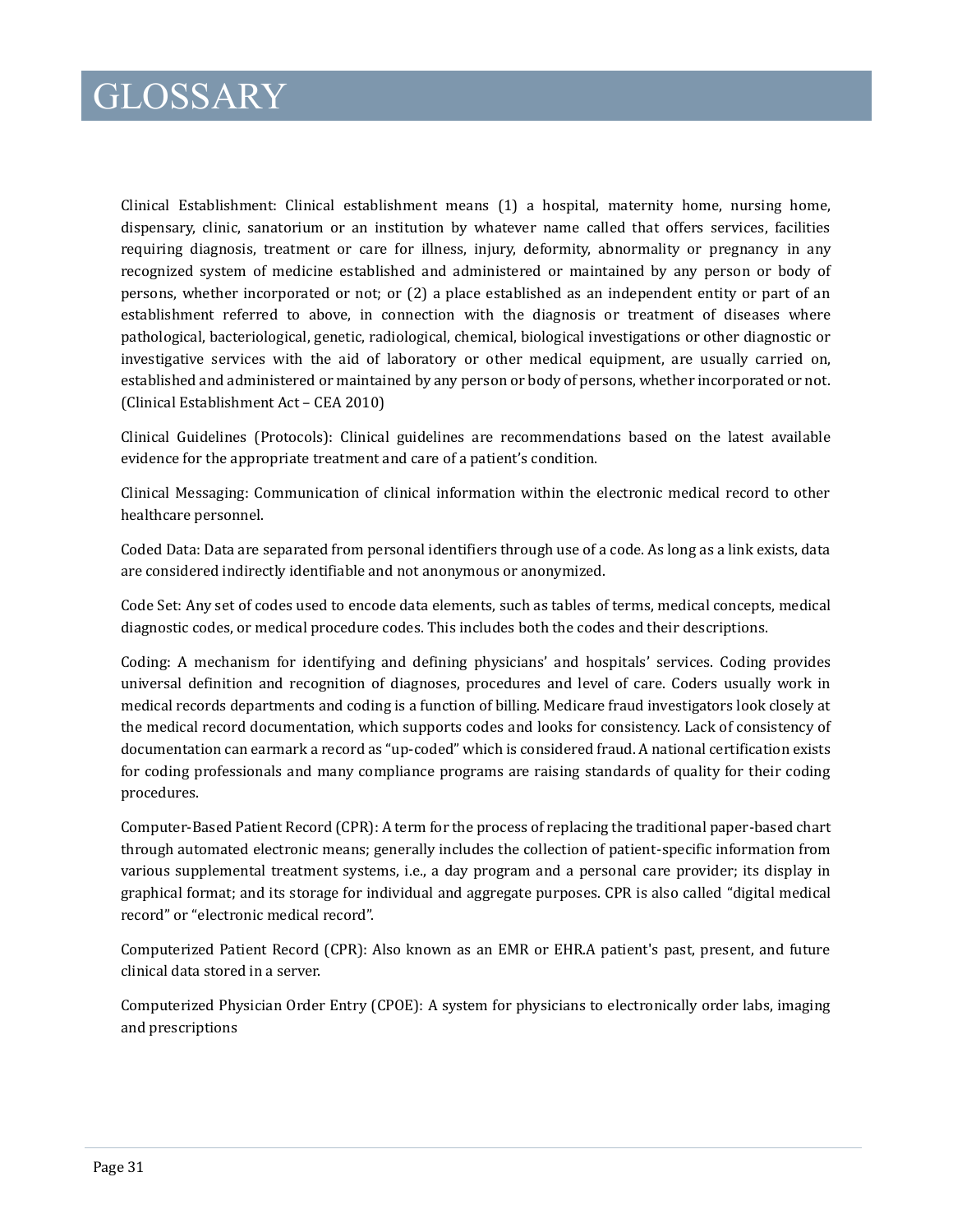CPT (Current Procedural Terminology) Code: A recognizable five-digit number used to represent a service provided by a healthcare provider. It is a manual that assigns five digit codes to medical services and procedures to standardize claims processing and data analysis. The coding system for physicians' services developed by the CPT Editorial Panel of the American Medical Association.

 $[D]$ 

Data Content: All the data elements and code sets inherent to a transaction, and not related to the format of the transaction.

Data: This is factual information (as measurements or statistics) used as a basis for reasoning, discussion, or calculation. It additionally points to the information output by a sensing device or organ that includes both useful and irrelevant or redundant information and must be processed to be meaningful.

Database Management System (DBMS): The separation of data from the computer application that allows entry or editing of data.

DICOM (Digital Imaging and Communications in Medicine): Digital Imaging and Communications in Medicine (DICOM) is a standard to define the connectivity and communication between medical imaging devices.

Disease Management: A type of product or service now being offered by many large pharmaceutical companies to get them into broader healthcare services. Bundles use of prescription drugs with physician and allied professionals, linked to large databases created by the pharmaceutical companies, to treat people with specific diseases. The claim is that this type of service provides higher quality of care at more reasonable price than alternative, presumably more fragmented, care. The development of such products by hugely capitalized companies should be the entire indicator necessary to convince a provider of how the healthcare market is changing. Competition is coming from every direction—other providers of all types, payers, employers who are developing their own in-house service systems, the drug companies.

Document Imaging: Is a process of converting paper documents into an electronic format usually through a scanning process.

Document Management: The Document Manager allows the medical institution to store vital patient documents such as X-Ray's, Paper Reports, and Lab Reports etc.

Documentation: The process of recording information.

DOHAD: Developmental Origins of Health and Diseases

Drug Formulary: Varying lists of prescription drugs approved by a given health plan for distribution to a covered person through specific pharmacies. Health plans often restrict or limit the type and number of medicines allowed for reimbursement by limiting the drug formulary list. The list of prescription drugs for which a particular employer or State Medicaid program will pay. Formularies are either "closed," including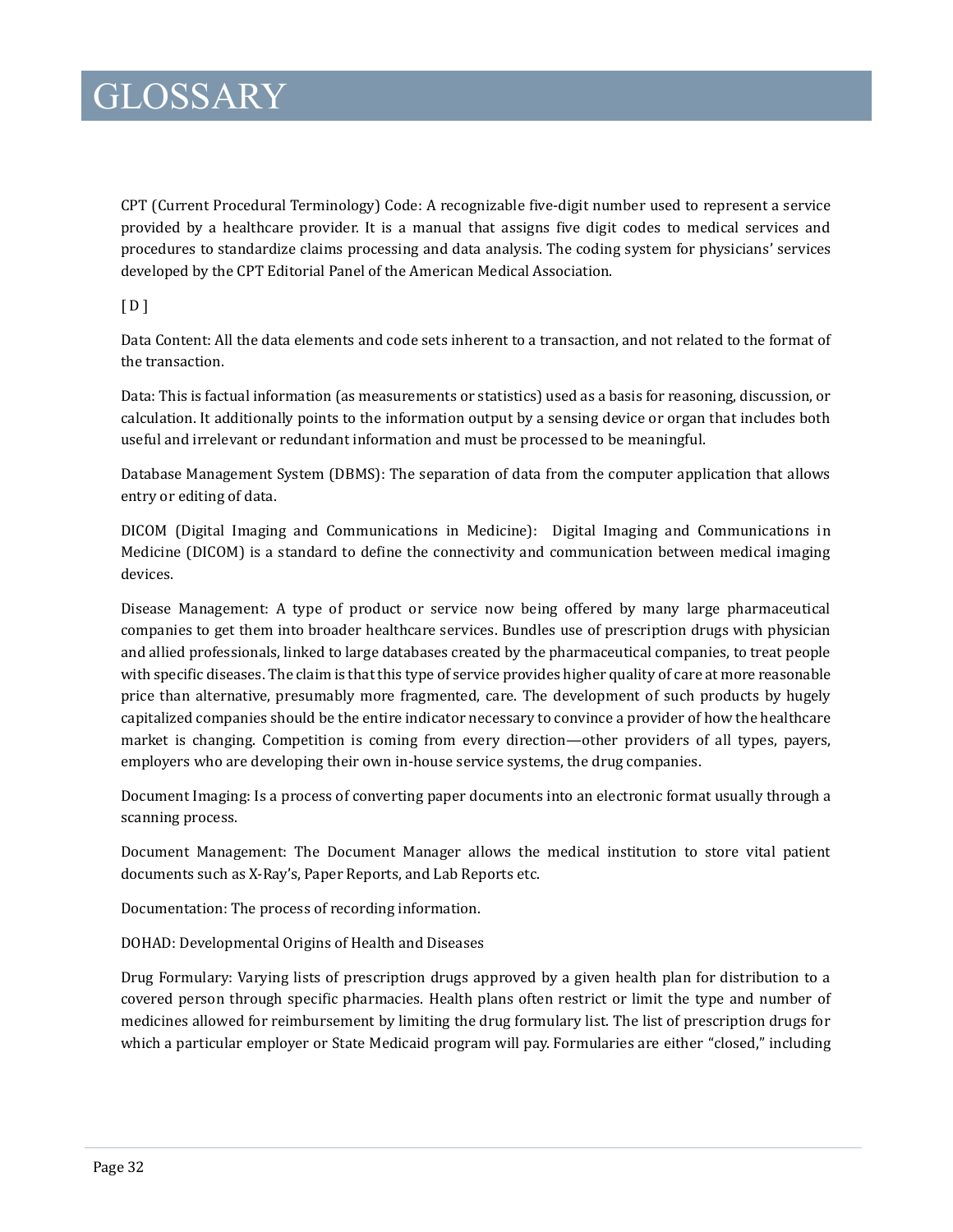only certain drugs or "open," including all drugs. Both types of formularies typically impose a cost scale requiring consumers to pay more for certain brands or types of drugs. See also Formulary.

Drug Formulary Database: This EMR feature is used for electronic prescribing, electronic medical record (EMR), and computerized physician order entry (CPOE) systems to present formulary status to the provider while during the prescribing decision.

DSM: Diagnostic and Statistical Manual for Mental Diseases

 $[E]$ 

EDI: Acronym for Electronic Data Interchange. Electronic communication between two parties, generally for the filing of electronic claims to payers.

EDI Translator: Used in electronic claims and medical record transmissions, this is a software tool for accepting an EDI transmission and converting the data into another format, or for converting a non-EDI data file into an EDI format for transmission. See also Electronic Data Interchange.

EHR/EMR System Designer, Developer, Manufacturer, Vendor, Supplier, Retailer, Re-seller: Any entity that is involved in the design, development, testing, manufacturing, supplying, selling including re-selling of Electronic Health Records or Electronic Medical Records Systems as a whole or part thereof.

Electronic Data Interchange (EDI): The automated exchange of data and documents in a standardized format. In health care, some common uses of this technology include claims submission and payment, eligibility, and referral authorization. This refers to the exchange of routine business transactions from one computer to another in a standard format, using standard communications protocols.

Electronic Health Records (EHR): The one or more repositories, physically or virtually integrated, of information in computer processable form, relevant to the wellness, health and healthcare of an individual, capable of being stored and communicated securely and of being accessible by multiple authorized users, represented according to a standardized or commonly agreed logical information model. Its primary purpose is the support of life-long, effective, high quality and safe integrated healthcare. [ISO 18308:2011]

Electronic Medical Records (EMR): The EMR could be considered as special case of the EHR, restricted in scope to the medical domain or at least very much medically focused [ISO/TR 20514]. The Japanese Association of Healthcare Information Systems (JAHIS) has defined a five-level hierarchy of the EMR; Departmental EMR: contains a patient's medical information entered by a single hospital department (e.g. pathology, radiology, pharmacy); Inter-departmental EMR: contains a patient's medical information from two or more hospital departments; Hospital EMR: contains a patient's clinical information from a particular hospital; Inter-hospital EMR: contains a patient's medical information from two or more hospitals; EHR: longitudinal collection of health information from all sources. [Classification of EMR systems, JAHIS, V1.1, Mar 1996]

Electronic Protected Health Information (ePHI): Electronic Protected Health Information (ePHI) is any protected health information (PHI) that is created, stored, transmitted, or received electronically. Electronic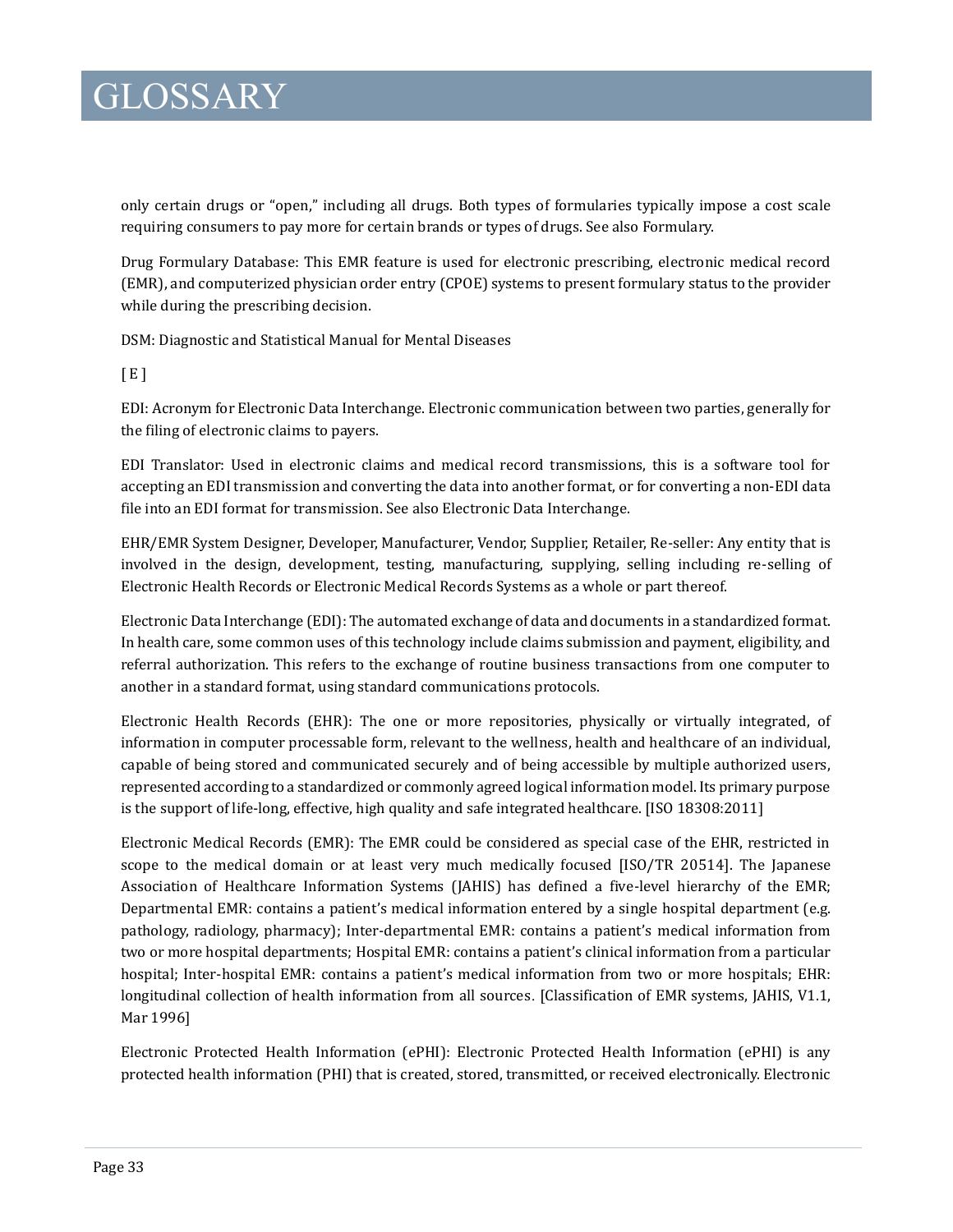protected health information includes any medium used to store, transmit, or receive PHI electronically. The following and any future technologies used for accessing, transmitting, or receiving PHI electronically are covered. Media containing data at rest (data storage) like personal computers with internal hard drives used at work, home, or traveling, external portable hard drives, including iPods and similar devices, magnetic tape, removable storage devices, such as USB memory sticks, CDs, DVDs, and floppy disks, PDAs and smartphones and data in transit, via wireless, Ethernet, modem, DSL, or cable network connections, Email, File transfer. (For Protected Health Information – PHI, please see below)

Encounter: A clinical encounter is defined by ASTM as "(1) an instance of direct provider/practitioner to patient interaction, regardless of the setting, between a patient and a practitioner vested with primary responsibility for diagnosing, evaluating or treating the patient's condition, or both, or providing social worker services. (2) A contact between a patient and a practitioner who has primary responsibility for assessing and treating the patient at a given contact, exercising independent judgment." Encounter serves as a focal point linking clinical, administrative and financial information. Encounters occur in many different settings -- ambulatory care, inpatient care, emergency care, home health care, field and virtual (telemedicine).

Episode: An episode of care consists of all clinically related services for one patient for a discrete diagnostic condition from the onset of symptoms until the treatment is complete [http://www.ncmedsoc.org/non\_members/pai/PAI-FinalWorkbookforVideo.pdf] Thus, for every new problem or set of problems that a person visits his clinical care provider, it is considered a new episode. Within that episode the patient will have one or many encounters with his clinical care providers till the treatment for that episode is complete. Even before the resolution of an episode, the person may have a new episode that is considered as a distinctly separate event altogether. Thus, there may be none, one or several ongoing active episodes. All resolved episodes are considered inactive. Hence they become part of the patient's past history. A notable point here is that all chronic diseases are considered active and may never get resolved during the life-time of the person, e.g., diabetes mellitus, hypertension, etc.

EPR: Broadly defined, a personal health record is the documentation of any form of patient information– including medical history, medicines, allergies, visit history, or vaccinations–that patients themselves may view, carry, amend, annotate, or maintain. Today, when we refer to PHRs, we typically mean an online personal health record–which may variously be referred to as an ePHR, an Internet PHR, an Internet medical record, or a consumer Internet Medical Record (CIMR). Generally, such records are maintained in a secure and confidential environment, allowing only the individual, or people authorized by the individual, to access the medical information. Not all electronic PHRs are Internet PHRs. PC-based PHRs may be set up to capture medical information offline.

Evidence Based Medicine: Evidence-based medicine (EBM) is the integration of best research evidence with clinical expertise to aid in the diagnosis and management of patients.

 $[F]$ 

Family History: A list of the patient's family medical history including the chronic medical problems of parents, siblings, grandparents, etc.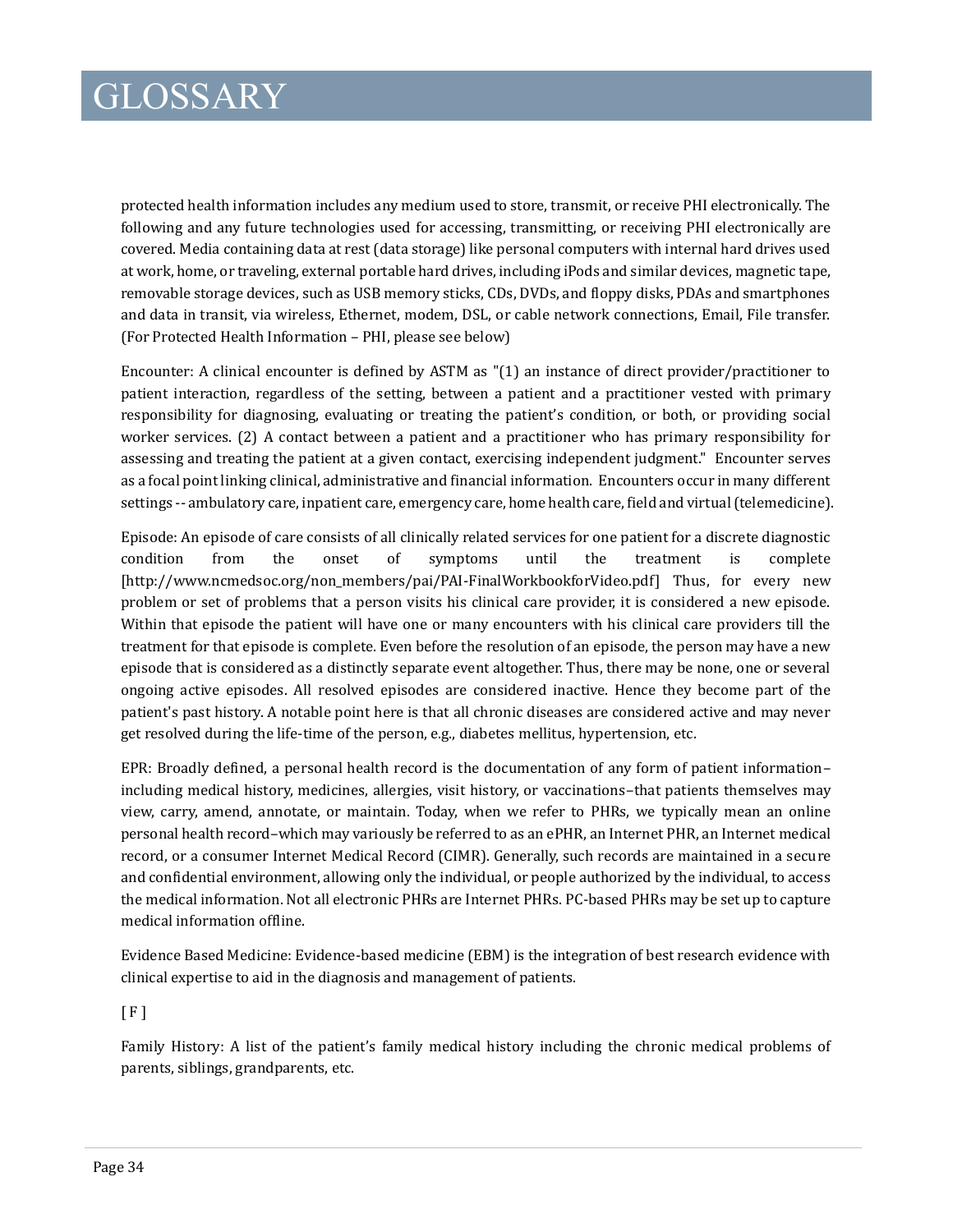FHIR: Fast Health Interoperable Resources, the newest version from HL7 org for messaging.

Formatting and Protocol Standards: Data exchange standards which are needed between CPR systems, as well as CPT and other provider systems, to ensure uniformity in methods for data collection, data storage and data presentation. Proactive providers are current in their knowledge of these standards and work to ensure their information systems conform to the standards.

Formulary: An approved list of prescription drugs; a list of selected pharmaceuticals and their appropriate dosages felt to be the most useful and cost effective for patient care. Organizations often develop a formulary under the aegis of a pharmacy and therapeutics committee. In HMOs, physicians are often required to prescribe from the formulary. See also Drug Formulary.

 $G1$ 

Growth Chart: A feature for a Primary Care or EMR that can be used for pediatric patients. Age, height, weight, and head measurements can be entered over the patient's lifetime, and the feature creates a line graph.

 $[ H ]$ 

Health Care Operations: Institutional activities that is necessary to maintain and monitor the operations of the institution. Examples include but are not limited to: conducting quality assessment and improvement activities; developing clinical guidelines; case management; reviewing the competence or qualifications of health care professionals; education and training of students, trainees and practitioners; fraud and abuse programs; business planning and management; and customer service. Under the HIPAA Privacy Rule, these are allowable uses and disclosures of identifiable information "without specific authorization." Research is not considered part of health care operations.

Health Care, Healthcare: Care, services, and supplies related to the health of an individual. Health care includes preventive, diagnostic, therapeutic, rehabilitative, maintenance, or palliative care, and counseling, among other services. Healthcare also includes the sale and dispensing of prescription drugs or devices.

Health Information: Information in any form (oral, written or otherwise) that relates to the past, present or future physical or mental health of an individual. That information could be created or received by a health care provider, a health plan, a public health authority, an employer, a general health insurer, a school, a university or a health care clearinghouse.

Health Level Seven (HL7): A data interchange protocol for health care computer applications that simplifies the ability of different vendor-supplied IS systems to interconnect. Although not a software program in itself, HL7 requires that each healthcare software vendor program HL7 interfaces for its products. The organization is one of the American National Standards Institute accredited Standard Developing Organization (SDO) - Health Level 7 domain is the standards for electronic interchange of clinical, financial and administrative info among healthcare oriented computer systems. Is a not-for-profit volunteer organization. It develops specifications, most widely used is the messaging standard that enables disparate health care applications to exchange key sets of clinical and administrative data. It promotes the use of standards within and among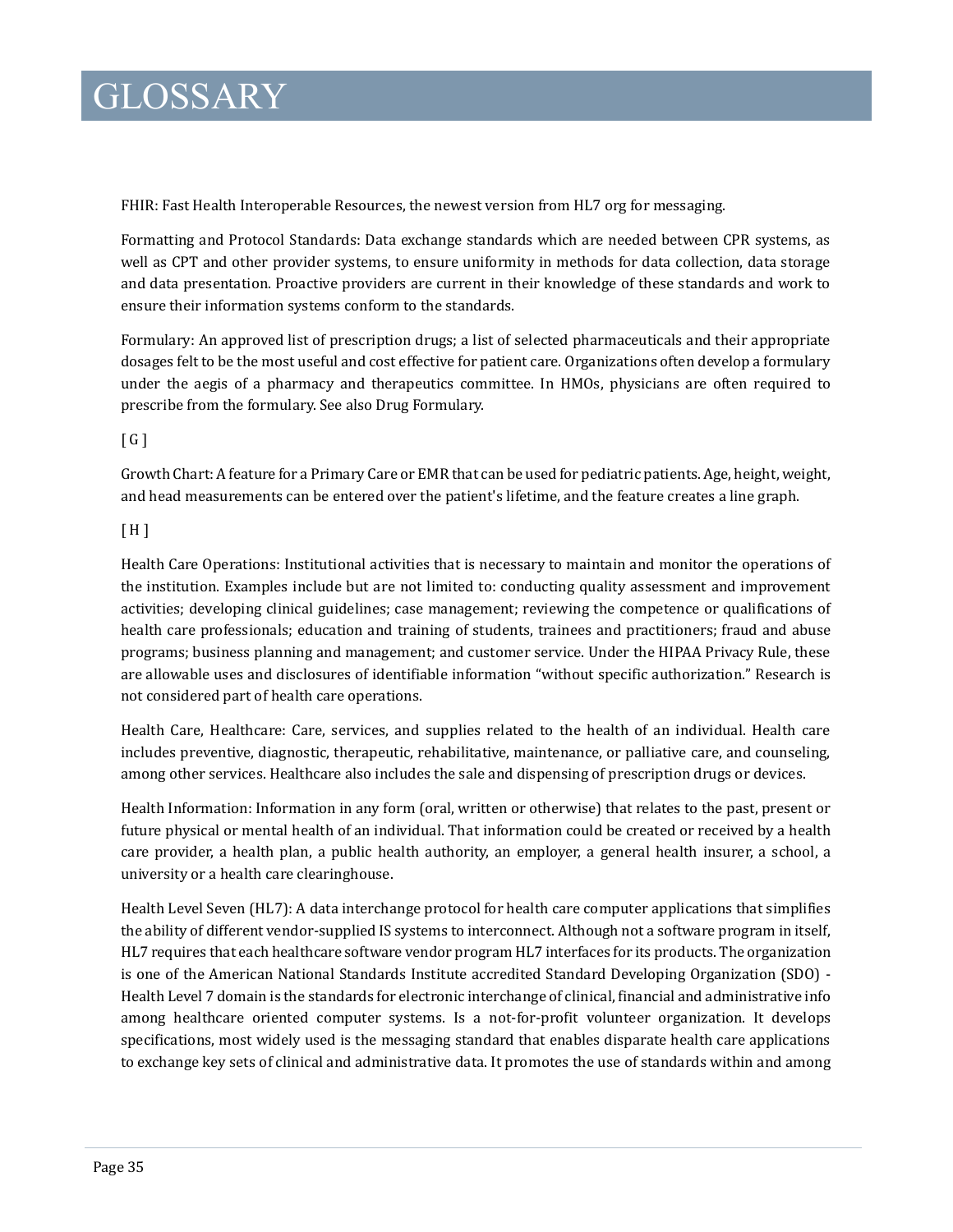healthcare organizations to increase the effectiveness and efficiency of healthcare delivery. It is an international community of healthcare subject matter experts and information scientists collaborating to create standards for the exchange, management and integration of electronic healthcare information.

Health: The state of complete physical, mental, and social well-being and not merely the absence of disease or infirmity. It is recognized, however, that health has many dimensions (anatomical, physiological, and mental) and is largely culturally defined. The relative importance of various disabilities will differ depending upon the cultural milieu and the role of the affected individual in that culture. Most attempts at measurement have been assessed in terms or morbidity and mortality.

Healthcare provider: A health care provider is an individual or an institution that provides preventive, curative, promotional or rehabilitative health care services in a systematic way to individuals, families or communities. An individual health care provider may be a health care professional, an allied health professional, a community health worker, any or other person trained and knowledgeable in medicine, nursing or other allied health professions, or public/community health workers like , ASHA, ANM, midwives, paramedical staff, OT/lab/radio-diagnostic technicians, etc. An institution will include hospitals, clinics, primary care centers and other service delivery points of health care individual clinics, polyclinics, diagnostic centers, etc., i.e., any place where a medical record is generated during a patient-care provider encounter (in conformance to CEA 2010 – please refer to Clinical Establishment item above). It must be noted that any person solely performing non-clinical work is not a care provider.

Healthcare Service Provider (HSP): see Healthcare provider

History of Present Illness (HPI): The HPI is the history of the patient's chief complaint.

Human Subject: Refers to a living subject participating in research about whom directly or indirectly identifiable health information or data are obtained or created.

Hybrid Record: Term used for when a provider uses a combination of paper and electronic medical records during the transition phase to EMR.

 $[1]$ 

IOD: Information Object Definition, pertains to DICOM

Independent Software Vendor (ISV): A company specializing in making or selling software products that runs on one or more computer hardware or operating system platforms.

Immunization: A complete list of all immunizations that the patient has had.

Informatics: The application of computer technology to the management of information.

Integration: Integration allows for secure communication between enterprise applications.

Interface: A means of communication between two computer systems, two software applications or two modules. Real time interface is a key element in healthcare information systems due to the need to access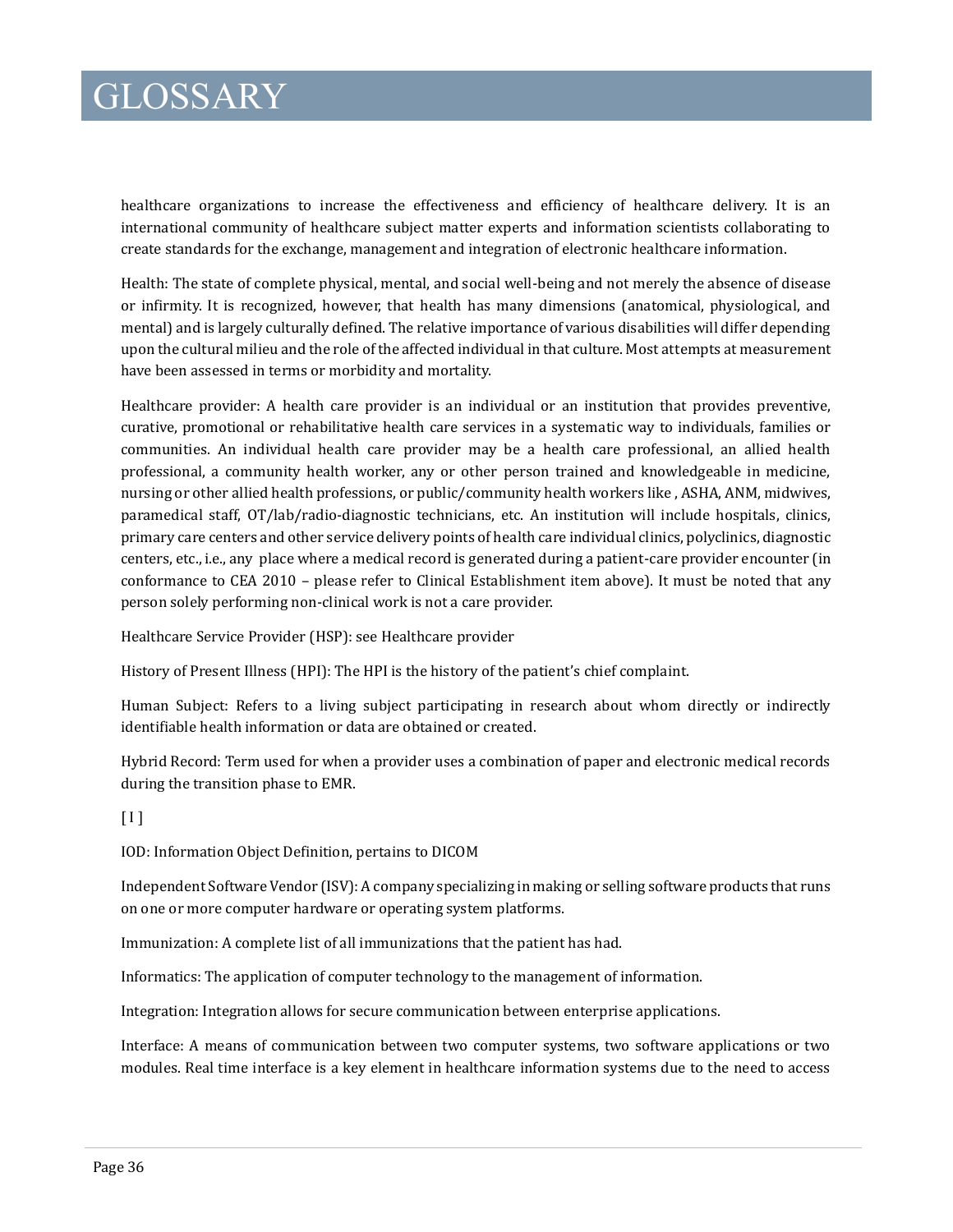patient care information and financial information instantaneously and comprehensively. Such real time communication is the key to managing health care in a cost effective manner because it provides the necessary decision-making information for clinicians, providers, other stakeholders, etc.

International Classification of Diseases: This is the universal coding method used to document the incidence of disease, injury, mortality and illness. A diagnosis and procedure classification system designed to facilitate collection of uniform and comparable health information. The ICD-9-CM was issued in 1979. This system is used to group patients into DRGs, prepare hospital and physician billings and prepare cost reports. Classification of disease by diagnosis codified into six-digit numbers. See also coding.

International Health Terminology Standards Development Organization (IHTSDO): Denmark-based organization that maintains and licenses SNOMED codes worldwide.

Interoperability: The capability to provide successful communication between end-users across a mixed environment of different domains, networks, facilities and equipment.

#### ISP: Internet Service Provider

ISV (Independent Software Vendor): An independent software vendor (ISV) is a company specializing in making or selling software, designed for mass or niche markets. This typically applies for application-specific or embedded software, from other software producers.

#### $[$  J  $]$

J-Codes: A subset of the HCPCS Level II code set with a high-order value of "J" that has been used to identify certain drugs and other items.

#### $[L]$

LAN (Local Area Network): A LAN supplies networking capability to a group of computers in close proximity to each other such as in an office building, a school, or a home.

Legacy System Integration: The integration of data between a legacy system and some other software program most commonly using HL-7 standards.

Legacy Systems: Computer applications, both hardware and software, which have been inherited through previous acquisition and installation. Most often, these systems run business applications that are not integrated with each other. Newer systems which stress open design and distributed processing capacity are gradually replacing such systems.

Length of Stay (LOS): The duration of an episode of care for a covered person. The number of days an individual stays in a hospital or inpatient facility. May also be reviewed as Average Length of Stay (ALOS).

LEPR (Longitudinal Patient Record): Longitudinal Patient Record is an EHR that includes all healthcare information from all sources.

[ M ]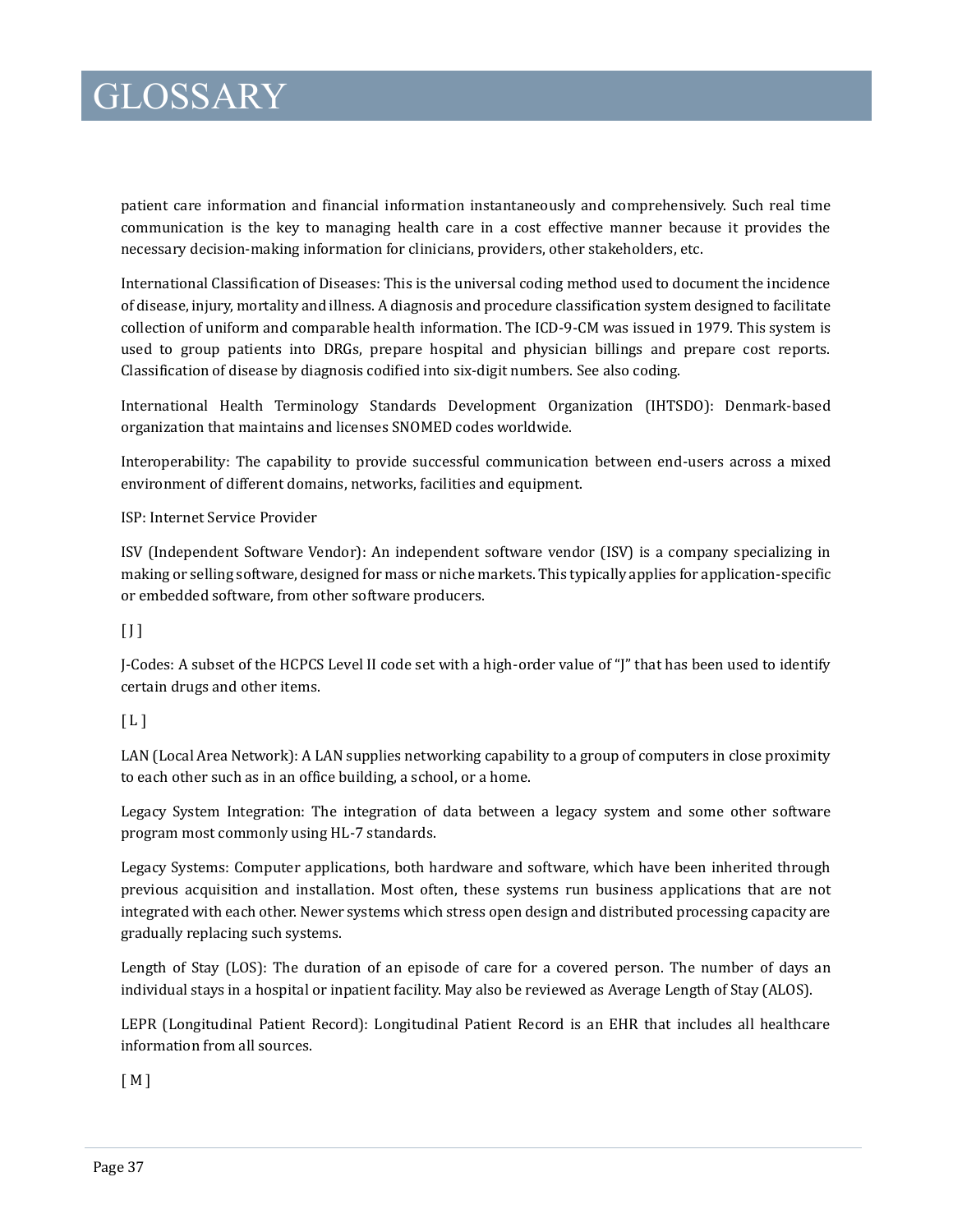Management Information System (MIS): The common term for the computer hardware and software that provides the support of managing the plan.

Master Patient / Member Index: An index or file with a unique identifier for each patient or member that serves as a key to a patient's or member's health record.

Maximum Defined Data Set: All of the required data elements for a particular standard based on a specific implementation specification. An entity creating a transaction is free to include whatever data any receiver might want or need. The recipient is free to ignore any portion of the data that is not needed to conduct their part of the associated business transaction, unless the inessential data is needed for coordination of benefits.

#### MCI: Medical Council of India

Medical Code Sets: Codes that characterize a medical condition or treatment. These code sets are usually maintained by professional societies and public health organizations. Compare to administrative code sets.

Medical Informatics: Medical informatics is the systematic study, or science, of the identification, collection, storage, communication, retrieval, and analysis of data about medical care services to improve decisions made by physicians and managers of health care organizations. Medical informatics will be as important to physicians and medical managers as the rules of financial accounting are to auditors.

Medical Management Information System (MMIS): A data system that allows payers and purchasers to track health care expenditure and utilization patterns. It may also be referred to as Health Information System (HIS), Health Information Management (HIM) or Information System (IS). See also Electronic Medical Record (EMR).

Metadata and Date Standard (MDDS) – A set of data elements and their specification for use in certain domain, such as health, e-governance.

#### MIMS: Monthly Index of Medical Specialties

Minimum Data Set: The minimum set of data elements that must be captured, stored, made available for retrieval, presentation, relay and sharing by an EHR system. It comprises of all of the essential data elements required for implementation. An entity creating a transaction must include the mandatory data elements at all times and is free to exclude optional data elements. The entity is free to additionally include whatever other data elements that any receiver might want or need. The recipient is free to ignore any portion of the data that is not mandatory and is further free to ignore any other portion of the data that is not needed to conduct their part of the associated transaction, unless required by sender, intermediaries or receiver. This minimum data set represents the most common data, and system designers are at liberty to add to it as they deem necessary to enrich or enhance their EHR systems.

Modifier: Additional character of a code added to an existing code that is used to help in extending or localization of the existing code.

 $[N]$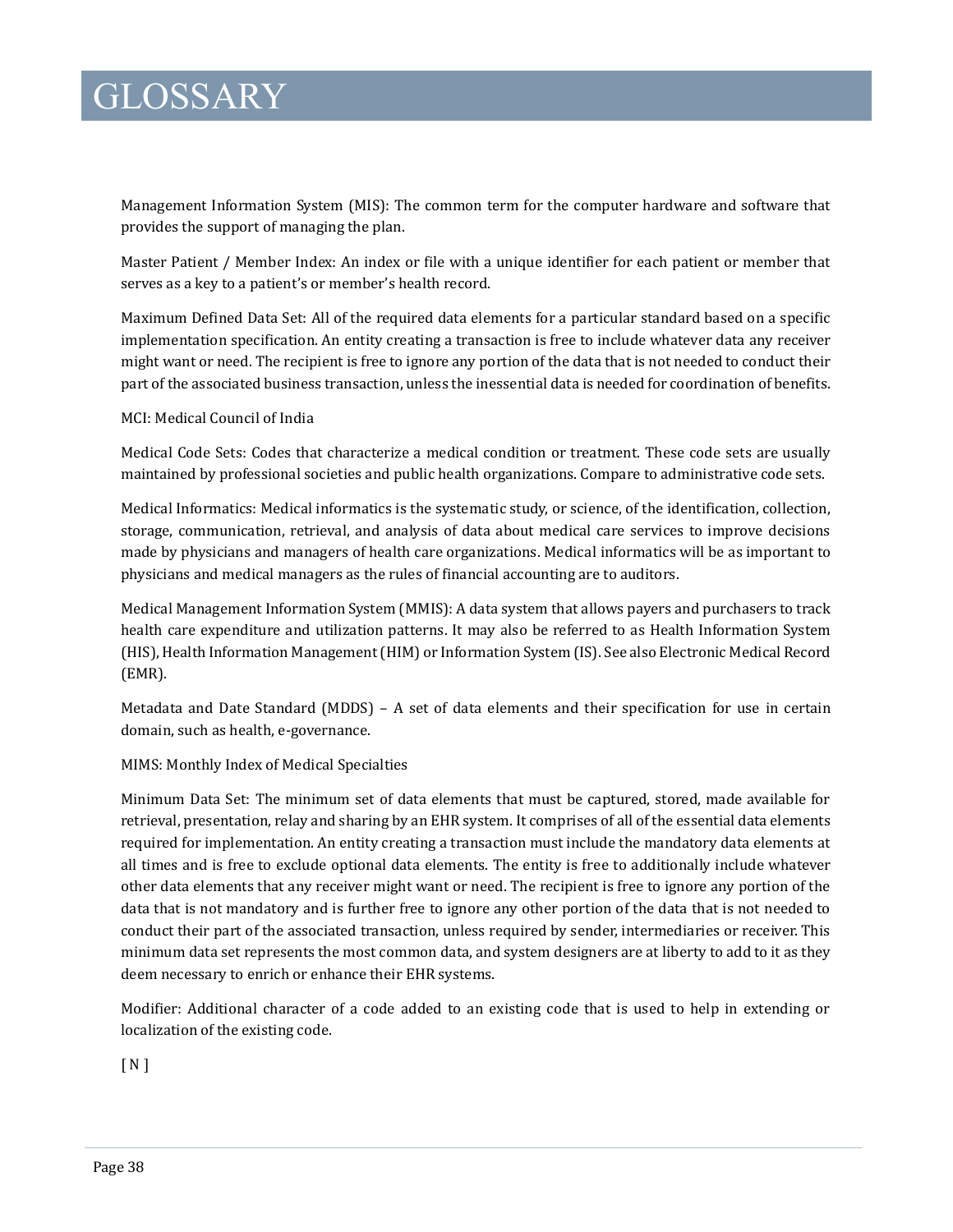#### NANDA: North American Nursing Diagnosis Association

National Council for Prescription Drug Programs: An ANSI-accredited group that maintains a number of standard formats for use by the retail pharmacy industry.

NEMA: The National Electrical Manufacturers Association (NEMA) is the association of electrical equipment and medical imaging manufacturers, founded in 1926 and headquartered in Rosslyn, Virginia.

Non-Participating Physician (or Provider): A provider, doctor or hospital that does not sign a contract to participate in a health plan, usually which requires reduced rates from the provider. In the Medicare Program, this refers to providers who are therefore not obligated to accept assignment on all Medicare claims. In commercial plans, non-participating providers are also called out of network providers or out of plan providers. If a beneficiary receives service from an out of network provider, the health plan (other than Medicare) will pay for the service at a reduced rate or will not pay at all.

#### [ O ]

Open Access: A term describing a member's ability to self-refer for specialty care. Open access arrangements allow a member to see a participating provider without a referral from another doctor. Health plan members' abilities, rights or invitation to self refer for specialty care. Also called Open Panel.

openEHR: openEHR is an open standard specification in health informatics that describes the management and storage, retrieval and exchange of health data in electronic health records (EHRs). In openEHR, all health data for a person is stored in a "one lifetime", vendor-independent, person-centered EHR. Maintained by the openEHR Foundation, these are based on a combination of years of European and Australian research and development into EHRs and new paradigms, including what has become known as the archetype methodology for specification of content and include information and service models for the EHR, demographics, clinical workflow and archetypes. They are designed to be the basis of a medico-legally sound, distributed, versioned EHR infrastructure.

OR: Operating Room – synonymous to OT as below

OT: Operation Theatre

OTC: Over the counter (drugs). Refers to those drugs that are available off the shelf without any prescription or advice from a registered medical practitioner

Outcome: A clinical outcome is the "change in the health of an individual, group of people or population which is attributable to an intervention or series of interventions". (Taken from: Frommer, Michael; Rubin, George; Lyle, David (1992)."The NSW Health Outcomes program". New South Wales Public Health Bulletin 3: 135. doi:10.1071/NB92067)

Outpatient Care: Care given a person who is not bedridden. It is also called ambulatory care. Many surgeries and treatments are now provided on an outpatient basis, while previously they had been considered reason for inpatient hospitalization. Some say this is the fastest growing segment of healthcare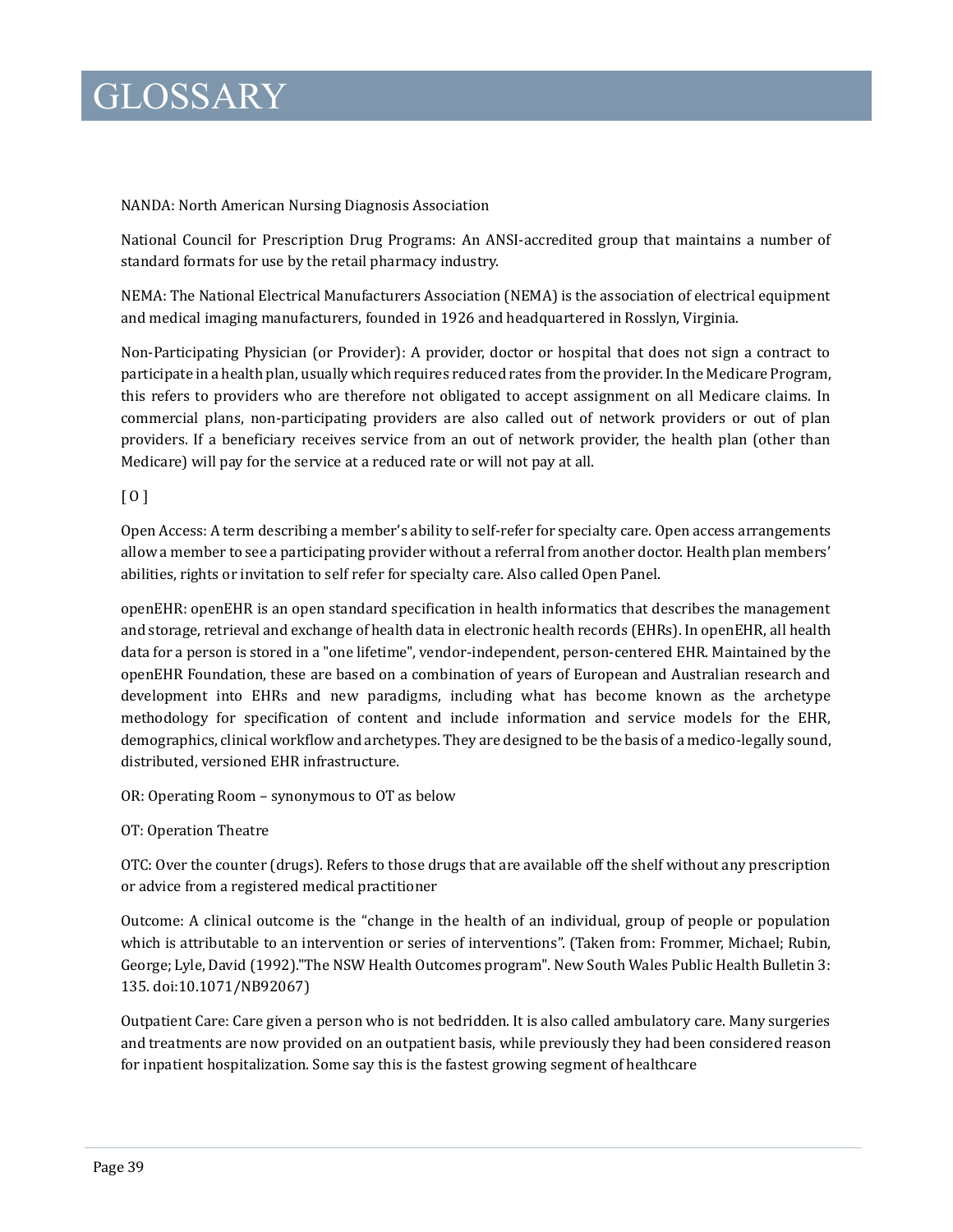### [ P ]

Participating Physician: A primary care physician in practice in the payer's managed care service area who has entered into a contract.

Past History: A list of a patient's past health problems, surgeries and specialists.

Patient Demographics: All patient's pertinent information such as first and last name, SSN, DOB, insurance, etc.

Patient Portal: A secure web-based system that allows a patient to register for an appointment, schedule an appointment, request prescription refills, send and receive secure patient-physician messages, view lab results, pay their bills electronically, access physician directories.

Patient: A person who is under medical care or treatment

PC Based: A program designed to run on an individual PC. This typically means data is not shared in real time among other PCs (users).

PCP: Primary care physician who often acts as the primary gatekeeper in health plans. That is, often the PCP must approval referrals to specialists. Particularly in HMOs and some PPOs, all members must choose or are assigned a PCP.

PHR: A personal health record or PHR is typically a health record that is initiated and maintained by an individual. An ideal PHR would provide a complete and accurate summary of the health and medical history of an individual by gathering data from many sources and making this information accessible online.

Picture Archive Communication System (PACS): Used by radiology and diagnostic imaging organizations to electronically manage information and images

Practice Parameters, Practice Guidelines: Systematically developed statements to standardize care and to assist in practitioner and patient decisions about the appropriate health care for specific circumstances. Practice guidelines are usually developed through a process that combines scientific evidence of effectiveness with expert opinion. Practice guidelines are also referred to as clinical criteria, protocols, algorithms, review criteria, and guidelines. The American Medical Association defines practice parameters as strategies for patient management, developed to assist physicians in clinical decision-making. Practice parameters may also be referred to as practice options, practice guidelines, practice policies, or practice standards.

Prescription Drug: Drug that the law says can only be obtained by prescription.

Primary Care Physician: A "generalist" such as a family practitioner, pediatrician, internist, or obstetrician. In a managed care organization, a primary care physician is accountable for the total health services of enrollees including referrals, procedures and hospitalization. Also see Primary Care Provider.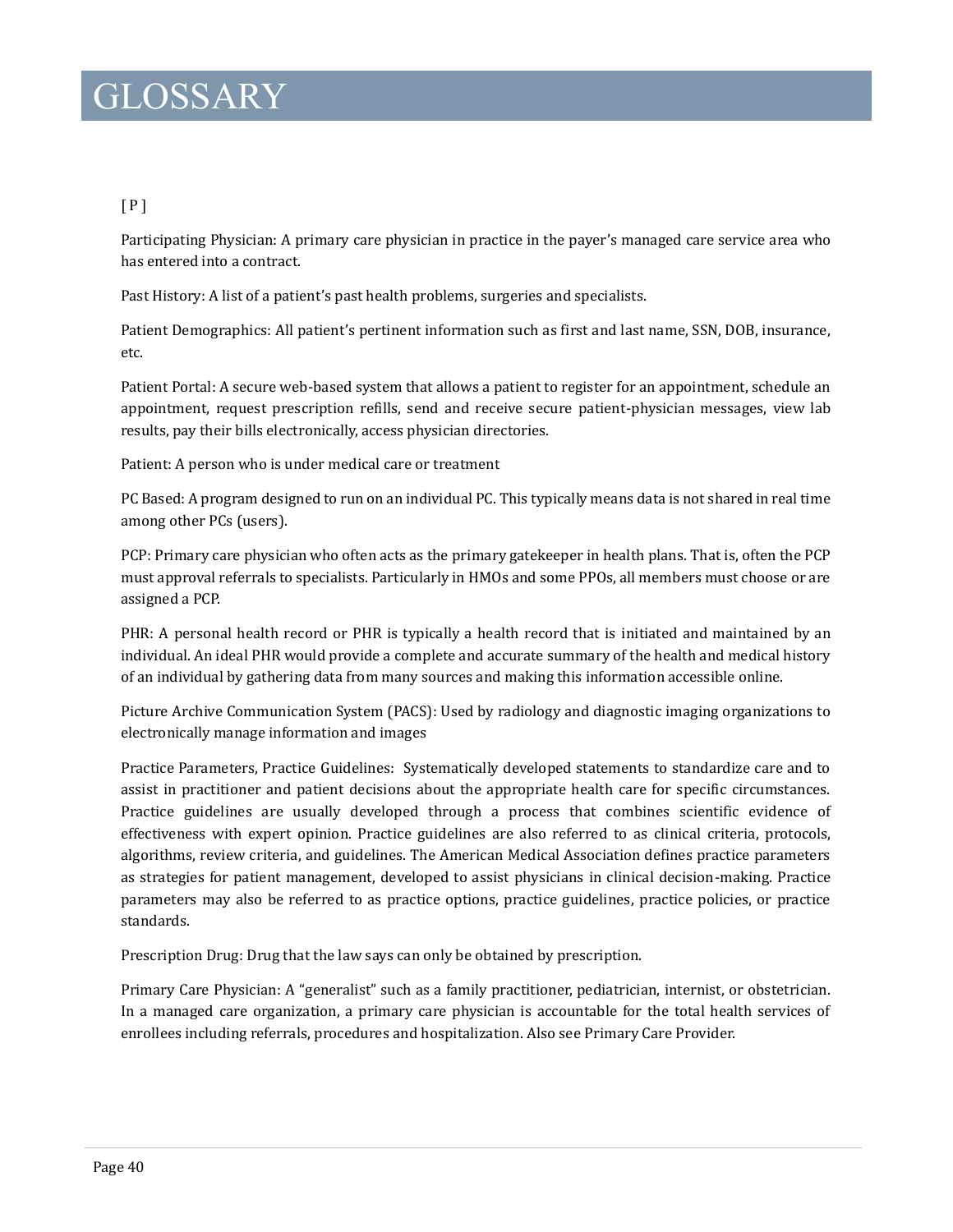Primary Care Provider: The provider that serves as the initial interface between the member and the medical care system. The PCP is usually a physician, selected by the member upon enrollment, who is trained in one of the primary care specialties who treats and is responsible for coordinating the treatment of members assigned to his/her plan.

Primary Care: Basic or general health care usually rendered by general practitioners, family practitioners, internists, obstetricians and pediatricians who are often referred to as primary care practitioners or PCPs. Professional and related services administered by an internist, family practitioner, obstetrician-gynecologist or pediatrician in an ambulatory setting, with referral to secondary care specialists, as necessary.

Principal Diagnosis: The medical condition that is ultimately determined to have caused a patient's admission to the hospital. The principal diagnosis is used to assign every patient to a diagnosis related group. This diagnosis may differ from the admitting and major diagnoses.

Privacy Standards: The Privacy standards restrict the use & disclosure of individually identifiable health information. Privacy standard applies to all protected health information may it is in physical or electronic form.

Privacy: Privacy means an individual's interest in limiting who has access to personal health care information. Specific patient authorization is required for use and disclosure of clinical notes. As per Fernando & Dawson, 2009, privacy is control of access to private information avoiding certain kinds of embarrassment and can be shared or not shared with others; Only authorized (by the patient) people can view the recorded data or part thereof

Progress Note: The documentation of a patient visit or encounter including all or part of the SOAP format.

Protected health information (PHI): Any individually identifiable information whether oral or recorded in any form or medium that is created, or received by a health care provider, health plan or health care Healthcare provider and relates to past, present, or future physical or mental health conditions of an individual; the provision of health care to the individual; or past, present, or future payment for health care to an individual.

#### $[R]$

Real Time: The instantaneous sharing of data among a user group. It is common to a client/server database configuration.

#### Reference Model (RM):

Referral: Some insurance companies require that on specific plans a referral must be obtained for certain procedures or visits to specialists. The referral is acquired by the primary care physician (PCP) by contacting the insurance company by phone or mail. This is a request for the service. The referral consists of an authorization code, a number of visits allowed (if applicable) and an expiration date.

Referring Provider: is the provider that referred the patient to a specialist or for a specific procedure.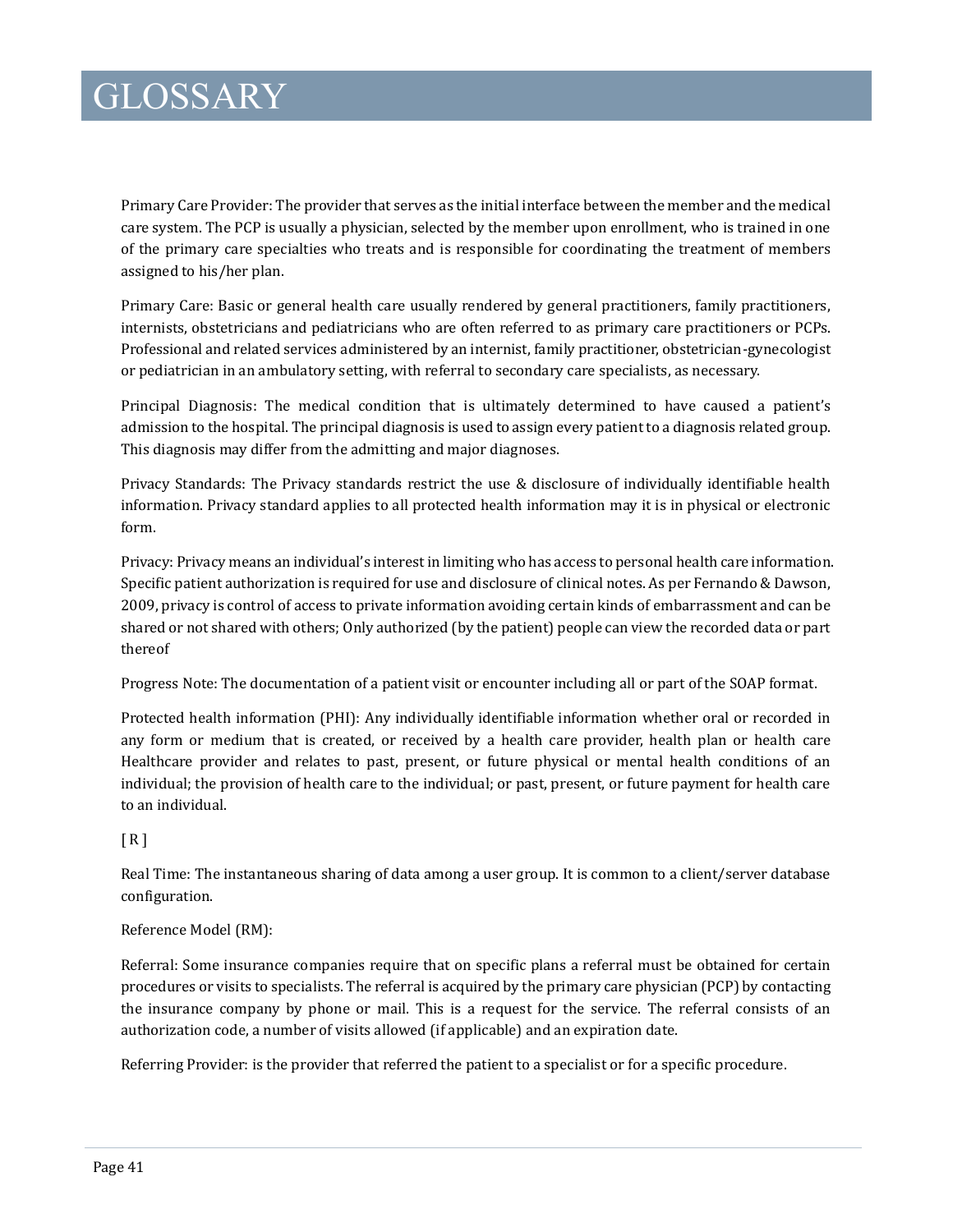Regenstrief: The Regenstrief Institute is an international non-profit medical research organization associated with Indiana University. It produces and maintains LOINC codes.

Relational Database: A database program that stores data in a manner similar to Excel, with the difference being the data elements are related (linked) to each other.

Remote Access: Data travels through a private, protected passage via the Internet, allowing healthcare providers to access from home or another practice location and allows EMR vendor to perform system maintenance off-site

Rendering/Performing Provider: The provider actually treating the patient.

Roles and Access Levels: The role and access level of the user needs to be determined and set by the system administrator. The role determines the access level. While roles may be such as system administrator, medical doctor, registered nurse, medical student, medical assistant, nurse assistant, ancillary nurse, health worker, Anganwadi worker (grass-root health worker), etc., the access levels may include viewing only, viewing/adding/editing only, viewing/adding/editing/deleting, all allowed etc. These need to be set out clearly in the SOP of the facility.

ROS (Review of Systems): A series of questions related to the system(s) that the patient is having complaints about (i.e. respiratory for cold symptoms).

RxNorm: RxNorm is the name of a US-specific terminology in medicine that contains all medications available on US market; it provides normalized names for clinical drugs and links its names to many of the drug vocabularies commonly used in pharmacy management and drug interaction software.

#### $\lceil S \rceil$

Secondary Care: Services provided by medical specialists who generally do not have first contact with patients (e.g., cardiologist, urologists, dermatologists). In the U.S., however, there has been a trend toward self-referral by patients for these services, rather than referral by primary care providers. This is quite different from the practice in England, for example, where all patients must first seek care from primary care providers and are then referred to secondary and/or tertiary providers, as needed.

Security Standards: The Security Standards require measures to protect the confidentiality, integrity and availability of e-PHI while it's being stored & exchanged. The security standard applies to all electronic PHI.

Security: This refers to the methods and techniques adopted to protect privacy and are a defense mechanism from any attack (Hong et al., 2004)

SNOMED: Systemized Nomenclature of Medicine Clinical Terms is the universal health care terminology. It is comprehensive and covers procedures, diseases, and clinical data. SNOMED CT helps to structure and computerize the medical record. It allows for a consistent way of indexing, storing, retrieving and aggregating clinical data across sites of care (i.e. hospitals, doctors offices) and specialties. By standardizing the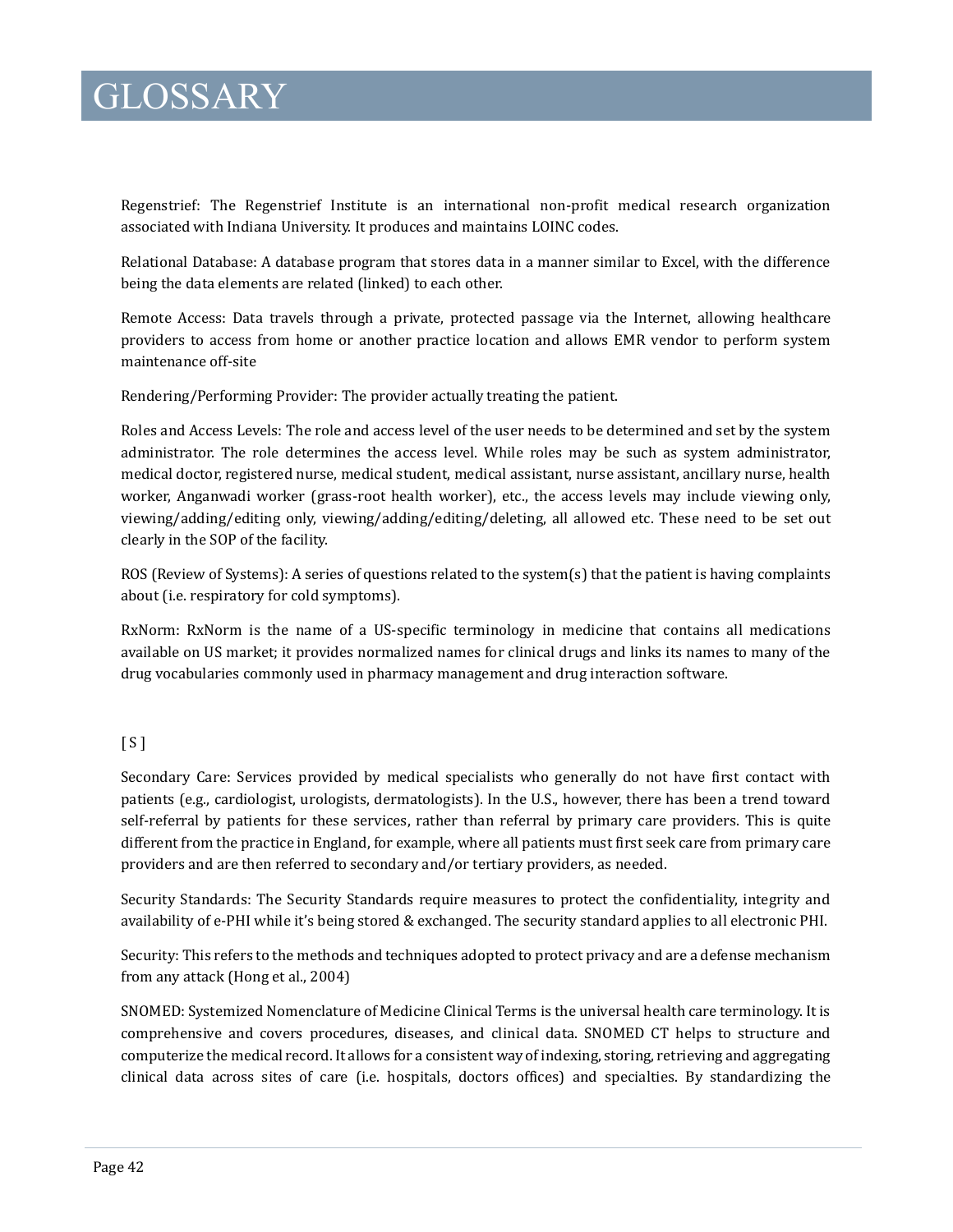terminology, the variability in the way data is captured, encoded and used for clinical care of patients and research is reduced. Allows for more accurate reporting of data. It is currently available in English, Spanish and German.

Social History: A description of a patient's social habits and history including marital status, alcohol and drug use and exercise habits.

Solo Practice, Solo Practitioner: A physician who practices alone or with others but does not pool income or expenses. This form of practice is becoming increasingly less common as physicians band together for contracting, overhead costs and risk sharing.

SOP: Standard operating procedures or protocols

SQL: Structured Query Language – is a computer language aimed to store, manipulate and retrieve data stored in relational databases.

SDO: Standards Development Organization – an organization responsible for development and maintenance of a standard or several, usually run on a not-for-profit basis.

Subjective: Section in a progress note where a patient's account of their current problem is documented. Consists of chief complaint, HPI and ROS.

Sx: Abbreviation for symptoms

### $[T]$

T1, T3 line: A high-speed internet connection provided via telephone lines often used by businesses needing internet connection speeds greater than DSL/Cable.

Therapeutic Alternatives: Strong Drug products that provide the same pharmacological or chemical effect in equivalent doses. Also see Drug Formulary.

TPA: Third Party Administrator

Treatment Episode: The period of treatment between admission and discharge from a modality, e.g., inpatient, residential, partial hospitalization, and outpatient, or the period of time between the first procedure and last procedure on an outpatient basis for a given diagnosis. Many healthcare statistics and profiles use this unit as a base for comparisons.

Treatment: The provision of health care by one or more health care providers. Treatment includes any consultation, referral or other exchanges of information to manage a patient's care.

[ V ]

Vital Statistics: Statistics relating to births (natality), deaths (mortality), marriages, health, and disease (morbidity). Vital statistics for the United States are published by the National Center for Health Statistics.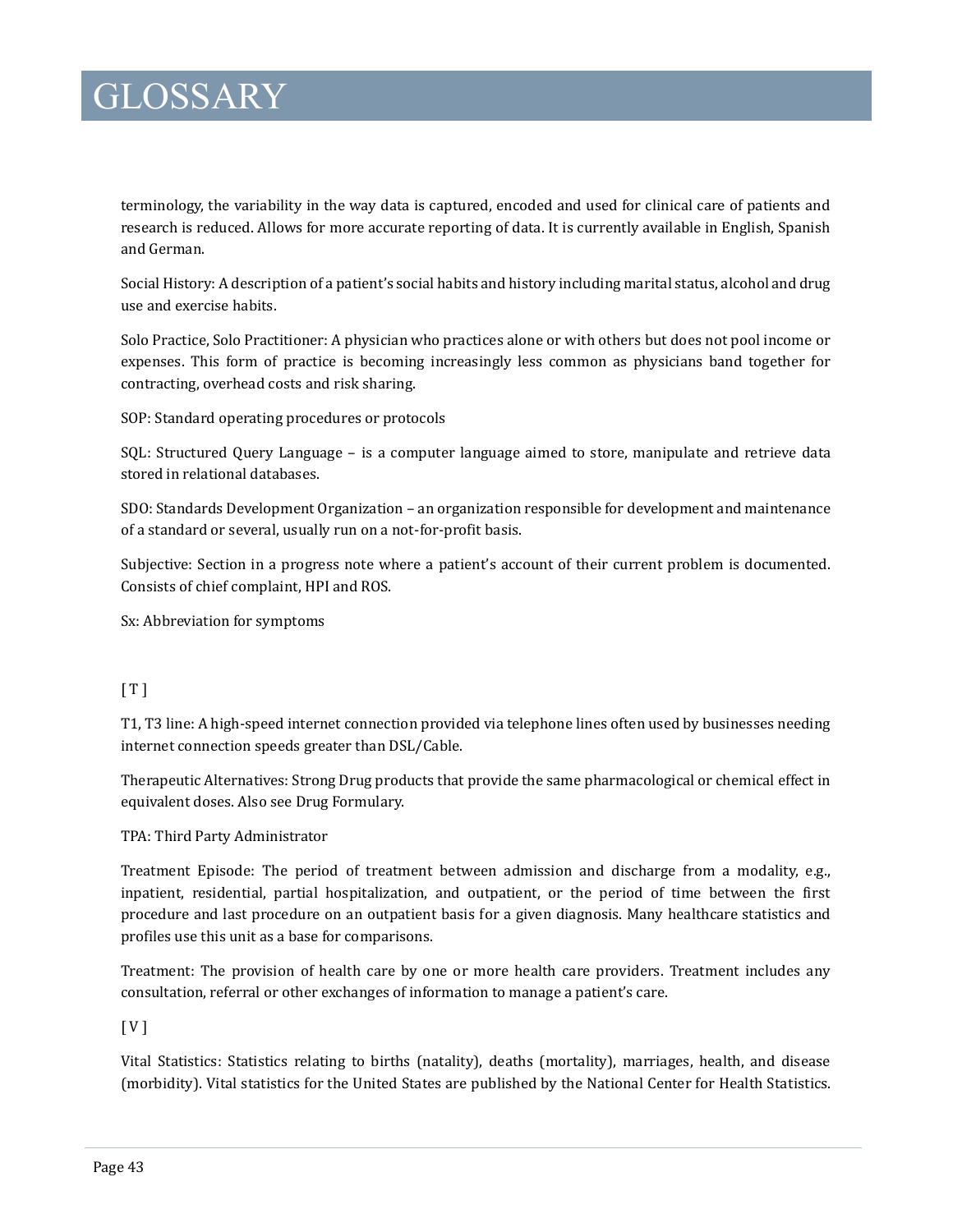Vital statistics can be obtained from CDC, state health departments, county health departments and other agencies. An individual patient's vital statistics in a health care setting may also refer simply to blood pressure, temperature, height and weight, etc.

VPN: Virtual Private Network – A VPN "tunnel" is a secure connection, typically firewall to firewall that provides for remote access to your data server.

[ W ]

WADO: Web Access to DICOM Object Service.

WHO: The World Health Organization is a specialized agency of the United Nations that is concerned with international public health.

[X]

XML (Extensible Markup Language): Used for defining data elements on a Web page and communication between two business systems. Example: Standard messaging system for and EMR to integrate with another software such as a practice management or drug formulary database.